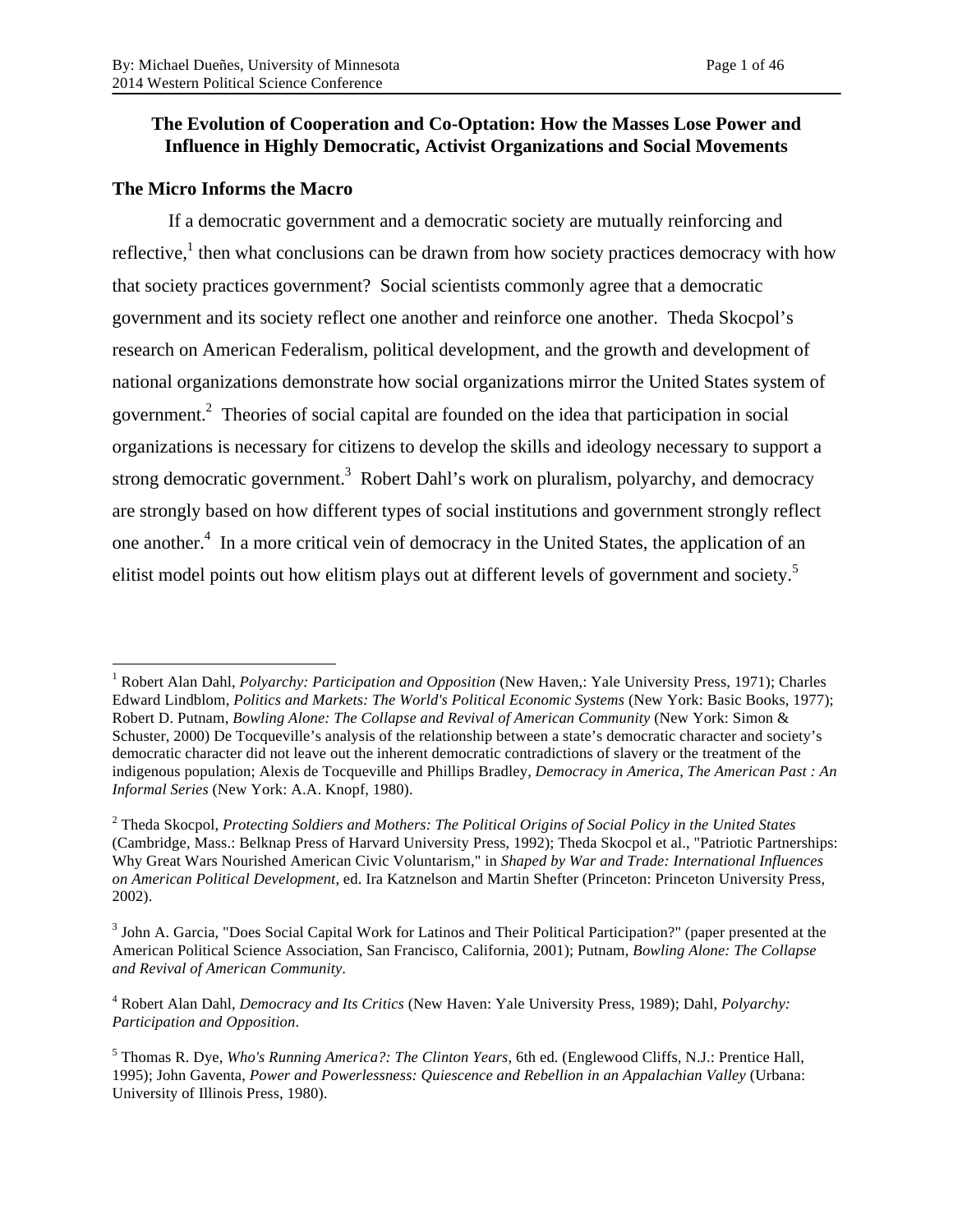Comparative research using network theory argues that in the United States, Germany, and Japan a "blurring" occurs between state and society relations in broad policy-making domains.<sup>6</sup>

I address three macro points in this paper. First, how individuals organize and govern themselves in small organizations. Second, how these organizations reflect society and government; and, finally, how society relates to government. In essence, this paper explores the implications of how social organizations in the United States practice democracy with how the federal system of U.S. government practices democracy.

The macro concerns of this paper emerged from initial micro observations of how organizational leaders communicated information to their followers in both large bureaucratic organizations and very small organizations practicing participatory democracy. I noticed a recurring pattern, in which, organizational leaders selectively presented organizational members, which included and excluded information and available options. In studying the history of social movements and unions, both leaders and the rank-and-file of organizations pointed to personal experiences with similar occurrences.<sup>7</sup> Consequently, I argue that organizational leaders rise to power and stay in power by controlling communication and information flows, which creates an environment conducive for co-optation to occur.

The following paper focused on a small, Mexican American, employee organization located in a large metropolitan region of a midwestern state. While this paper focuses on a Mexican American employee organization, the experiences shared by members of this organization are not limited to Mexican Americans or employees. The paper focused on how the control of communication and information flows influence organizations, their members, and their leaders. The Communication Cadre Theory identified this influence as leaders rising to

 <sup>6</sup> David Knoke, *Comparing Policy Networks: Labor Politics in the U.S., Germany, and Japan*, *Cambridge Studies in Comparative Politics* (New York: Cambridge University Press, 1996).

<sup>7</sup> Rodolfo Acuña, *Occupied America: A History of Chicanos*, 3rd ed. (New York: Harper & Row, 1988); Ruth Berins Collier and David Collier, *Shaping the Political Arena: Critical Junctures, the Labor Movement, and Regime Dynamics in Latin America* (Notre Dame, Ind.: University of Notre Dame Press, 2002); Rodney E. Hero, *Latinos and the U.S. Political System: Two-Tiered Pluralism* (Philadelphia: Temple University Press, 1992); Frances Fox Piven and Richard A. Cloward, *Poor People's Movements: Why They Succeed, How They Fail*, 1st ed. (New York: Pantheon Books, 1977); Robert Charles Smith, *We Have No Leaders: African-Americans in the Post-Civil Rights Era*, *Suny Series in Afro-American Studies* (Albany: State University of New York Press, 1996); Hanes Walton, *When the Marching Stopped: The Politics of Civil Rights Regulatory Agencies*, *Suny Series in Afro-American Studies* (Albany: State University of New York Press, 1988).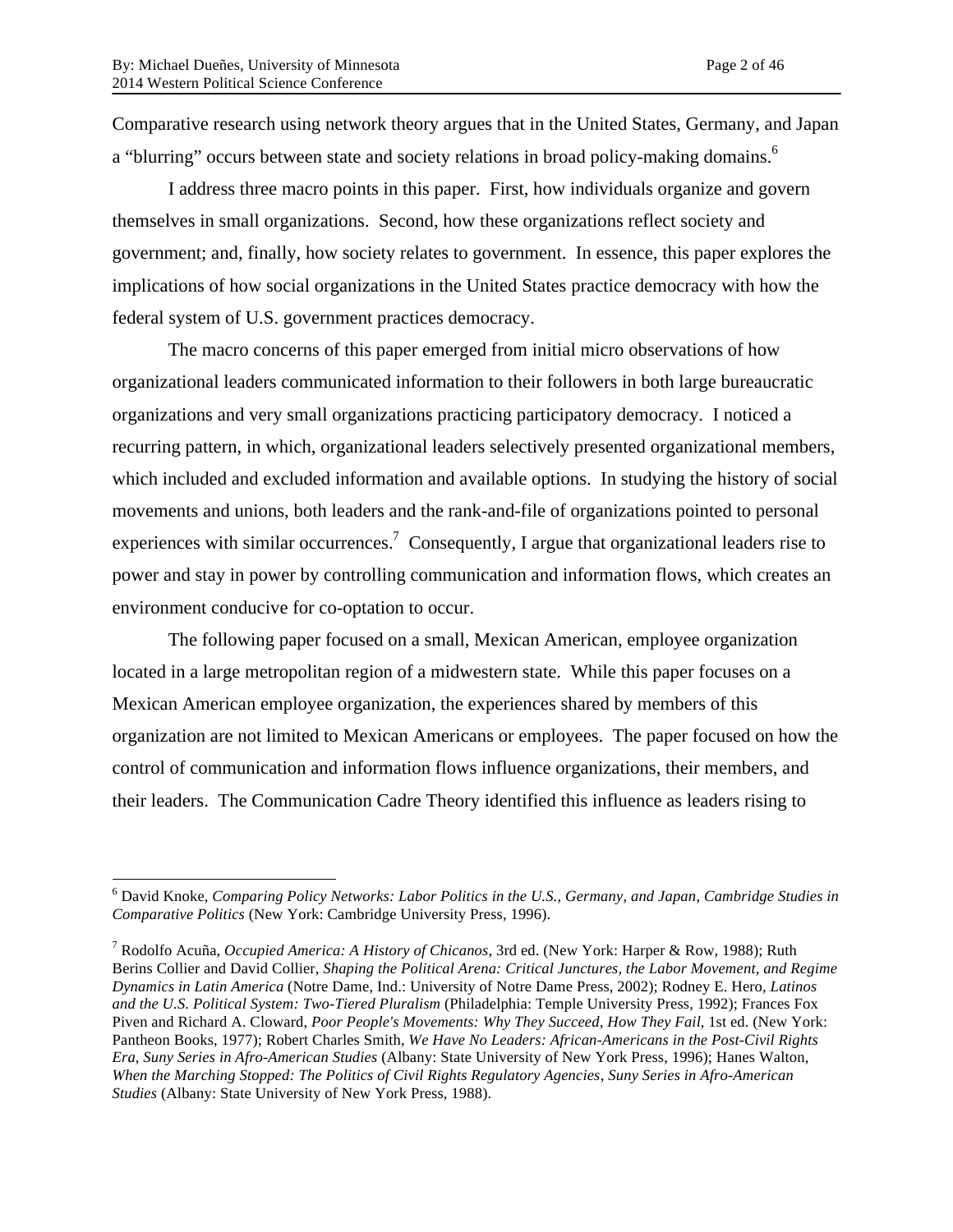power and staying in power by controlling communication and information flows, which created an organizational environment conducive for co-optation to occur.

By focusing on the control of communication and information within organizations, a broad basis for comparison between different populations and organizational types was created. After all, all organizations and their members must deal with communication and information needs, needs, which transcend race, ethnicity, gender, or class. Readers may also find common experiences based on ethnicity, class, or gender. In sum, individuals, specific communities, and organizations may share similar experiences, but possess different backgrounds based on race, ethnicity, class, or gender. $8$ 

### **The Communication Cadre Theory**

The Communication Cadre Theory theorizes that leaders rise to power and stay in power by controlling communication and information flows, which creates an environment conducive for co-optation to occur. I refer to the leader(s) who control organizational communication and information flows as a communication cadre (CC).

Let's assume that as a Group A develops and communicates or engages in pact-making with other groups, a small circle of individuals develops within Group A that gains control over Group A by controlling internal and external communication and information networks. I call this small circle of individuals the *communication cadre* and they comprise the most influential leaders in Group A. The communication cadre entrenches itself by maintaining control of communication and information networks. The communication cadre may or may not be the official leadership of elected or appointed leaders, because their power is derived from the control of communication and information *and not* an election or appointment. Consequently, the communication cadre's identity may or may not be known or realized by Group A's members or official leadership.

The development of a communication cadre results in a favorable environment for Group A to be co-opted by a given Group B, if Group B desires to co-opt Group A and possesses the resources to use patronage or force to co-opt Group A's communication cadre. Group B seeks to

 <sup>8</sup> John A. Garcia, "Latino Studies and Political Science: Politics and Power Perspective for Latino Communities and Its Impact on the Discipline," (East Lansing, Michigan: The Julian Samora Research Institute, Michigan State University, 1997); Harry Pachon and Louis DeSipio, *New Americans by Choice: Political Perspectives of Latino Immigrants* (Boulder: Westview Press, 1994).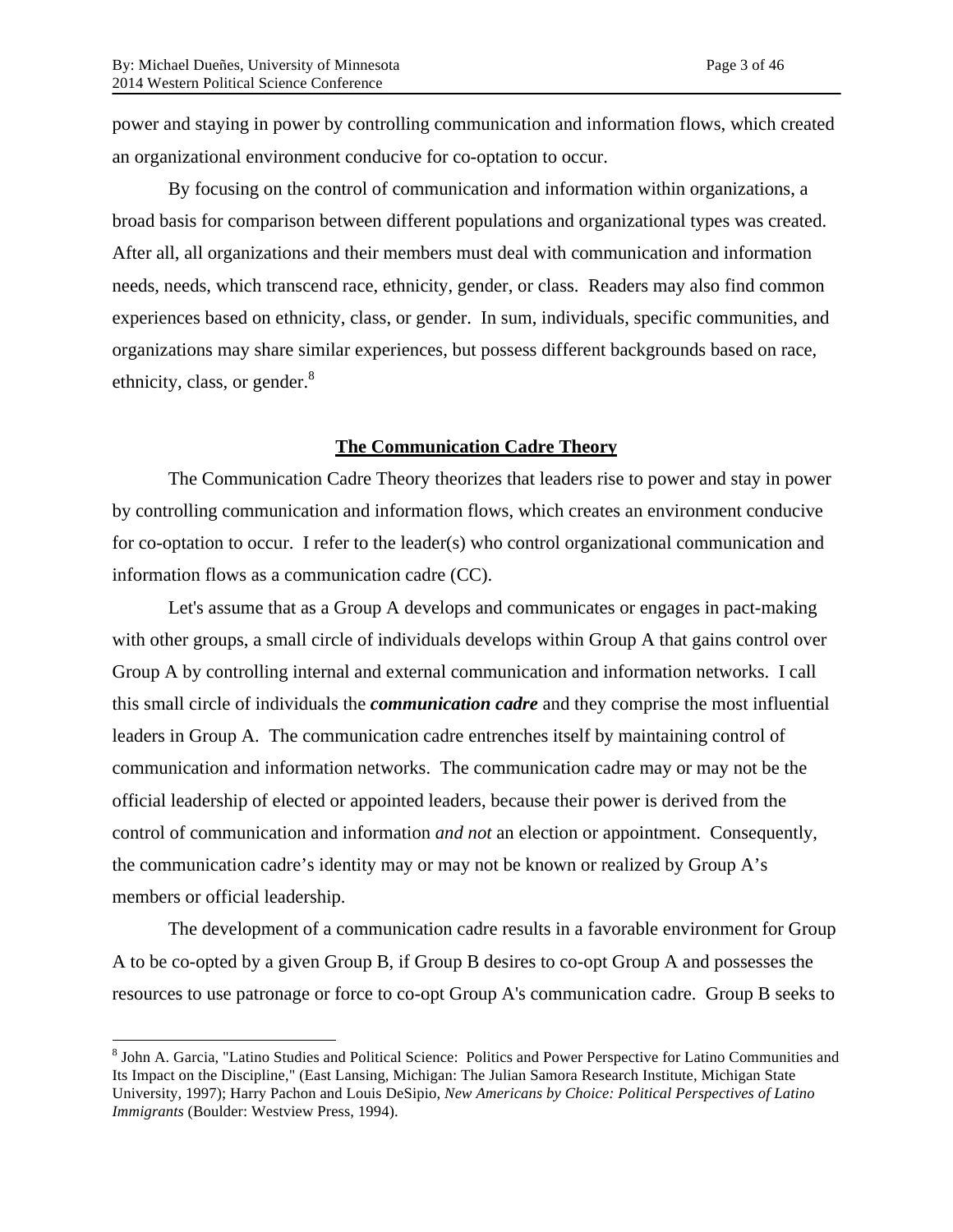co-opt Group A's communication cadre when Group A can potentially, or in reality, opposes Group B's policies. A favorable environment for co-optation exists, because Group A's communication cadre are the only people who need to be co-opted, because they control Group A through their control of communication and information.

The communication cadre exerts there greatest influence on Group A by controlling what information members receive and what is communicated to and from outside groups. Group A's communication cadre may be co-opted by Group B, if Group B can offers more resources than Group A to Group A's leaders. For example, the resources Group B might offer include jobs, higher wages, insurance benefits, capital, security, or social standing. A favorable environment for co-optation exists, because Group A's communication cadre is positioned to accept patronage without Group A's members finding out. Consequently, the communication cadre decreases their accountability to Group A's members, because they may prevent or limit the information that Group A's members receive.

The following section outlines the close relationship between the communication cadre's control of communication and information with an environment that is conducive for cooptation. I then operationalize co-optation and begin to conceptually separate the concepts of cooptation and cooperation. Finally, I present the case study.

#### **Defining The Problem**

The control of communication and information is a problem for several reasons. The case study in this paper demonstrate entrenched leadership, which will later be related to the communication cadre concept, relies heavily on its control of communication and information. Furthermore, this control yields an organization increasingly dependent on the communication cadre for information the organization's members need to make informed decisions. The control of communication and information forms the basis for political power within an organization and provides a resource and mechanism for organizational leaders to become entrenched. The result of these several points is a decrease in a leader's accountability and representation, and the creation of an environment that is less conducive for democracy.

Leaders of organizations rise to power and stay in power by controlling communication and information flows, which result in an environment conducive for co-optation. The Communication Cadre Theory highlights several consequences resulting from the control of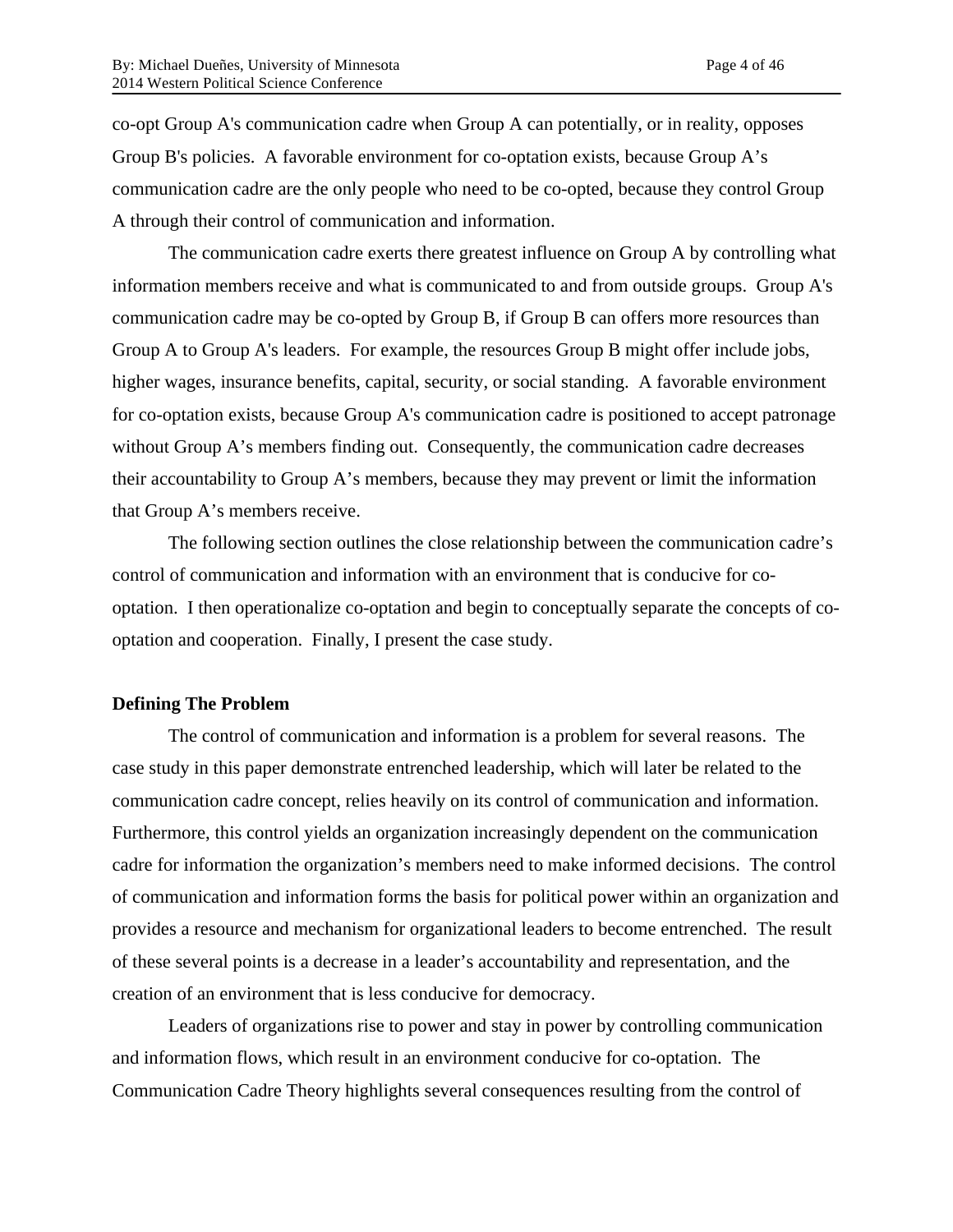communication and information flows. The consequences resulting from the control of

communication and information flows are:

- 1. The options available for an organization's members to choose from may be reduced,
- 2. The reduced options available for members to decide between limits their free choice (results in limited free choice),
- 3. The limits on free choice reduces the power of an organization's members, because an individual's free will to decide cannot make up for a lack of free choice,
- 4. Limited free choice limits democracy and democratic action,
- 5. An organizational elite that takes over the organizational function of controlling communication and information flows,
- 6. Creates an environment conducive for the entrenchment of organizational leaders (oligarchy),
- 7. Creates an environment conducive for co-optation to occur, and
- 8. Undermines the political power of the organization's members.

The options available for an organization's members to choose from may be reduced. Olson wrote in The Logic of Collective Action that the great are often exploited by the weak in referencing the Free Rider Problem faced by all organizations.<sup>9</sup> While this occurrence is well documented, leaders who control communication and information flows are strategically placed to be less than forthcoming with their organization's members **without** those members knowing. For example, a person who controls communication and information flows may know that the organization has options 1, 2, 3, and 4, but only tell the broader organization that options 1, 2, and 3 exist. The censorship in the preceding example limits the free choice of organizational members. The reduction of free choice then reduces the power of an organization's members, because an individual's free will to decide cannot make-up for the lack of free choice. Limited free choice limits democracy and democratic action.

Organizational needs pressure an organization to appoint or elect someone(s) to oversee or manage communication and information flows within the organization and with external organizations. An organizational elite forms that takes over this organizational function of controlling communication and information flows. *Control* over communication and information flows (or those who manage communication and information) are the necessary

 <sup>9</sup> Mancur Olson, *The Logic of Collective Action: Public Goods and the Theory of Groups*, *Harvard Economic Studies, V. 124* (Cambridge, Mass.,: Harvard University Press, 1971) p.35.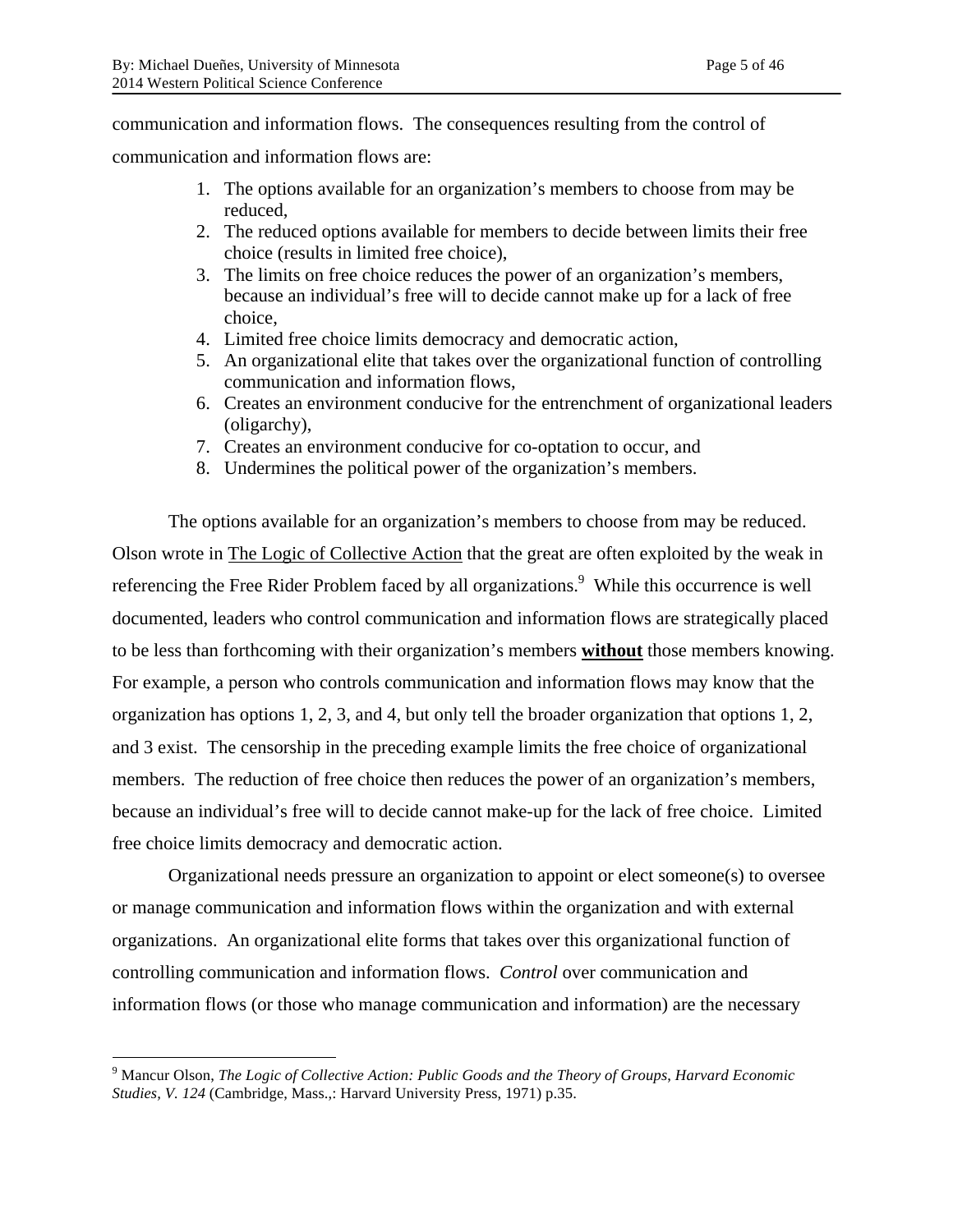condition to both hold and use power. Controllers of communication and information flows are strategically positioned to become entrenched leaders within their organizations, because they exercise considerable control over the information organizational members possess when they decide who they want to lead their organization. Furthermore, when communication and information flows are controlled, an environment conducive for the organization or organizational leader(s) to be co-opted exists. In the previous example of organizational members believing they have 3 choices, when in fact they have four choices, an Organization B opposed to the withheld fourth option only needs to convince the person(s) who controls their organization's communication and information to withhold option #4 for his/her personal interests over the organization's interest. If this is the case, organizational members are structurally hampered from discovering this and their political power is undermined.

The Communication Cadre Theory provides insight into other theories on organizations, bureaucracies, social movements, interest groups, political participation, political development, democracy, representation, and legitimacy. The Communication Cadre Theory provides answers to how and why leaders become entrenched in organizations, bureaucracies, and social movements. The arguments advanced in this paper aid to increase the clarity of such central concepts in Political Science as democracy, representation, and legitimacy. The role the control of communication and information flows played in determining the political development of organizations, communities, institutions, and government in the United States provides an alternative to understanding political struggle.

The Communication Cadre Theory is important to study for normative reasons. Primarily free will and free choice. The corner stone of democratic theory and participation are rooted in the concepts of free will and free choice. The later two concepts subsequently rely on access to communication and information to be realized. Consequently, people cannot make informed choices or form opinions about individual issues, strategies, or leaders without receiving the information that they need to make an informed decision.

The control of communication and information is not restricted to elected and known leaders, but also appointed and unknown leaders. Similarly, The communication cadre may encompass known and unknown leaders or elected and unelected leaders. For example, unknown or non-elected leaders may encompass secretaries, technocrats, bureaucrats, or a political entrepreneur within the group or organization. The ability of bureaucrats to achieve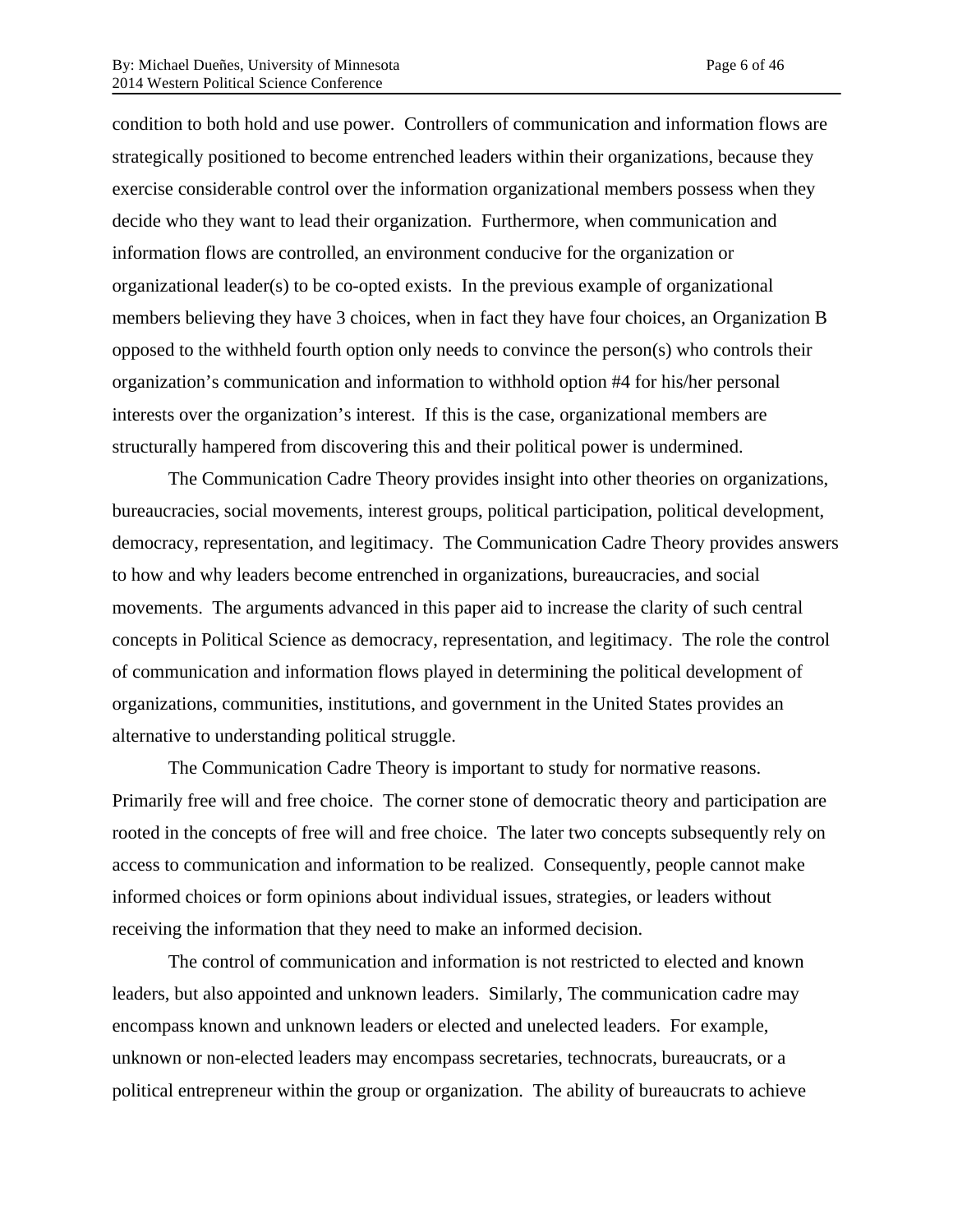administrative autonomy in the Department of Agriculture during the Progressive Era stands, stand as a case in point.<sup>10</sup> In another example, Registered Nurses working in hospitals are seldom considered to have much political power by outsiders, but it is common knowledge among medical professionals working in hospitals that Registered Nurses "run" hospitals, because they are at the nexus of communication and information networks for patient care. The result is an environment that increases the probability that a communication cadre will use the control of communication and information for personal gain.

The Communication Cadre Theory described in this paper highlights the important distinction between official and unofficial leaders. The difference between elected and appointed leaders is one of elected leaders possessing greater legitimacy and a greater likelihood of representing their constituencies, because of their need to be re-elected. Conversely, appointed officials, such as bureaucrats or technocrats, possess less legitimacy and a decreased likelihood of representing a constituency, because they are insulated from the mechanism of public elections.<sup>11</sup> The distinction between these different types of leaders clarifies the influence, power, and legitimacy of official and unofficial leaders. Consequently, researchers can more accurately distinguish different types of political participation and representation, as well as the difference between cooptation, cooperation, and compromise.

## **Communication Cadres, Elected and Non-Elected Leaders**

 A communication cadre always forms an organization's leadership. The communication cadre may or may not be the official leaders of an organization because their power is strongly derived from their control of communication and information and not just holding an elected or appointed position.

One way of determining the official and unofficial leadership of an organization is to look at formal, official, and public relationships both inside that organization and between that organization and other organizations to determine who forms the public leadership of an organization. One then must map the official relationship between the public leaders to an

<sup>&</sup>lt;sup>10</sup> Daniel C. Carpenter, *Forging Bureaucratic Autonomy: Reputation, Networks, and Policy Innovation in Executive Agencies, 1862-1928* (Princeton: Princeton University Press, 2001).

<sup>&</sup>lt;sup>11</sup> Stephen L. Skowronek, *Building a New American State: The Expansion of National Administrative Capacity, 1877-1920* (New York: Cambridge University Press, 1982); James Q. Wilson, *Bureaucracy: What Government Agencies Do and Why They Do It* (New York: Basic Books, 1989).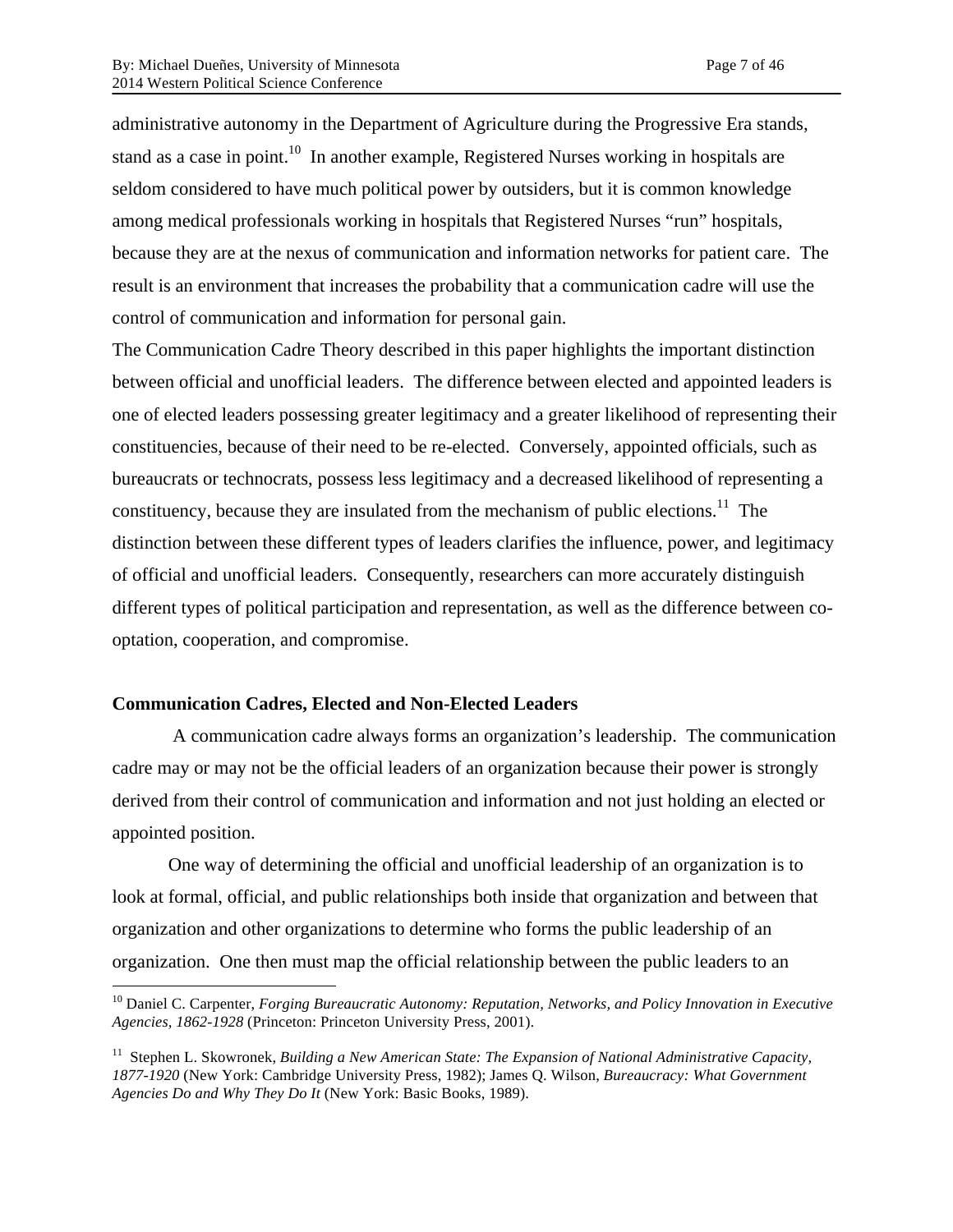organization. The official relationship is then used as a starting point for determining if an informal relationship exists between or within organizations. If both formal and informal relationships exist then the two types of relationships must be compared to determine which relationship holds dominance and under what conditions that relationship holds dominance.

The Communication Cadre Theory helps to explain what organizations do, how organizations do it, and the results of organizational actions. Social, economic, and political variables shape the Communication Cadre Theory. How social, economic, and political variables shape the Communication Cadre Theory is important to explore. In this paper, I study the Communication Cadre Theory by focusing on how it is created by communication and information flows, organizational needs, politics, and society, as well as how it is influenced by these variables. I also focus on how and why the Communication Cadre Theory impacts what organizations do and how organizations do it.

Economies of scale increase the probability of the Communication Cadre Theory being present and that a communication cadre exists. The political and social implications of the Communication Cadre Theory increase as we move from smaller to larger organizations and institutions.

#### **Conceptualizing Co-Optation**

Co-optation is a normative property that occurs when a group's leaders move away from their founding ideology or the membership's ideology and towards an opponent's ideology or goals *for personal gain*. Co-optation occurs when these leaders remain in power and shift their organization's focus. In this scenario, a policy shift for the organization may not be a political compromise reached by leaders, it may be co-optation. The group's leaders act in their personal interests and not in the organization's interests. An environment conducive to co-optation exists in organizations, because an entrenched communication cadre controls communication and information, which reduces their political accountability to Group A's members.

As previously stated, co-optation is used to decrease the threat a Group A poses to a given Group B's policies by bringing Group A under Group B's influence. Group B seeks to coopt Group A's leaders when Group A can potentially, or in reality, opposes Group B's policies. Group A's leaders are the only people who need to be co-opted, because they control the organization. In this scenario, Group A's leaders may be co-opted, if Group B can offer more than Group A to Group A's communication cadre.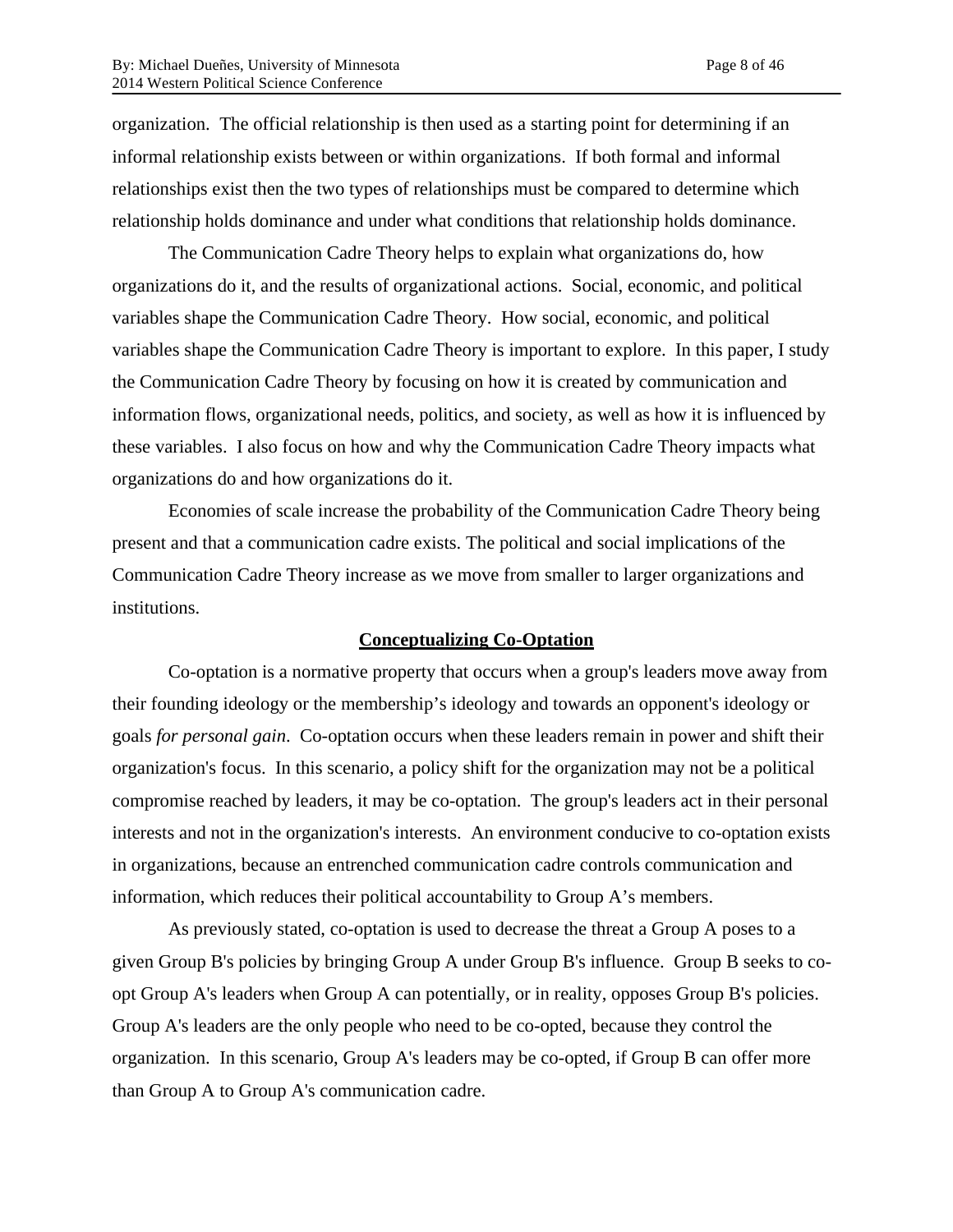A successful co-optation relies on Group B's ability to use force or to selectively distribute resources to Group A's communication cadre and on Group A's communication cadre's ability to selectively distribute force or resources to their organization's members.

As Van de Walle and North have noted,

"The person or group in a position to hand out rewards for service or punishment for disobedience will control the political landscape. When [elites] suppress labor demonstrations with force and provide... subsidies for unions that follow the party's platform [patronage is involved]."<sup>12</sup>

And,

"[Organizations] are perfectly analogous to the rules of the game in a competitive team sport… They consist of formal written rules as well as typically unwritten codes of conduct that underlie and supplement formal rules… the rules and informal codes are sometimes violated and punishments are enacted. Therefore, *an essential part of the functioning of institutions is the costliness of ascertaining violations and the severity of punishment*."13

Selectively distributing patronage is an attractive political option, because it is relatively cheap. For example, in an employee union which advocates for employees who exist in a less powerful position *vis a vis* their employer, the union requires compulsory membership and selectively distributes benefits to their members, in order to overcome the dominant position an employer holds over an employee.<sup>14</sup> Olson's work acknowledges that the selective distribution of benefits (i.e. patronage) affects an individual's actions. The Communication Cadre Theory's focus on co-optation extends Olson's argument of selective benefits by operationalizing cooptation as an efficient method for affecting an oppositional organization, through the selective distribution of benefits. The argument for operationalizing co-optation as a useful analytical tool acknowledges that a more powerful organization might use co-optation of a competing organization's leaders as an efficient method for affecting the actions of the competing

<sup>&</sup>lt;sup>12</sup> Nicolas Van de Walle, *African Economies and the Politics of Permanent Crisis, 1979-1999* (New York: Cambridge University Press, 2001) Van de Walle focused on bureaucratic patronage in Africa, but his description applies to the United States.

<sup>13</sup> Douglass C. North, *Institutions, Institutional Change, and Economic Performance*, *The Political Economy of Institutions and Decisions* (Cambridge: Cambridge University Press, 1990) p.4. North focuses on rule violations and punishment, while Van de Walle focuses **on both** rewards and punishment, emphasis mine.

 $14$  {Olson, 1971, see Chapter 3.}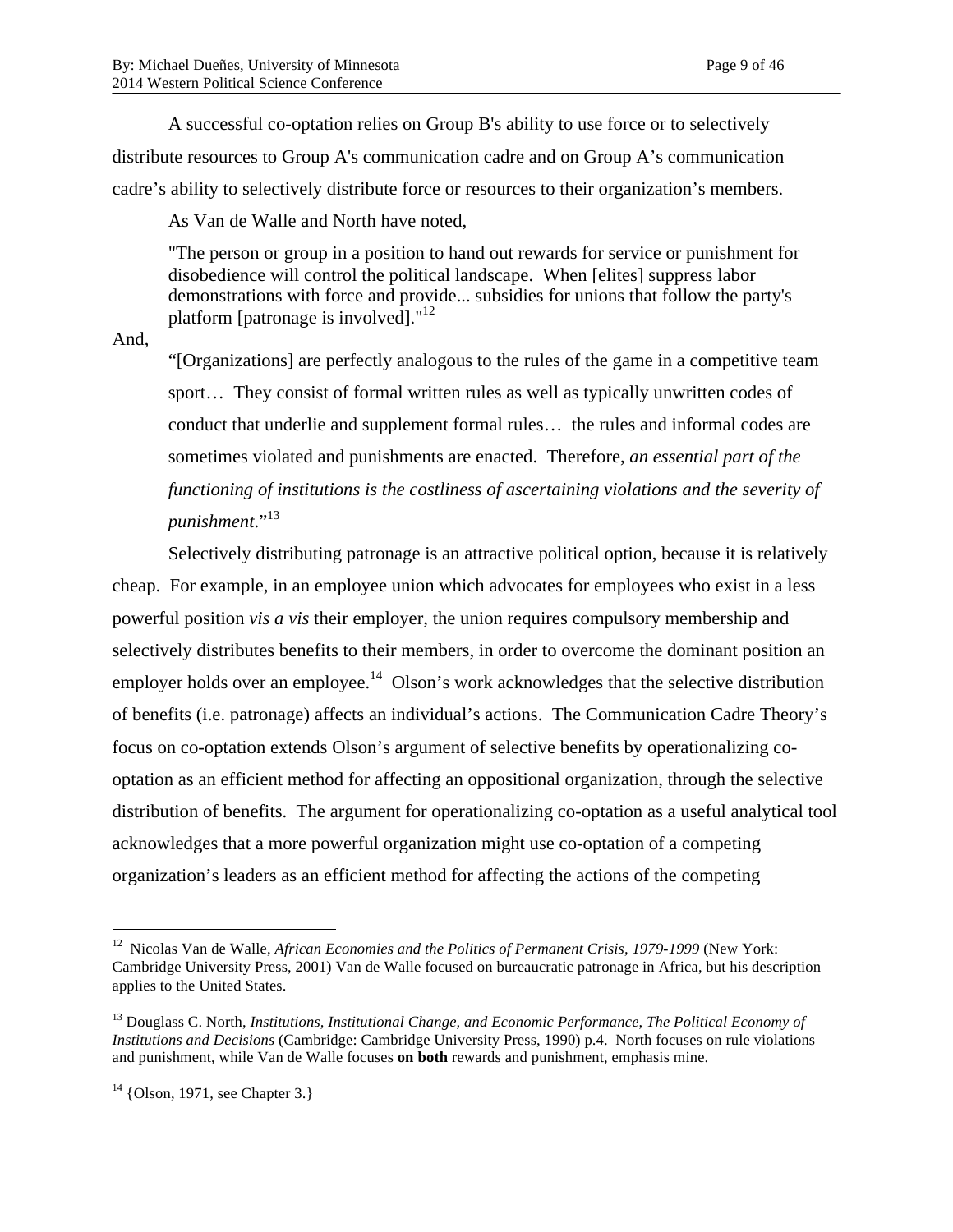organization. In exchange for buying-off a handful of leaders, the communication cadre, the actions of an opposition group can be affected. I contend that the presence or absence of patronage and co-optation *must be* accounted for when:

- 1. A power differential exists between two or more players and one player changes their opinions or actions, or
- 2. An organizational leader or communication cadre member changes their opinion or actions, which shifts an organization's action

I also contend that the presence or absence of patronage and co-optation *should be*  accounted for when a relatively little power differential exists between two or more players and one player changes their opinions or actions. Patronage and co-optation are political tools and every person possesses resources that are of potential interest to another person.

Patronage and co-optation involve a stronger Group B selectively distributing benefits to a weaker Group A's representatives, so long as they support Group B's policies. The representatives then control the distribution of resources to the members of their group who support them. In a society experiencing shortages and where Group B controls the distribution of benefits unavailable to the general public, access to resources becomes tantamount and increases the likelihood of patronage and co-optation increases. When an individual, organization, or society is not experiencing shortages, the likelihood of patronage and cooptation decreases.

Once a leader is co-opted by a stronger Group B, the weaker Group A is controlled through the selective distribution of resources or force. Through patronage, a stronger Group B can selectively distribute limited resources to members of the communication cadre who do not create dissension with Group B's policies. The communication cadre can then distribute the limited resources to their supporters. Group B can also punish opponents in Group A by not distributing limited resources to them, or, Group B can use force to neutralize opponents. A relatively efficient method for buying-off the masses can then be institutionalized, because the cadre is positioned to enter the chain of patronage. An examination of literature on the underclass indicates how elite groups selectively distribute benefits to supporters of their policies or use force to eliminate opposition.<sup>15</sup> For these reasons, the presence of patronage indicates a favorable environment for co-optation.

 <sup>15</sup> Acuña, *Occupied America: A History of Chicanos;* Amy Bridges, *A City in the Republic: Antebellum New York*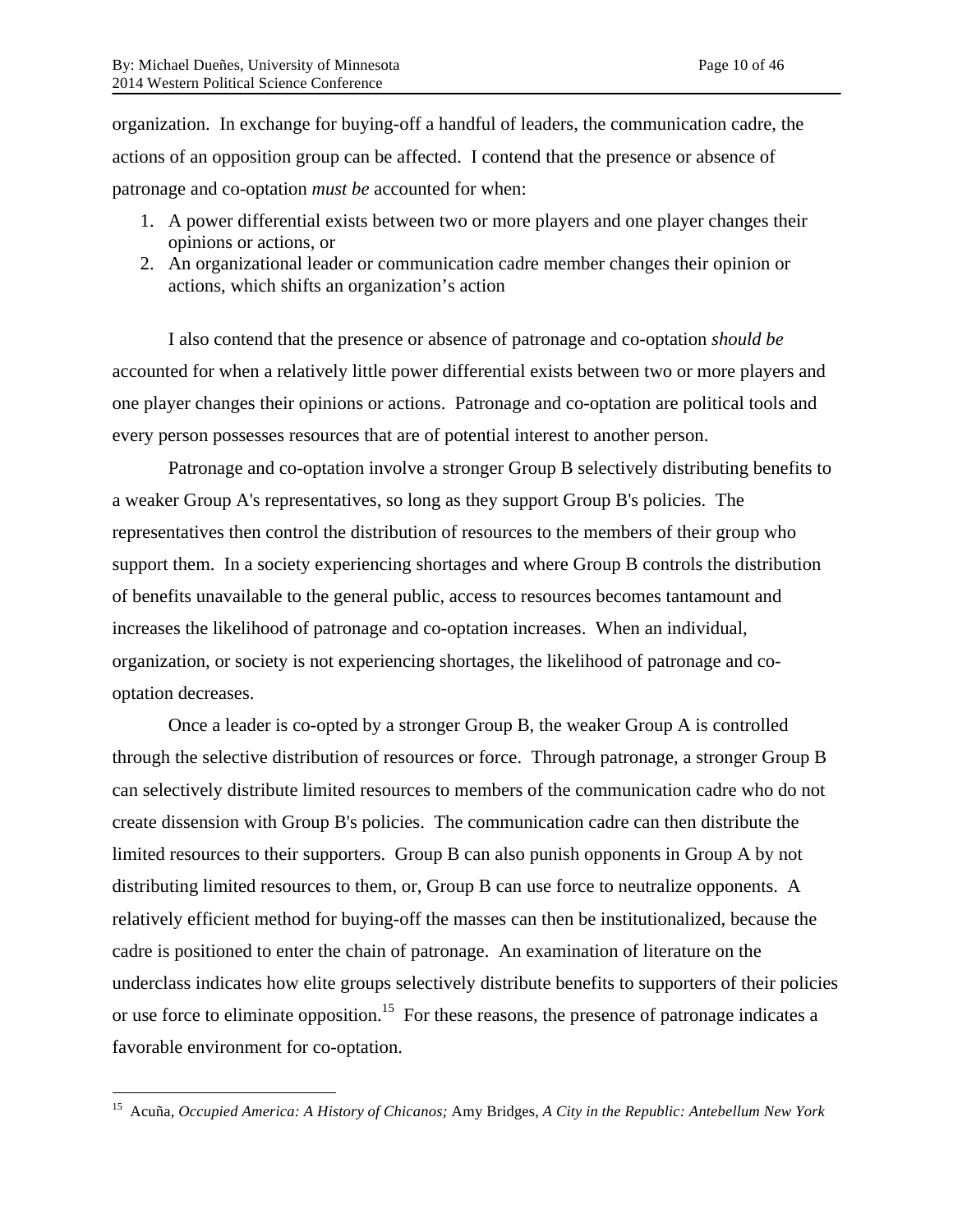## **Operationalizing Co-Optation**

 $\overline{a}$ 

Why should we be concerned with co-optation as a political concept and tool? Ideologically, co-optation is a powerful word, which is commonly used to describe organizations or individuals placing another party's interests over their constituency's interests. In contrast, the  $10<sup>th</sup>$  edition of Merriam Webster's Collegiate Dictionary, the definition of co-opt is: 1a) to choose as a member, 1b) to appoint as a colleague or assistant, 2a) to take into a group, 2b) take over, appropriate. The basic definition of co-opt and how the term is commonly used have resulted in co-optation being confused with cooperation and representation. I make co-optation a useful tool for analyzing how two groups or individuals relate by eliminating the confusion and overlap of co-optation with other concepts, such as cooperation and representation.

The following conceptualization of co-optation expands Philip Selznick's model of cooptation in TVA and The Grass Roots.<sup>16</sup> His work represented the conceptual development of co-optation and, to date, no one has improved upon his model to make it a more useful analytical tool for looking at how individuals and organizations relate to one another. The most recent work on the topic, by Robert C. Smith, uses Selznick's same definition and model of cooptation.17

Selznick's model of co-optation was limited to two types: formal and informal cooptation.18 His categorization of co-optation was based on the power to make decisions and responsibility for the decisions made.<sup>19</sup> According to Selznick's model, co-optation occurred

*and the Origins of Machine Politics* (New York: Cambridge University Press, 1984); Clayborne Carson, *In Struggle: SNCC and the Black Awakening of the 1960s* (Cambridge, Mass.: Harvard University Press, 1981); Ruth Berins Collier and David Collier, *Shaping the Political Arena: Critical Junctures, the Labor Movement, and Regime Dynamics in Latin America* (Princeton, N.J.: Princeton University Press, 1991); Gaventa, *Power and Powerlessness: Quiescence and Rebellion in an Appalachian Valley;* V. O. Key, *Southern Politics in State and Nation*, [1st ] ed. (New York,: A. A. Knopf, 1949); David Montejano, *Anglos and Mexicans in the Making of Texas, 1836-1986*, 1st ed. (Austin: University of Texas Press, 1987); Piven and Cloward, *Poor People's Movements: Why They Succeed, How They Fail;* Philip Selznick, *TVA and the Grass Roots: A Study in the Sociology of Formal Organization*, New Preface to the Torchbook edition by the Author ed. (New York: Harper Torchbooks, 1966).

<sup>16</sup> Selznick, *TVA and the Grass Roots: A Study in the Sociology of Formal Organization*.

<sup>17</sup> Smith, *We Have No Leaders: African-Americans in the Post-Civil Rights Era*.

<sup>18</sup> Selznick, *TVA and the Grass Roots: A Study in the Sociology of Formal Organization* pp.13-16.

<sup>&</sup>lt;sup>8</sup> Selznick originally operationalized power as the "capability" to make decisions.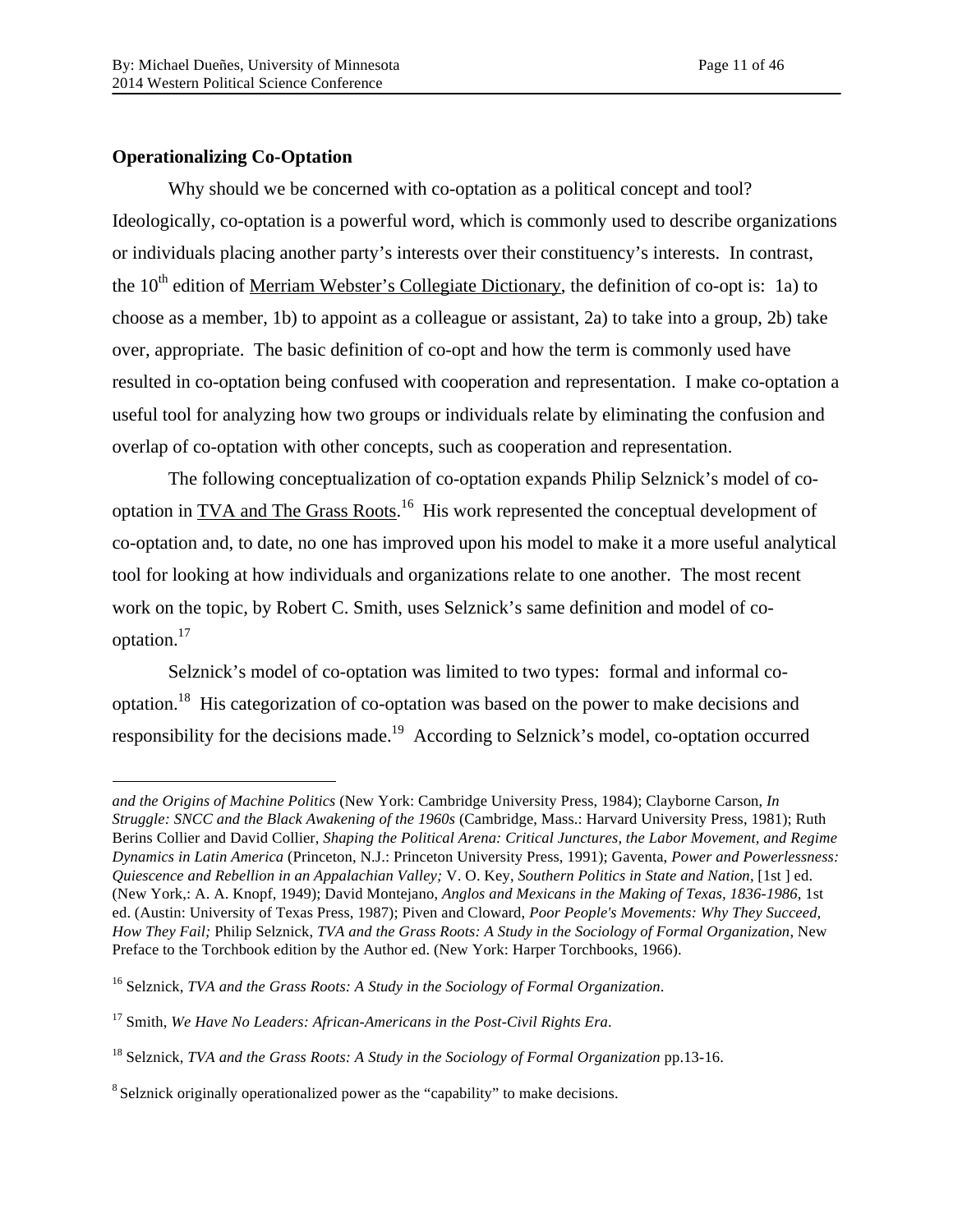when one organization absorbed new elements [i.e. new organizations] into its leadership or policy-making structure to avert threats against its stability or existence. His conceptualization of co-optation defined two types of co-optation: formal and informal. Formal co-optation indicated that an absorbed organization lacked power (i.e. it was not part of the central decisionmaking process), but it was still held responsible for the decisions made by the absorbing organization. Informal co-optation indicated that an organization possessed power (i.e. it was part of the central decision-making process), but was not held responsible for decisions made. By conceptualizing co-optation in this manner, his model resulted in a duality where only a single actor can possess power and no responsibility, while the other actor must possess no power and bear all of the responsibility (see Table A).

## **TABLE A SELZNICK'S MODEL OF CO-OPTATION FORMAL CO-OPTATION INFORMAL CO- OPTATION No Power & Responsibility For Actions Power & No Responsibility For Actions**

Selznick argued that cooperation between organizations influenced all of the parties involved and that power differences between organizations affected how those groups cooperated. Selznick used the term co-optation to account for how organizations absorbed or were absorbed by other organizations and the dynamics this created. Namely, whether an organization gained power in the relationship or was saddled with responsibility for decisions they did not make. Unfortunately, he did not account for the different combinations of power and responsibility, or how relationships between organizations could be affected by public and official relationships or by private and unofficial relationships.

If researchers use Selznick's definition of co-optation, they face severe limitations. Selznick's definition of co-optation does not account for five important factors:

- 1) The many ways that power and responsibility can combine,
- 2) The role that publicized, official, and institutionalized rules for inter-organizational relations play,
- 3) The role that non-publicized and unofficial rules for inter-organizational relations play,
- 4) How co-optation differs from cooperation and representation, and
- 5) Individuals and organizations changing their ideology.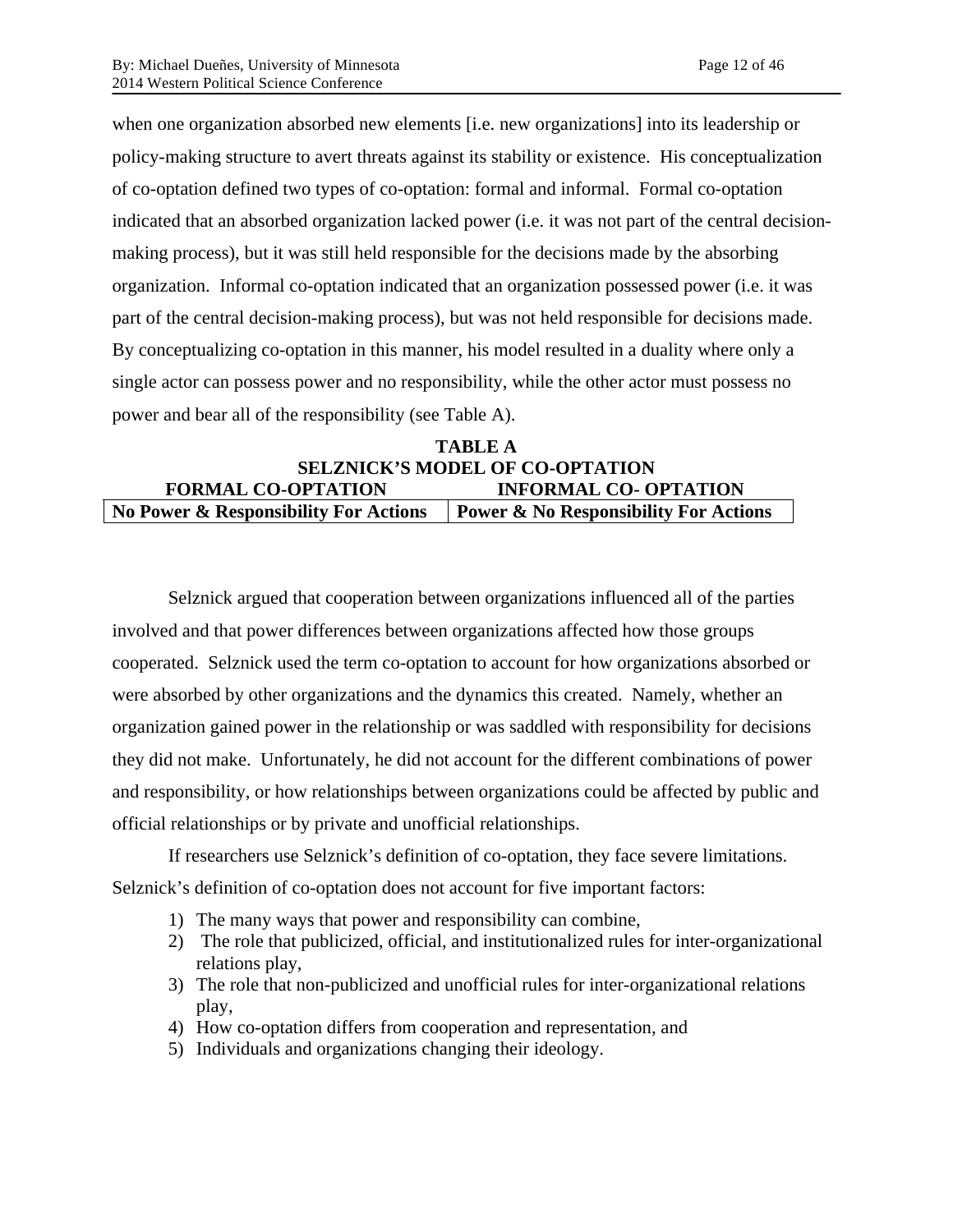By neglecting these five crucial features, Selznick's definition of co-optation provides little more than a blunt tool to categorize if one group holds all of the decision making power and no responsibility for the decisions made, while the other group must possess no power and bear all the responsibility.

To overcome the flaws in Selznick's model, I define co-optation and develop methods for distinguishing between co-optation and cooperation or representation. Co-optation is a normative property that occurs when a group's leader(s) moves away from the group's founding ideology (or the position of the membership) and towards another individual's or organization's ideology or position for personal gain. For example, Group A's leader acts in his/her personal interests to accept a political compromise with another Group B. In this scenario, the leader of Groups A's actions are not a political compromise reached between two organizations, it is cooptation, because Group A's leader acts on behalf of his/her personal interests and not in the interests of the organization or its membership. In my model of co-optation, I distinguish between co-optation and cooperation based on power in the decision making process, responsibility for decisions made, the presence of public, official, and /or institutionalized relations between organizations, and individuals placing their interests above the group for personal gain.

The presence or absence of power in the decision making process and responsibility for decisions made is important for establishing what occurs when two actors interact with one another and the consequences of that interaction. Identifying the basis of power, who holds it, how they use it, and the consequences of how power is used or not used is central to the study of politics. Responsibility establishes what the stakes are in political interactions by identifying who gains or looses from the exercise of power. How power and responsibility are defined and used establish what the concepts of co-optation, cooperation and representation mean. By defining power as the ability to make and enforce decisions and defining responsibility as the actor who bears responsibility for the decisions made and enforced, the foundation is established for distinguishing between co-optation, cooperation, and representation (see Table B**)**.

In my model, **formal co-optation** represents co-optation in the context of publicized, official, and/or institutionalized relations between organizations. **Informal co-optation**, however, represents co-optation in the context of the lack of public, official, and institutionalized relations between organizations. The need for two types of co-optation is to contrast events and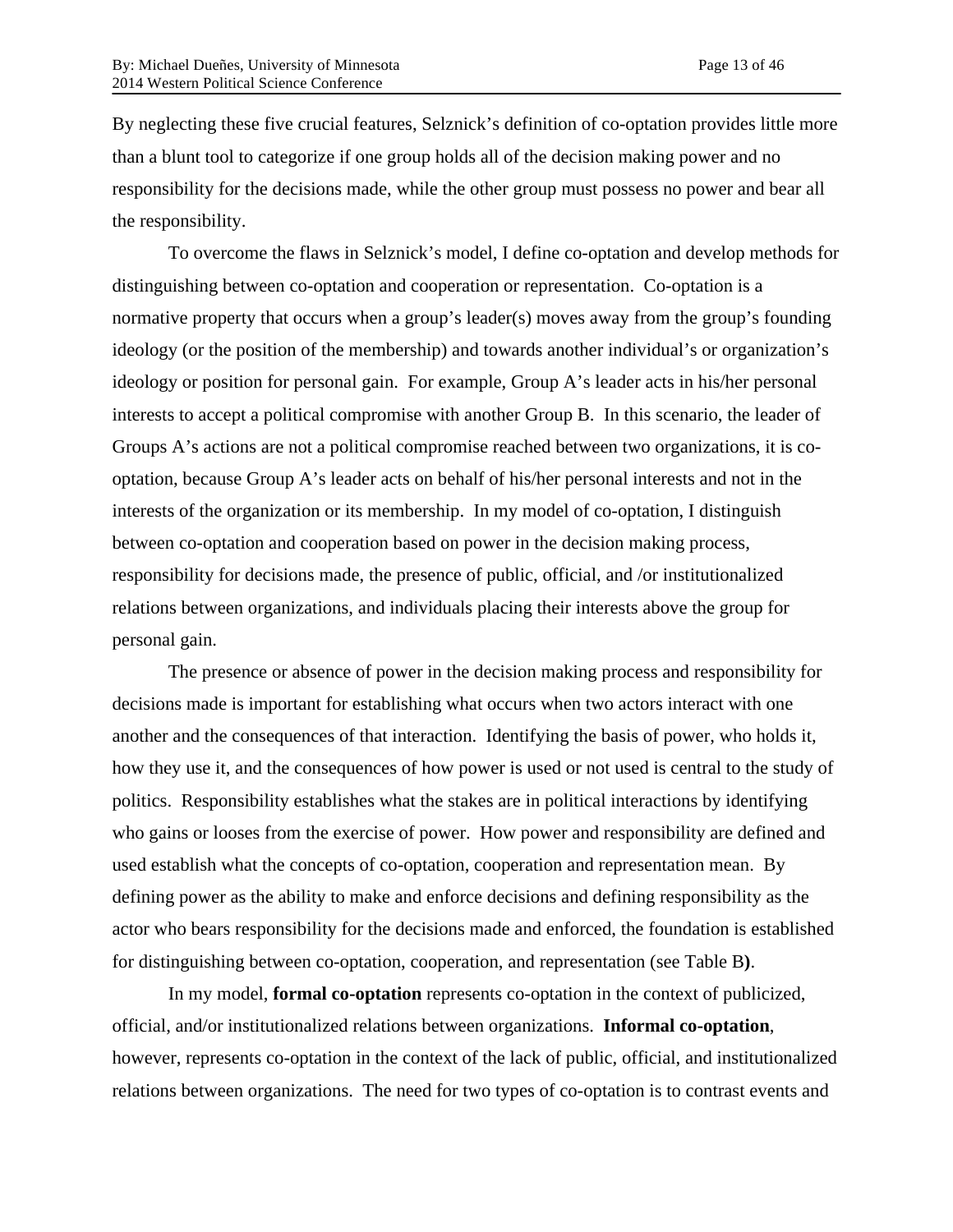relationships that are both public and private, to help distinguish between an illusion and reality.

By conceptualizing co-optation in this manner, it is possible to have a relationship between

actors categorized under both a formal and informal relationship that may or may not be the

same. For example, a formal relationship where power is shared between actors and an informal

relationship where power is not shared. My model of co-optation in **Diagram A** accounts for

this possibility. Please note all of my models of co-optation model the relationship between a

## **Group A** and a **Group B**.

## **METHOD FOR INDENTIFYING FORMAL AND INFORMAL CO-OPTATION**

- 1. There may be a formal relationship that is illusionary and an informal relationship that captures the real relationship between organizations.
- 2. Start by looking for a formal relationship between organizations.
- 3. Map the formal relationship.
- 4. Use the formal relationship as a place to begin looking for an informal relationship between organizations.
- 5. If a formal and an informal relationship between organizations are found, then the two types of relationships need to be compared to determine which relationship has the greatest effect.

# **TABLE B20 MY TABLE MODEL OF COOPTATION**

| <b>FORMAL CO-OPTATION</b> |  |
|---------------------------|--|
|---------------------------|--|

| No Power & Responsibility For Actions | Power & Responsibility For Actions               |
|---------------------------------------|--------------------------------------------------|
| No Power & No Responsibility For      | <b>Power &amp; No Responsibility For Actions</b> |
| <b>Actions</b>                        |                                                  |

## **INFORMAL CO-OPTATION**

| <b>No Power &amp; Responsibility For Actions</b> | <b>Power &amp; Responsibility For Actions</b>    |
|--------------------------------------------------|--------------------------------------------------|
| No Power & No Responsibility For                 | <b>Power &amp; No Responsibility For Actions</b> |
| <b>Actions</b>                                   |                                                  |

 <sup>20</sup> Please note all of my models of co-optation model the relationship between a **Group A** and a **Group B**.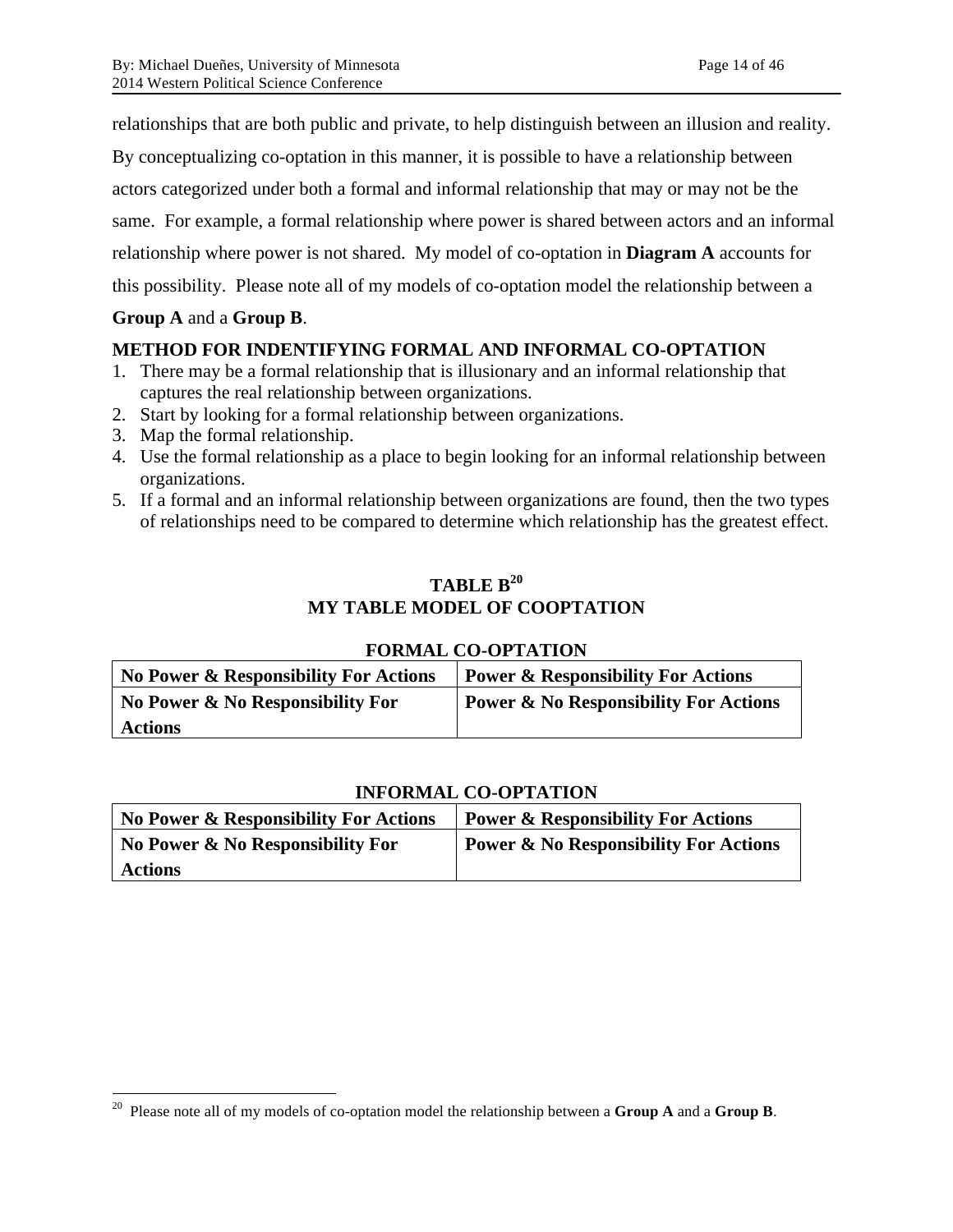# **DIAGRAM A MY CO-OPTATION DIAGRAM MODEL**

 $X$  = Responsibility for Decisions Made, Y = Power in the Decision-Making Process, Z = Formal and Informal Relationship (height)

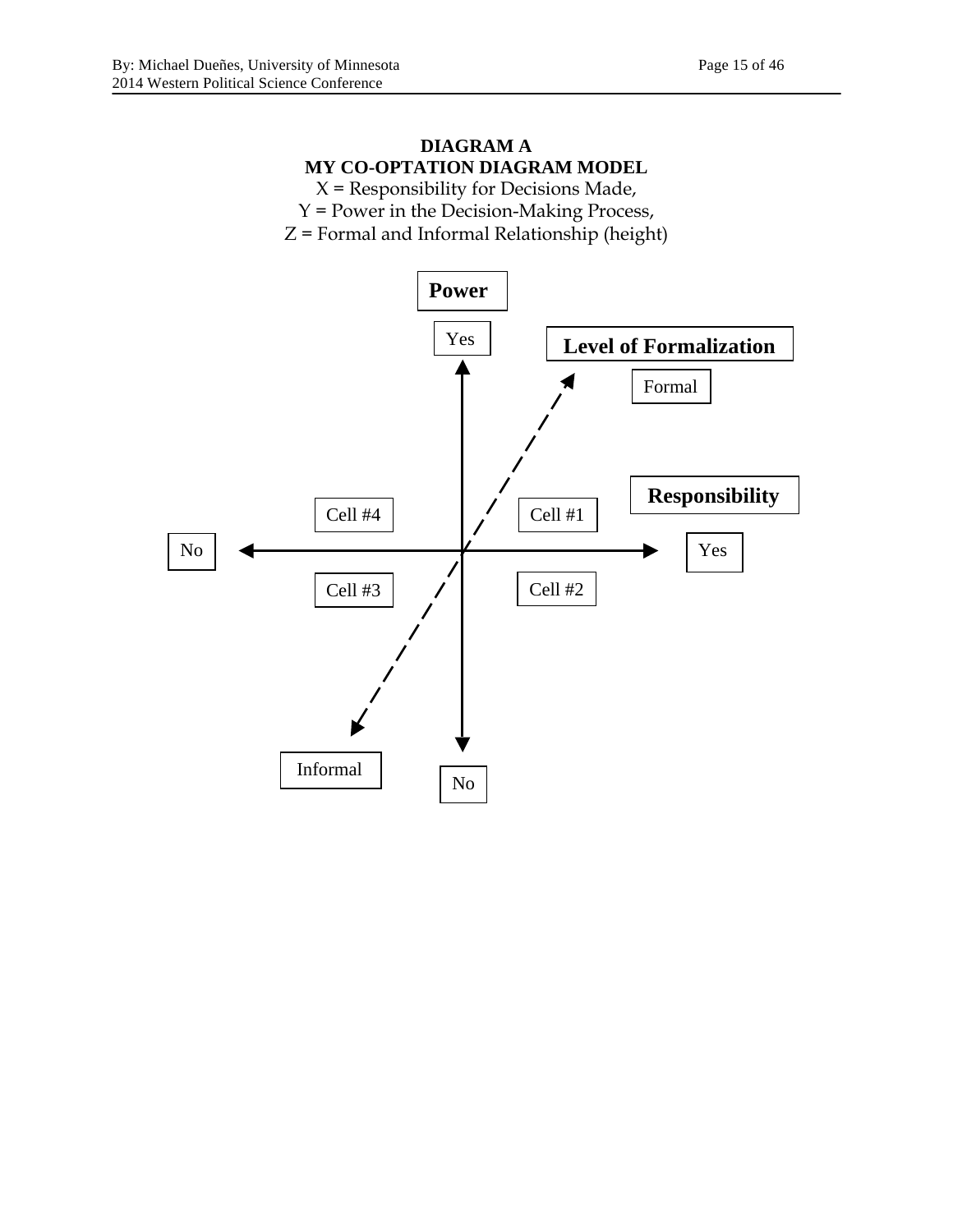# **TABLE C21 DIFFERENTIATING BETWEEN CO-OPTATION and COOPERATION IN GROUP A's RELATIONSHIP TO GROUP B**

| <b>Cell #1 No Power-Responsibility</b>                                                                                                                   | <b>Cell #2 Power-Responsibility</b>                                                                                                                  |
|----------------------------------------------------------------------------------------------------------------------------------------------------------|------------------------------------------------------------------------------------------------------------------------------------------------------|
| "Group A The Co-opted"                                                                                                                                   | "Group A The Co-opter?"                                                                                                                              |
| <b>Co-optation</b> because Group A does not have power<br>in the decision-making process and bears<br>responsibility for decisions Group A did not make. | <b>Co-optation</b> because Group A has taken all of<br>Group B's decision making power and accepted all<br>of the responsibility for decisions made. |
| Not Cooperation because power is not shared in<br>the decision-making process between Group A and<br>Group B.                                            | <b>Cooperation</b> because Group A and Group B share<br>decision-making power and responsibility for the<br>decisions made.                          |
|                                                                                                                                                          | No Relationship between Group A and Group B,<br>each group is autonomous.                                                                            |
| Cell #3 No Power-No Responsibility<br>"Group A The Co-opted?"                                                                                            | <b>Cell #4 Power-No Responsibility</b><br>"Group A The Co-opter"                                                                                     |
| <b>Co-optation</b> Group A has been co-opted out of<br>existence or barely exists.                                                                       | <b>Co-optation</b> because Group A has decision-making<br>power and Group B is forced to accept<br>responsibility.                                   |
| Not Cooperation because power and responsibility<br>are not shared.                                                                                      | Not Cooperation because responsibility is not<br>shared for decisions made, Group B is forced to<br>accept responsibility for the decisions made.    |
| No Relationship between Group A and B.                                                                                                                   |                                                                                                                                                      |

 <sup>21</sup> Please note all of my models of co-optation model the relationship between **Group A** to **Group B**.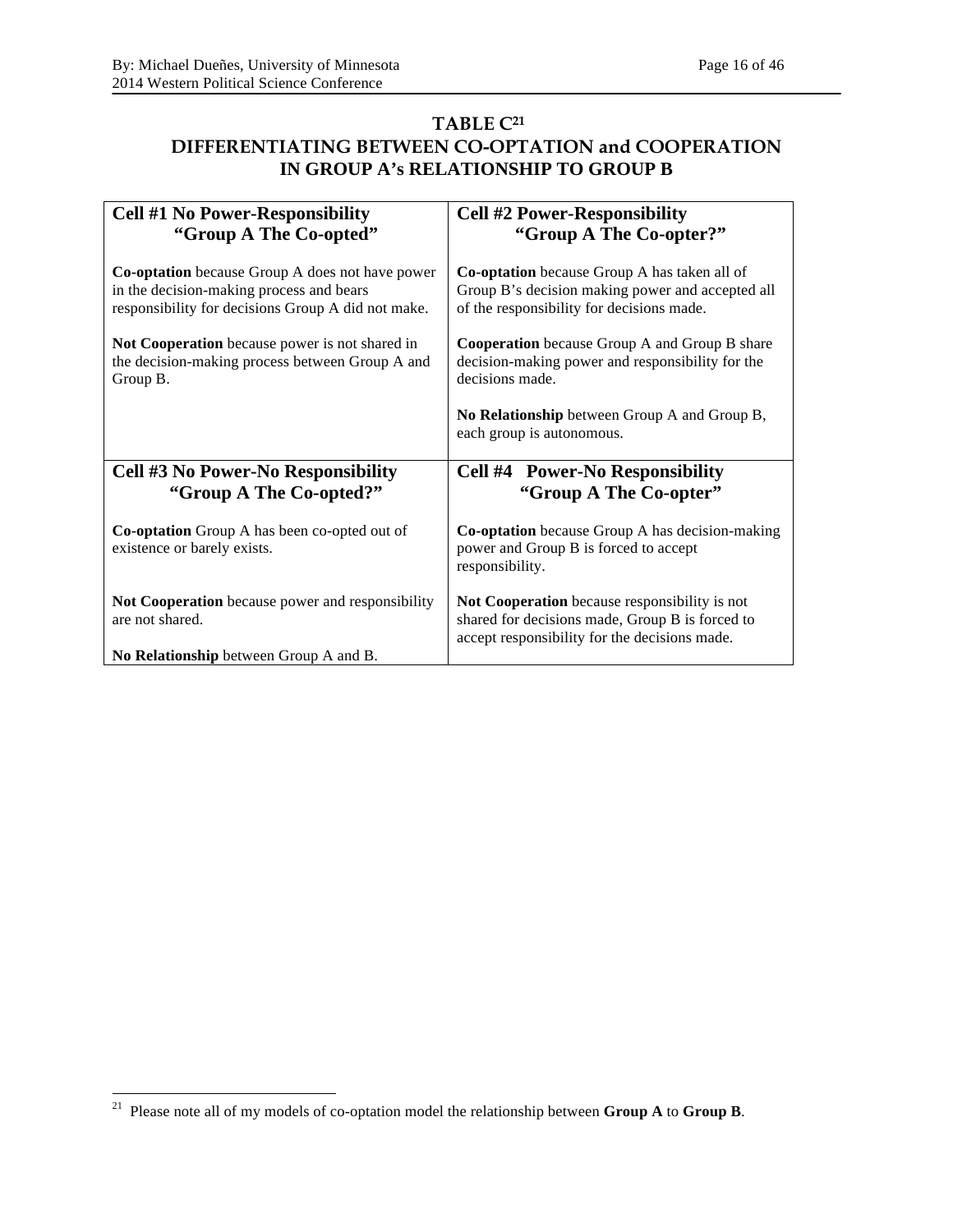One of the main critiques leveled against the use of co-optation is that it does not adequately address how it differs from cooperation. Selznick's definition of co-optation, also, suffers from the same critique. By not distinguishing between cooperation and co-optation, researchers rely too heavily on their own biases to determine which term they use.

Differentiating between co-optation and cooperation is difficult, but the following method aids the scholar to untangle the two concepts. First, we must acknowledge that the two terms will encompass aspects of one another. Second, we must acknowledge that co-optation and cooperation possess normative properties. Third, we need to define how co-optation differs from cooperation. What aspects are unique to co-optation and cooperation? Co-optation is more likely when there is a power differential between groups or individuals interacting with one another and the likelihood of co-optation increases as the power difference between the groups increase. We can further hypothesize that when an individual, organization, or society experiences shortages a more favorable environment for co-optation occurs.

Co-optation differs significantly from compromise. **Table C** models how to distinguish between co-optation and cooperation by using the presence of power and responsibility. In **TABLE C**, **Power** represents power in the decision-making process, while **Responsibility**

represents responsibility for the decisions made. When two groups interact:

- 1. Cooperation *can only* occur in **Cell #2** (power and responsibility) in **TABLE C,** where both groups share in making decisions and responsibility for those decisions.
- 2. Co-optation can occur in any of the **Cells** in **TABLE C**.
	- A. Co-optation is more likely to occur in **Cell #1** (no power-responsibility) and **Cell #3** (no power-no responsibility), both of which represent where **Group A** is cop-opted by **Group B**.
	- B. Co-optation can, also, occur in **Cell #2** (power and responsibility) and **Cell #4** (power and no responsibility), both of which represent where **Group A** co-opts **Group B.**

While more conceptual work needs to be done to distinguish "co-optation" from "cooperation," in this section, I have outlined a method that begins to do this.

The communication cadre theory is based on the iron law of oligarchy and social network theory. In this section I briefly review these two theoretical bases before explaining the communication and information components of the communication cadre theory and how they create an environment conducive for co-optation to occur.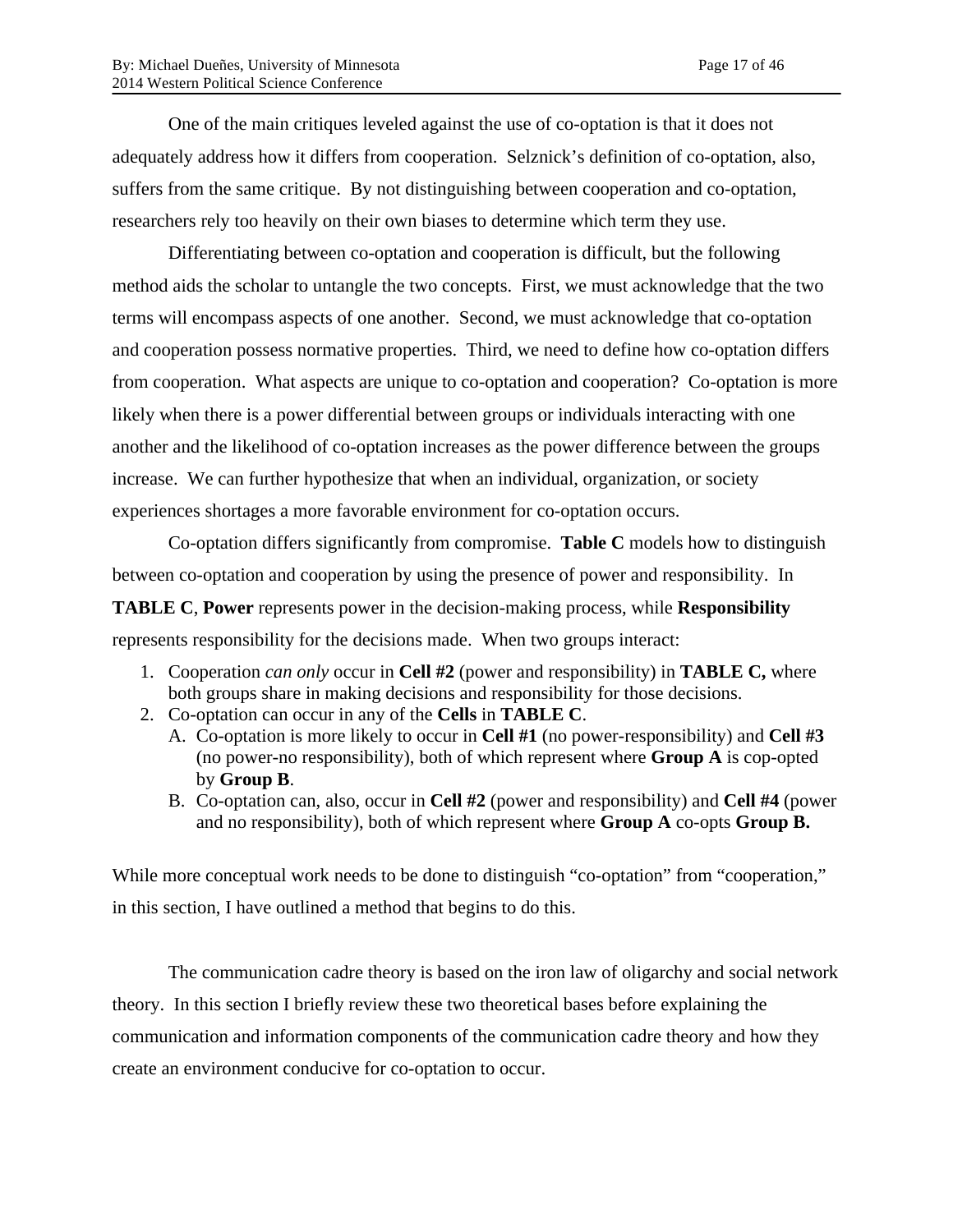#### **Theoretical Foundations**

#### **The Iron Law of Oligarchy**

I draw upon two theories to develop the communication cadre theory, the iron law of oligarchy and social network theory. In his book, Political Parties, Michels states that the roots of oligarchy exist in the necessity of organizations to delegate responsibility to a cadre of leaders. The cadre then becomes the entrenched leadership of the organization,<sup>22</sup> because the oligarchic tendencies of organizations result from, 1) the nature of human individuals, 2) the nature of the political struggle, and 3) the nature of organization.<sup>23</sup> According to Michels, organizations give their leaders a near monopoly of power due to the leaders: 1) superior knowledge, 2) control over the formal means of communication within the organization, and 3) skill in the political arts.<sup>24</sup> Over time, leaders use this power to become entrenched through a sense of tradition, cartel forming, and political influence. Leaders are then in a position to manipulate or ignore the opinions of the group's members.<sup>25</sup> Michels, also, identifies several key tendencies of organizations, among these are: the autocratic and conservative tendencies of leaders, organizational co-optation by elites, the struggles between the leaders and the masses and among the leaders themselves, and the reasons for bureaucracies to centralize and decentralize.<sup>26</sup>

While Michels' book, Political Parties, is descriptive it does not provide a theory for how oligarchy occurs. Furthermore, the polemical nature of the iron law of oligarchy limits its application and use. By coupling social network theory's emphasis on social networks with the role of communication and information networks, a mechanism for oligarchy to occur that is theoretical, instead of polemical, provides a more useful and less dogmatic analytical tool.

 <sup>22</sup> Robert Michels, *Political Parties: A Sociological Study of the Oligarchical Tendencies of Modern Democracy* (New York,: Free Press, 1962) p.364.

 $^{23}$  Ibid. p.6.

 $^{24}$  Ibid. p.16.

 $^{25}$  Ibid. pp. 123-26.

 $26$  Ibid. Part 2, Chapters 1, 2, 5, 6, and 7.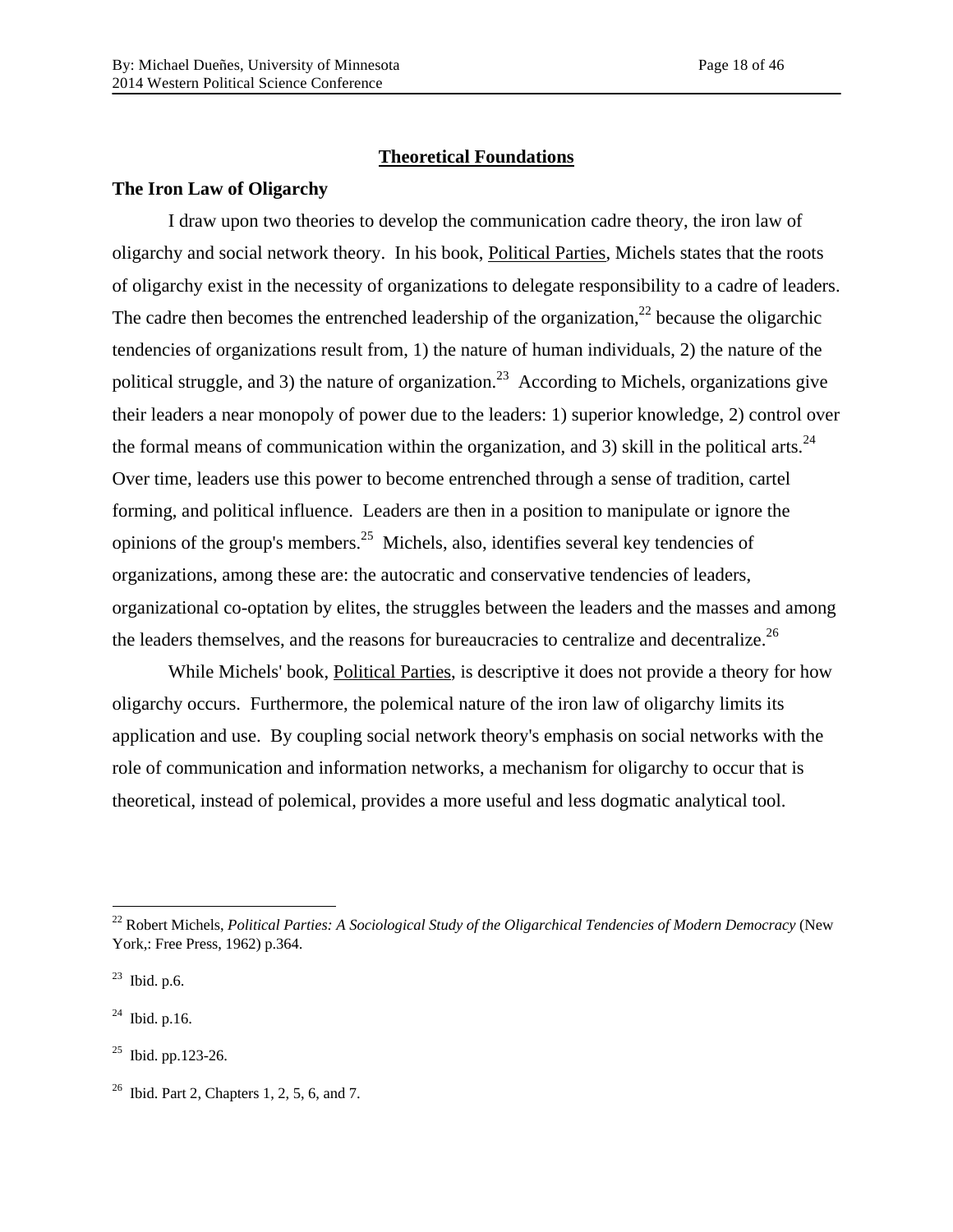### **Social Network Theory**

Network theory is the second basis for the development of the communication cadre theory. Network theory argues that social, political, and economic relationships manifest themselves through networks.<sup>27</sup> According to this theory, social networks determine key political paths and points of power between actors and groups.<sup>28</sup> Social networks are important, because they structure the political landscape. In the communication cadre theory, communication and information networks operate like social networks.

A group becomes dependent on a communication cadre (which controls communication between and within groups), because the cadre knows and has access to the social and political structure.<sup>29</sup> Therefore, the cadre is positioned to strongly influence a group's political direction by controlling the flow and content of communication and information. Consequently, as the members of different groups interact less often, they rely more on communication cadres to manage their communication and information needs.

### **Why Communication and Information?**

The rise and entrenchment of group leaders depends on the control of communication and information for one important reason: whoever controls the flow and content of communication and information shapes opinions within the group they represent and the groups they interact with. The communication cadre may provide full, incomplete, or false information to their organization and influence the decisions individuals and the group make. The communication cadre is also in a position to portray themselves as indispensable communicators with other groups or within their organization. Due to their control of communication, the cadre can blame other groups for personal failures or errors in deals between groups. Furthermore, the communication cadre's importance increases as group members interact less often with other groups.

 <sup>27</sup> Bridges, *A City in the Republic: Antebellum New York and the Origins of Machine Politics;* David Knoke, *Political Networks: The Structural Perspective*, *Structural Analysis in the Social Sciences, 4* (New York: Cambridge University Press, 1990); John F. Padgett and Christopher K. Ansell, "Robust Action and the Rise of the Medici, 1400-1434," *American Journal of Sociology* 98, no. 6 (1993).

<sup>28</sup> Marsden, 1982, p.201

<sup>&</sup>lt;sup>29</sup> Bridges, *A City in the Republic: Antebellum New York and the Origins of Machine Politics; Padgett and Ansell,* "Robust Action and the Rise of the Medici, 1400-1434."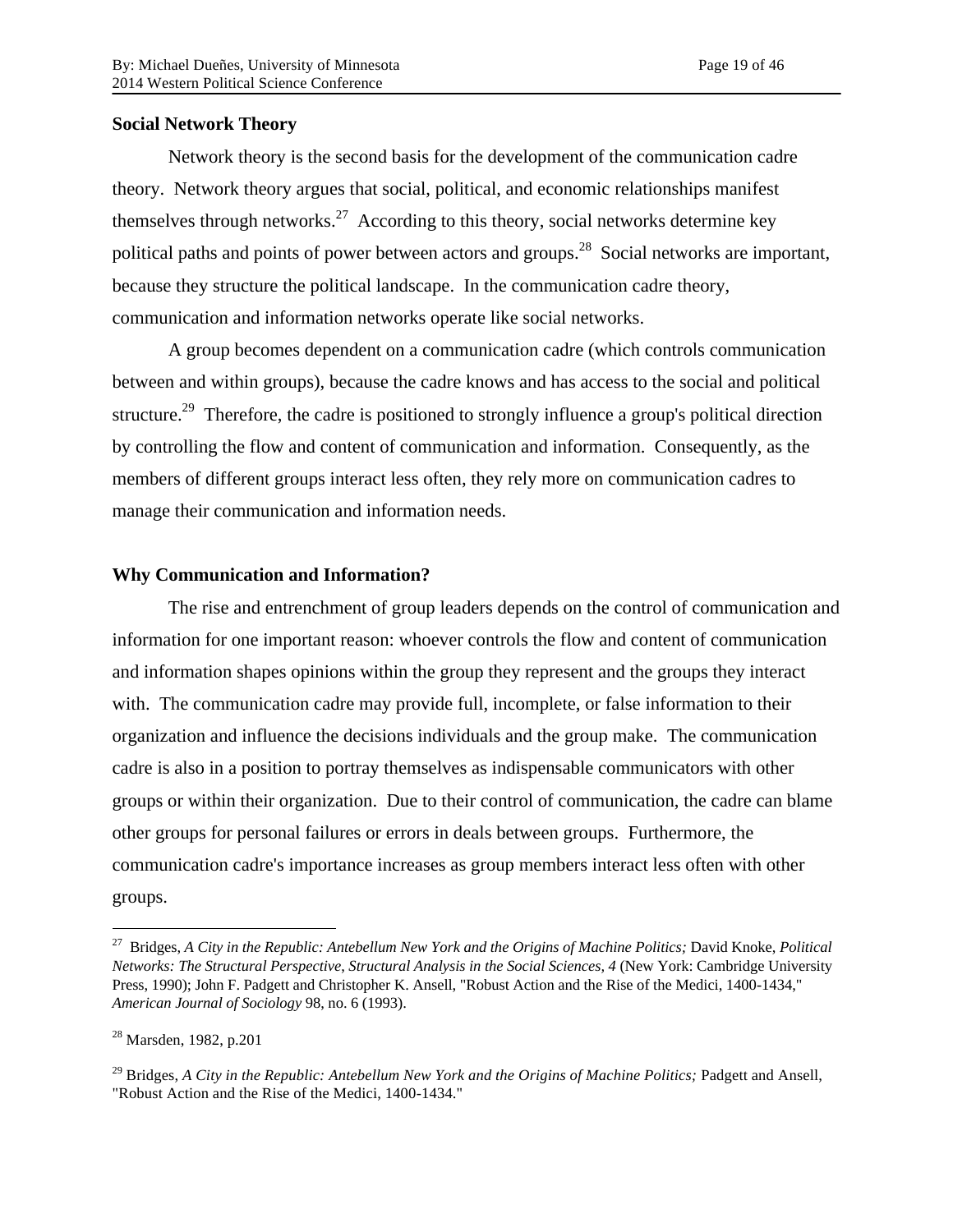In organizations, the communication cadre always forms the group's leadership. The communication cadre and the group's leaders are the same, because organizational leaders provide the greatest influence on the actions of their membership. The communication cadre, however, may or may not be the official organizational leadership of elected or appointed leaders, because the cadre's power is derived from the control of communication and information *and not* an election or appointment. 30 The researcher must determine if the communication cadre represents the official or unofficial leadership. Consequently, the communication cadre's identity may or may not be known or realized by Group A's members or official leadership. It is highly likely, though, that the communication cadre comprises their organization's official leadership, because the organization usually entrusts their organization's leaders, through organizational rules, to engage in pact making and coalitions with other groups. By controlling communication between their group and other groups, the communication cadre establishes relationships with other groups. Over time, the cadre will see themselves as part of another group they communicate with, if that group is more privileged than their own, and begin to associate more with that group.<sup>31</sup> Roberto Michels argues that this results from people's psychological need to feel important and to belong to a higher socio-economic standing (e.g. a cadre from a union identifies more with their employers).<sup>32</sup> When two groups are equal, though, the cadre's members choose to associate and work for the group that can provide them with the most benefits or privileges.

The communication cadre theory integrates the iron law of oligarchy and social network theory. Network theory's reliance on social networks, to explain political structures and who group leaders are, provides the mechanism for explaining why oligarchy develops. The paper now moves on to discuss the creation and evolution of the communication cadre.

 <sup>30</sup> Knoke, *Comparing Policy Networks: Labor Politics in the U.S., Germany, and Japan* p.3. Knoke uses a network theory approach that identifies an actor's position and role in a network to determine their political power, rather than relying on an official or formal position or appointment to determine an actor's political power. He uses this analysis at the state and society level, while I use a similar approach at the organizational level. The application of this approach at the macro level of the state and society level in his study, as well as at the micro level of the organization in this paper reflect the themes of how the state and society reflect and reinforce one another.

<sup>31</sup> Michels, *Political Parties: A Sociological Study of the Oligarchical Tendencies of Modern Democracy* p.17.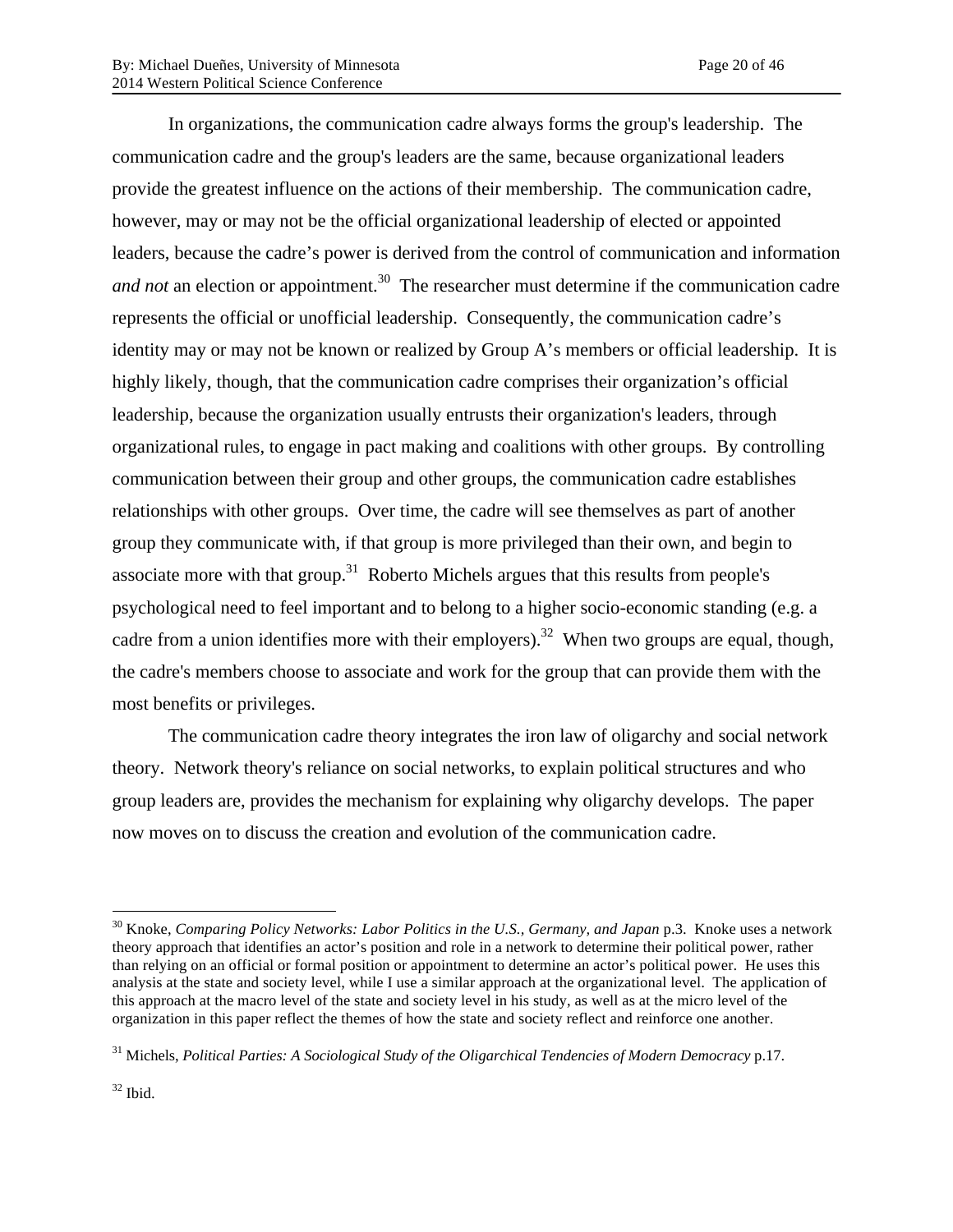## **The Communication Cadre**

The communication cadre emerges over time and changes in response to four factors: 1) the organization's size and age, 2) increased relations between groups, 3) successive rounds of negotiations between groups, and 4) internal group conflict. As it will be shown in the next paragraph, the four factors affect the communication cadre's size and change its composition. Furthermore, the four factors influence each other.

For example, as an organization grows in size, the communication cadre may increase, remain the same, or decrease in size. As the organization ages, however, the size of the communication cadre should decrease. As it will be shown, the decrease results from the influence of increased relations between groups, successive rounds of negotiations, and internal group conflict. While internal group conflict may yield an increase in the amount of communication cadre members, the increase will be temporary as one communication cadre replaces another or an individual displaces and replaces a communication cadre member. Increased relations and negotiations between groups influence the communication cadre's size and composition. The cadre decreases because official meetings and relations between two groups are simplified when fewer people are involved (i.e., transaction costs are decreased). Two reasons account for this phenomenon. First, a group might develop bureaucratically to where increased specialization decreases the communication cadre, or other groups may insist on a decrease in the communication cadre to facilitate inter-group meetings.

Internal group conflict, also, accounts for the communication cadre's change in size and composition. Internal group conflict occurs between group leaders with their group members and other group leaders.<sup>33</sup> The conflict between group members and leaders occurs because the group can use their collective strength to dismiss leaders who do not represent their interests. The conflict of interests usually centers on the leaders being more conservative than the group. Very rarely, though, the conflict of interests may rest on the leaders being more radical than the group. While intra-group conflict may temporarily increase the communication cadre's size, due to conflict negotiation and resolution, the long-term result is a decrease in the cadre's size as both factions struggle to control the organization.

 <sup>33</sup> Ibid. Part 2, Chapters 5 and 7.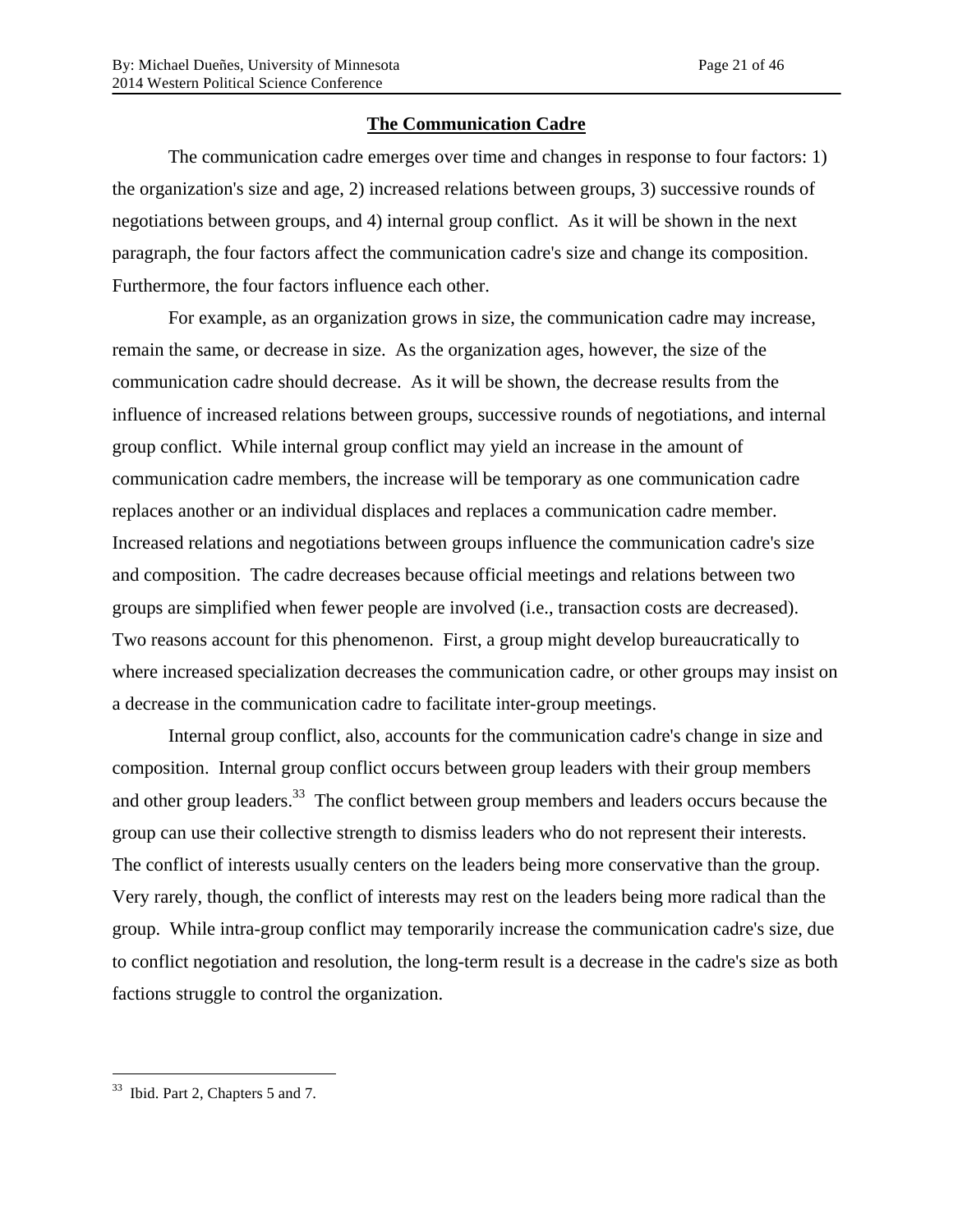The conflict among leaders begins during the foundation of an organization, when leaders struggle to gain and retain control of the organization. As an organization becomes established, the communication cadre is developed and oligarchy is established. The struggle at this stage occurs between entrenched leaders and new, aspiring leaders. It is through intra-group conflict that the group's members exert their greatest influence. The struggle between entrenched and aspiring leaders forces them to meet the needs of the masses, in order to gain political power and support. True representation will not be realized, however, because the structure and conditions that gave rise to the prior cadre's misrepresentation continues to exist. An environment conducive for co-optation and manipulation, as outlined in the next subsection, continues to exist and threatens representation.

#### **Methodology**

#### **Critical Case Studies**

The critical case study method was chosen to rigorously test the communication cadre theory. By choosing a case study that logically contradicted the theory's assumptions and critical components, if the data supported the theory, then a strong argument existed that the theory applies in other cases. Once the theory passed or failed the critical tests, further theoretical testing using other methods may be used to test the theory's validity.

The testing method required determining the theory's assumptions and critical components, in order to decide which case studies posed critical tests. The theory argued that a cadre controlled communication and information flows. Consequently, organizations that claimed no cadres controlled communication and information flows posed an initial critical test. Organizations without hierarchical structures posed another critical challenge. Without elected or appointed positions responsible for running the organizations or managing communication and information, no corresponding cadres can exist. Organizations with small, highly active members, should limit the free rider problem and the "exploitation of the strong by the weak."<sup>34</sup> The case study came from the Midwest, a region commonly considered to be less corrupt than other regions of the country.<sup>35</sup>

Consequently, the case studies selected fit the following criteria:

 <sup>34</sup> Olson, 1971, p35

 $35$  Chicago was eliminated from the areas of study. Consequently, Illinois was eliminated.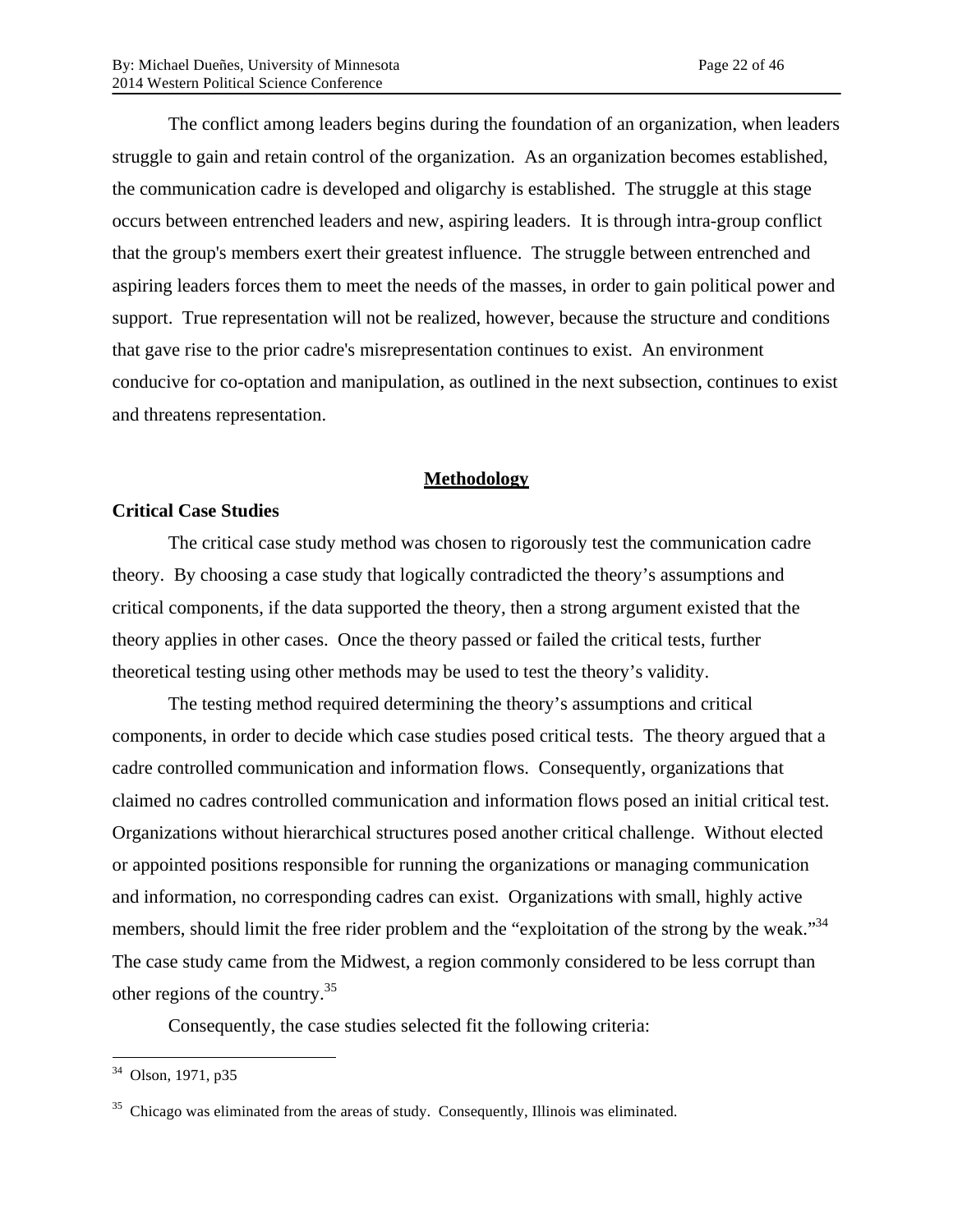- 1. Organizations where no individual(s) controlled communication and information within the organization,
- 2. Organizations with no hierarchical structures,
- 3. Organizations dedicated to participatory democracy,
- 4. Small organizations with less than 20 members,
- 5. Highly active member participation, and
- 6. Located in a midwestern state where politics are commonly perceived to be less corrupt than other regions of the country.

The Mexican American Employee Organization (MAO) provided an excellent critical test of the Communication Cadre Theory. Located in a large metropolitan region of a midwestern state, the organization was small with only 16 members. MAO had no elected or appointed leaders and practiced participatory democracy. Members claimed that no individual or groups controlled internal or external communication and information flows. The members actively participated in organizational affairs. The preceding factors critically tested the theoretical foundation of the relationship between the control of communication, information, leaders, and co-optation.

Additional factors increased the case study's rigor. Mao's members were politically aware and experienced individuals who consciously strived to create an organization that prevented leader(s) from controlling the organization. The majority of group members were active in the Chicano Movement and/or in community politics. Second, members structured MAO to foster open and easy information and communication access for all members. Third, the group was politically informed and committed to increasing Mexican American opportunities and decreasing discrimination at their company, called Urban Inc. Urban Inc. was a state-owned, urban, utility service provider. Fourth, members readily remarked on newspaper and television reports about the status of Mexican Americans and Latinos in the United States and the Midwest. Fifth, the organization existed off-and-on for 20 years and members believed they avoided the problem of entrenched leadership. I expected MAO's members, who were politically experienced, committed to a cause, and dedicated to creating a non-hierarchical organization to be less likely to allow the development of entrenched leaders and an environment conducive for co-optation. Finally, the following events took place in the Midwest, a region whose politics are generally viewed as being less corrupt than other regions of the United States. Consequently, oligarchy and co-optation should be less prevalent in the Midwest than in other regions, because oligarchy and co-optation are corrupt forms of politics.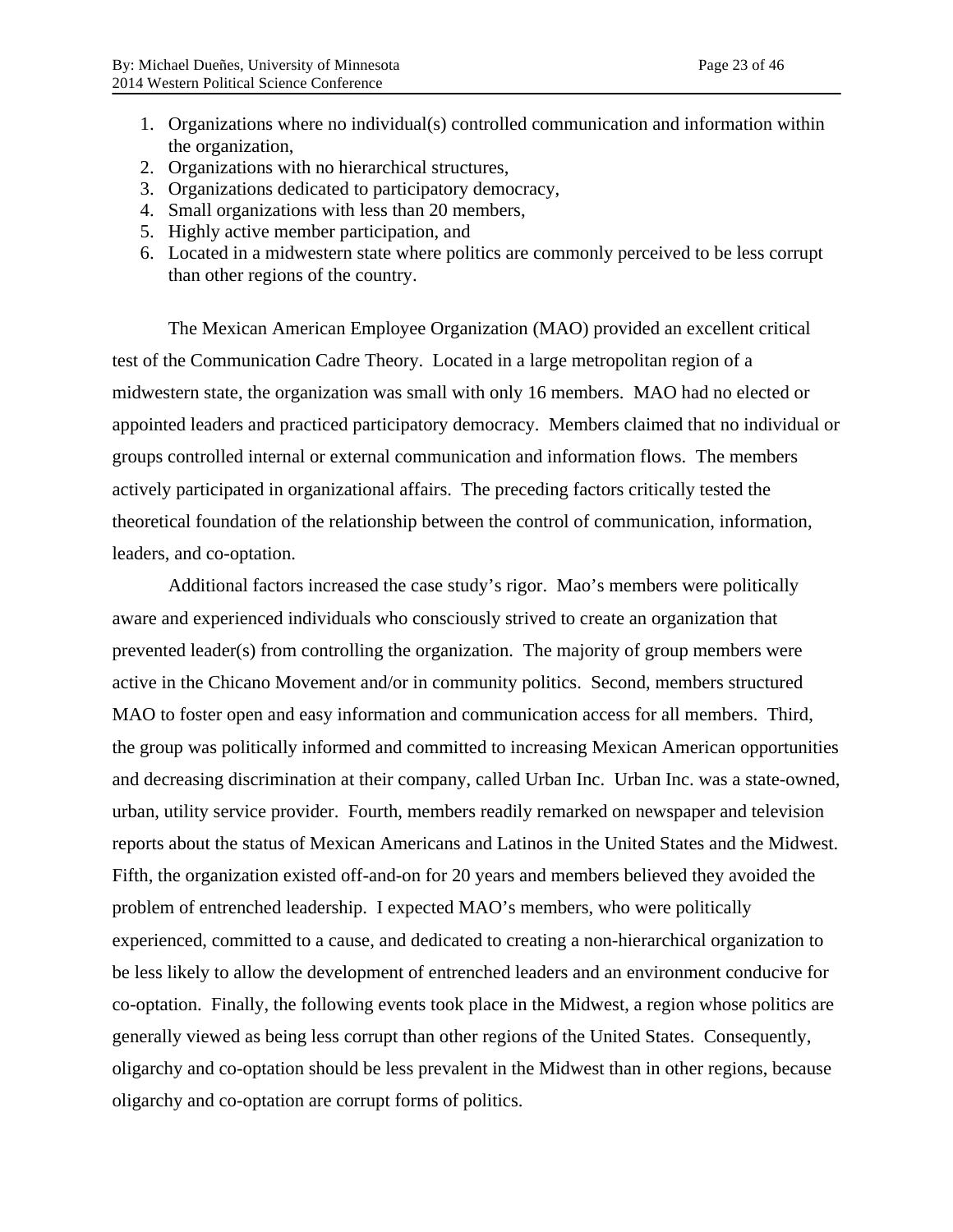I initially gained access to the Mexican American Employee Organization (MAO) through a friend who knew members of the group. He arranged for me to meet with an active member of the organization. Access to other group members was gained through each successive interviewee providing me with new contacts. I interviewed eleven of the sixteen group members (69% of the members). The five members who were not interviewed either declined to be interviewed or did not respond to interview requests. Finally, I interviewed a lawyer who was working on behalf of the organization.

Information gained through the interviews, established that the people interviewed formed the group's more active members. The eleven interviewed members and lawyer confirmed that I had interviewed the more active members, and that only two of the five noninterviewed members were active in the group. According to the interviewees, the five people not interviewed did not differ significantly from those interviewed in their socio-economic standing or ideologies. The validity of this belief by the interviewees was increased by the information obtained through the interviews. All of the interviews confirmed that two competing factions existed within MAO and all of their supporters held similar views as the noninterviewed members. Therefore, the exclusion of the five non-interviewed members of MAO should not significantly alter the study's findings.

I conducted informal interviews and structured them to ask different sets of questions. To encourage full and truthful answers, all of the people interviewed were guaranteed anonymity and confidentiality.<sup>36</sup> The interview questions were designed to solicit information on their work environment, MAO, their organizing tactics, personal and group views, leadership, communication and information flows, and problems they had with their job and MAO.

In summary, this critical case study analyzed the communication and information flows in a small, non-hierarchical, Mexican American Employee Organization (MAO). The case study relied on interviewing MAO's members and a lawyer counseling the group in a civil rights lawsuit. In the following case study, **MAO** corresponded to **Group A** and **Urban Inc.** to the stronger G**roup B** of the Communication Cadre Theory.

 $36$  Due to the sensitive nature of the issues discussed and the possibility of retaliation against the people interviewed, the people interviewed for this case study were granted anonymity.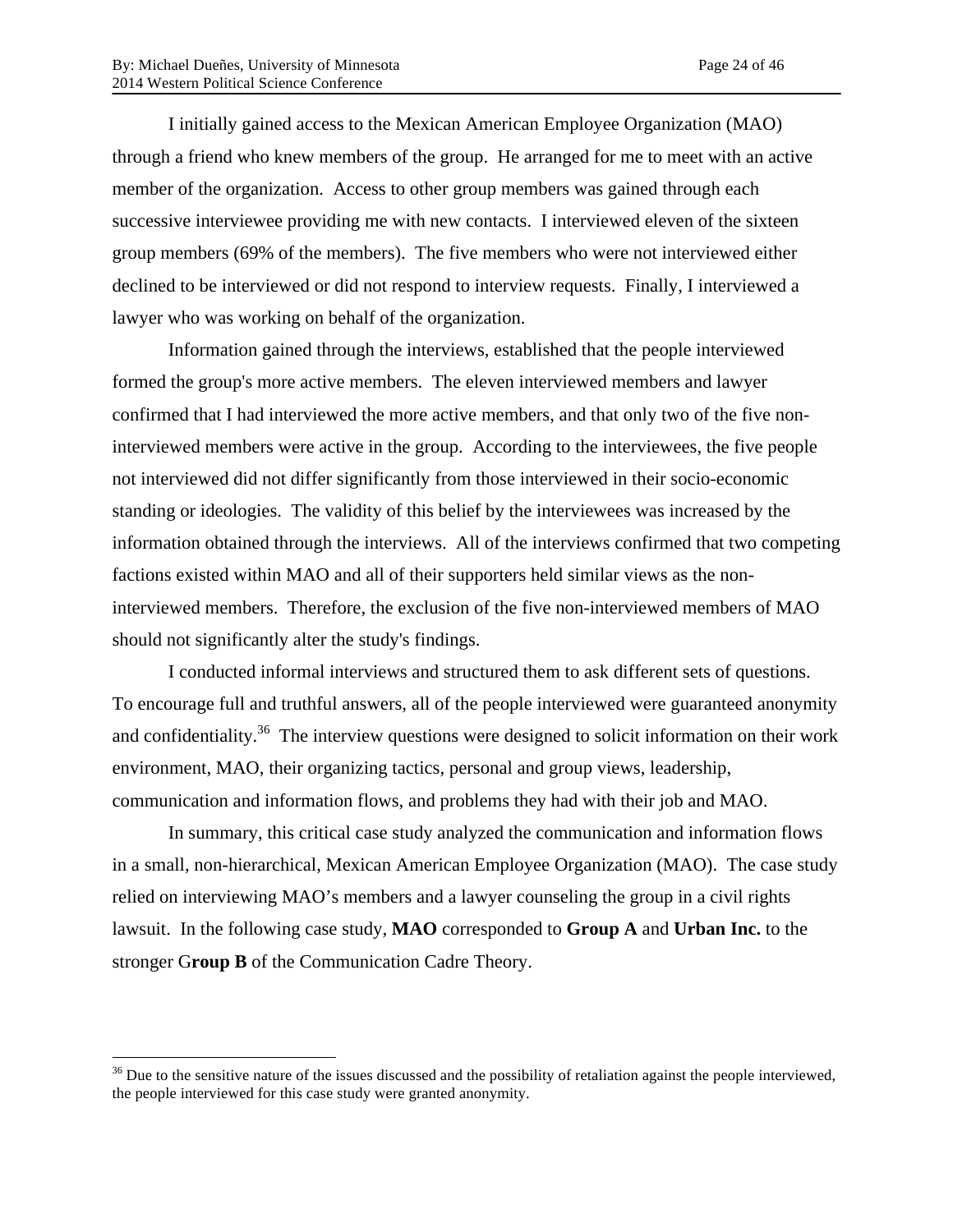The following case study of the Mexican American Employee Organization provides a critical test of the Communication Cadre Theory advanced in this paper. The critical conceptual elements of Political Science center on the concepts of power, political processes, and decisionmaking.<sup>37</sup> Due to this specific case study's focus on a male ethnic minority (predominantly, Mexican American) organizing in the workplace, the analysis requires the need for the political analysis to be complemented by studies on Latinos, ethnicity, race, class, and gender.

### **Race, Ethnicity, Class, and Gender**

Studies that combine the concepts of race, ethnicity, class, and gender are becoming more common.38 Racial and ethnic conceptualizations in the social sciences are generally limited to race or ancestry. Political Science appears more limited than other social sciences in using twodimensional definitions of race and ethnicity, namely, Black or White.<sup>39</sup> Latino American, Asian American, and Native American Studies expanded race and ethnicity conceptually and operationally to include culture(s) as attitudes, values, and practices, in addition to biculturalism, social networks, and identity. While the conceptualization and operationalization of race and ethnicity has increased, the inclusion of multiple racial and ethnic groups as units of

<sup>&</sup>lt;sup>37</sup> Garcia, "Latino Studies and Political Science: Politics and Power Perspective for Latino Communities and Its Impact on the Discipline."

<sup>&</sup>lt;sup>38</sup> Teresa Córdova, National Association for Chicano Studies., and University of Texas at Austin. Center for Mexican American Studies., *Chicana Voices: Intersections of Class, Race, and Gender*, 1st ed. (Austin, Tex.: CMAS Publications Center for Mexican American Studies University of Texas at Austin, 1986); Angelo Falcon, "Black and Latino Politics in New York City: Race and Ethnicity in a Changing Context," in *Latinos and the Political System*, ed. F. Chris Garcia (Notre Dame, Ind.: University of Notre Dame Press, 1988); Bryan and M. Preston Jackson, ed., *Race and Ethnic Politics in California* (Berkeley: Calififornia Institute for Government Research, 1991); Gerald David Jaynes, *Immigration and Race: New Challenges for American Democracy* (New Haven: Yale University Press, 2000); Paula and John A. Garcia McClain, "Expanding Disciplinary Boundaries: Black, Latino and Racial Minority Groups in Political Science," in *Political Science: The State of the Discipline II*, ed. Ada W. Finifter (Washington, D.C.: American Political Science Association, 1993); Smith, *We Have No Leaders: African-Americans in the Post-Civil Rights Era;* Raphael Sonenshein, *Politics in Black and White: Race and Power in Los Angeles* (Princeton, N.J.: Princeton University Press, 1993); Adela de la Torre and Beatriz M. Pesquera, *Building with Our Hands: New Directions in Chicana Studies* (Berkeley: University of California Press, 1993); Hanes Walton, *African American Power and Politics: The Political Context Variable*, *Power, Conflict, and Democracy* (New York: Columbia University Press, 1997).

<sup>39</sup> Robert Alan Dahl, *Who Governs? Democracy and Power in an American City*, *Yale Studies in Political Science, 4* (New Haven,: Yale University Press, 1961); Michael Parenti, "Ethnic Politics and Persistence of Ethnic Identification," *American Political Science Review* 61, no. 3 (1967); Sonenshein, *Politics in Black and White: Race and Power in Los Angeles;* Sidney Verba and Norman H. Nie, *Political Participation in America*, ICPSR ed., *Icpsr Study ; No. 7015* (Ann Arbor, Mich.: Inter-university Consortium for Political and Social Research, 1976); Raymond E. Wolfinger and Steven J. Rosenstone, *Who Votes?*, *A Yale Fastback* (New Haven: Yale University Press, 1980).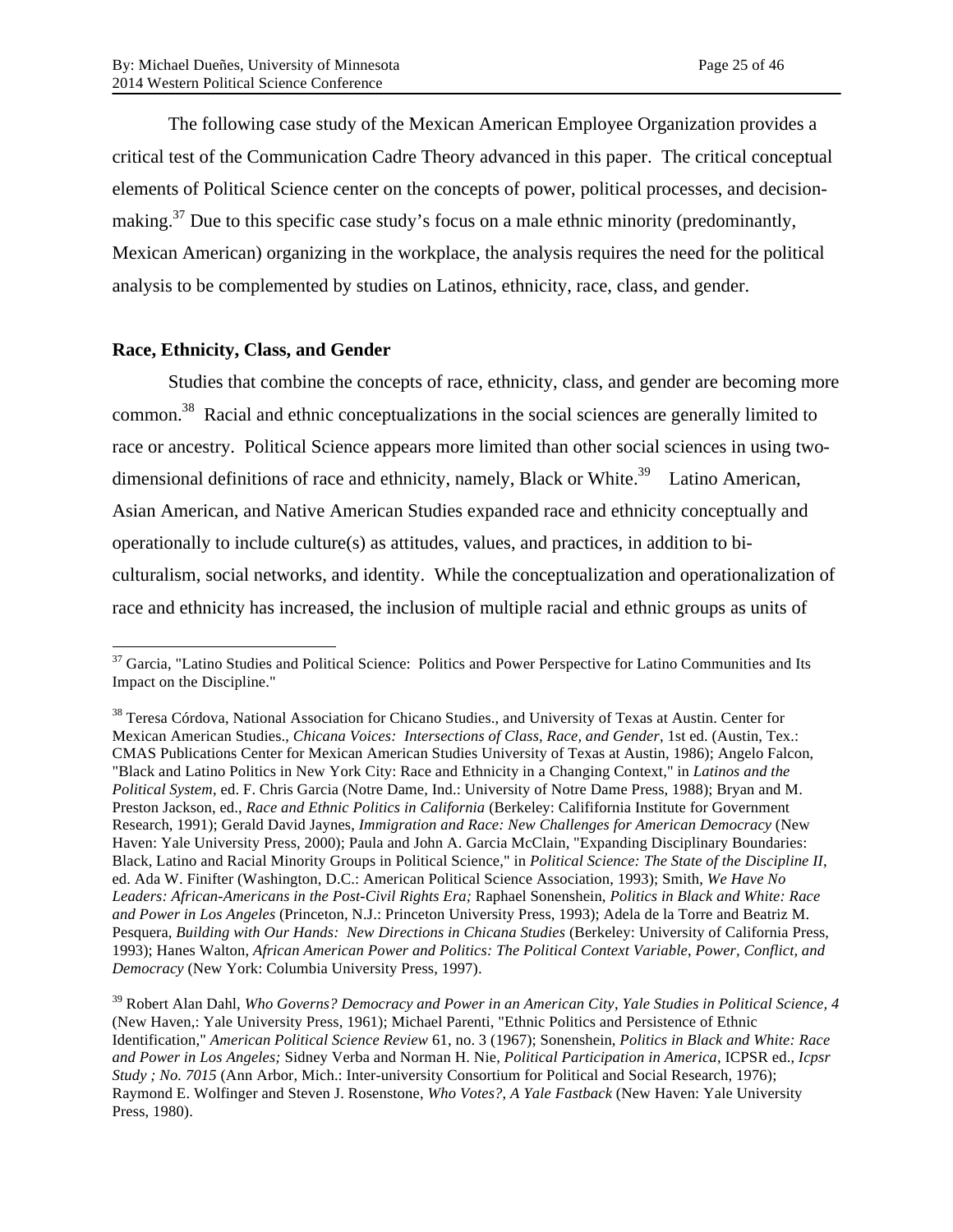$\overline{a}$ 

analysis or areas of study is still rare. Fortunately, exceptions do exist that expand the common two-dimensional use of race (i.e. Black and White) to be more inclusive of other racial and ethnic groups (i.e. Asian, Latino, and Native American).<sup>40</sup> While this case study focuses specifically on a male, Mexican American, employee organization, two other case studies in my dissertation focus on a mainly Caucasian organization and an organization that was diverse across racial, ethnic, and gender groups.

The role of gender is less explored in this paper. The limited use of gender analysis should not, however, be misconstrued to mean that gender did not exert an influence on the events that occurred. Indeed, the lack of women's membership in the Mexican American Employee Organization reflected the lack of women employed in the traditionally male dominated labor fields at Urban Inc. As Montoya's work pointed out, social roles and structural relations affect gender.<sup>41</sup> The members of MAO, all male, identified strongly with their ethnicity (i.e. Mexican), pan-ethnicity (i.e. Latino), and historical working class background, however, they still reflected the predominant and dominant male environment at Urban Inc.

Considering that Midwest State owned and operated Urban Inc., the state definitely played a role in defining power relations within a gendered context. As African Americans, Asian Americans, and women made inroads into Urban Inc.'s workforce, Latinas were not included among the increasing population of female workers. Through hiring, the role of culture, race, and ethnicity affected how the state defined gender appropriate labor.<sup>42</sup>

The members of MAO were not free from this bias either; interviews with members of the Mexican American Employee Organization (MAO) indicated that very few of the people they recommended for jobs at Urban Inc. were women. The result of these forces combined and

<sup>&</sup>lt;sup>40</sup> Falcon, "Black and Latino Politics in New York City: Race and Ethnicity in a Changing Context."; Jackson, ed., *Race and Ethnic Politics in California;* McClain, "Expanding Disciplinary Boundaries: Black, Latino and Racial Minority Groups in Political Science."; Sonenshein, *Politics in Black and White: Race and Power in Los Angeles*.

<sup>&</sup>lt;sup>41</sup> Lisa Montoya, "Latino Gender Differences in Public Opinion: Results from the Latino National Political Survey," *Hispanic Journal of Behavioral Sciences* 18, no. 2 (1996).

<sup>42</sup> Maxine Baca Zinn and Bonnie Thornton Dill, *Women of Color in U.S. Society*, *Women in the Political Economy* (Philadelphia: Temple University Press, 1994).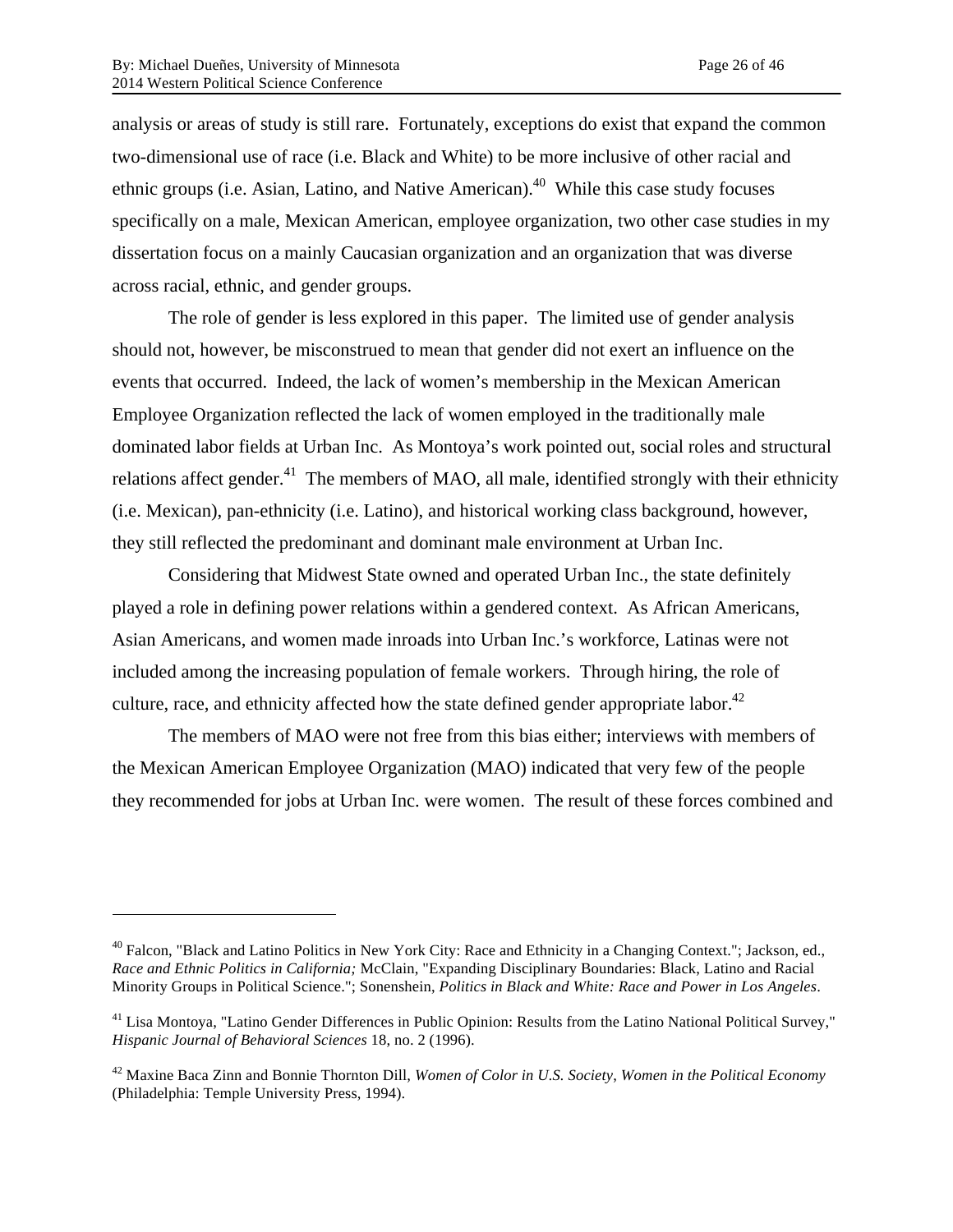created multiple obstacles of gender, ethnicity, and class, a "triple oppression," for Latinas at Urban Inc. $43$ 

John A. Garcia noted that Latino "political mobilization and/or social involvement can be initiated or enhanced by the salience of race/ethnicity, class, and/or gender among Latinos."<sup>44</sup> In the case study of MAO, ethnicity played a crucial role in politically mobilizing the Mexican American population at Urban Inc. MAO's members felt that they were being ethnically discriminated against by Urban Inc. and their representing unions. The perceived discrimination in treatment and wages resulted in a core group of five people who organized and formed the foundation of MAO. The founding five members were then able to recruit almost all of the Mexican employees at Urban Inc. by stressing the need and possibility of overcoming on-the-job discrimination. Initially, MAO organized and formed a loose coalition with African American and Asian American groups to address their collective concerns of racial and ethnic discrimination. As it will be explained in this paper, MAO's members changed their organizing tactics from a loose coalition across racial and ethnic groups, to one of organizing along ethnic lines in order to have their interests and grievances represented and heard. Consequently, MAO's ability to overcome the first order problem of organizing a new group, as well as overcoming the free-rider problem was enhanced by the role of ethnicity.

Historically, Latino studies focused on ethnic and racial identity as a prime area of research.<sup>45</sup> In their interviews, the members of the Mexican American Employee Organization demonstrated the evolution of their ethnic identity. They described the process of developing an individual Chicano/Mexican American ethnic identity and an ethnic group consciousness, then used ethnicity to assess their social and political position and relations.<sup>46</sup> The evolution of their

<sup>&</sup>lt;sup>43</sup> Córdova, National Association for Chicano Studies., and University of Texas at Austin. Center for Mexican American Studies., *Chicana Voices: Intersections of Class, Race, and Gender;* Cherríe Moraga and Gloria Anzaldúa, *This Bridge Called My Back: Writings by Radical Women of Color*, 2nd ed. (New York: Kitchen table : Women of Color Press, 1983); Vicki L. Ruiz, *Cannery Women, Cannery Lives: Mexican Women, Unionization, and the California Food Processing Industry, 1930-1950* (Albuquerque: University of New Mexico, 1987); Torre and Pesquera, *Building with Our Hands: New Directions in Chicana Studies;* Zinn and Dill, *Women of Color in U.S. Society*.

<sup>44</sup> Garcia, "Latino Studies and Political Science: Politics and Power Perspective for Latino Communities and Its Impact on the Discipline," p.2.

<sup>&</sup>lt;sup>45</sup> John A. Garcia, "Ethnicity and Chicanos: Explogsurement of Ethnic Identification, Identity and Consciousness," *Hispanic Journal of Behavioral Sciences* 4, no. 3 (1982).

<sup>46</sup> John A. Garcia, "Ethnic Identity Research and Public Policy Implications for Mexican-Americans," in *Mexican-American Identity*, ed. M. Bernal and P. Matinelli (Encino, California: Floricanto Press, 1993); Aida and C. Arce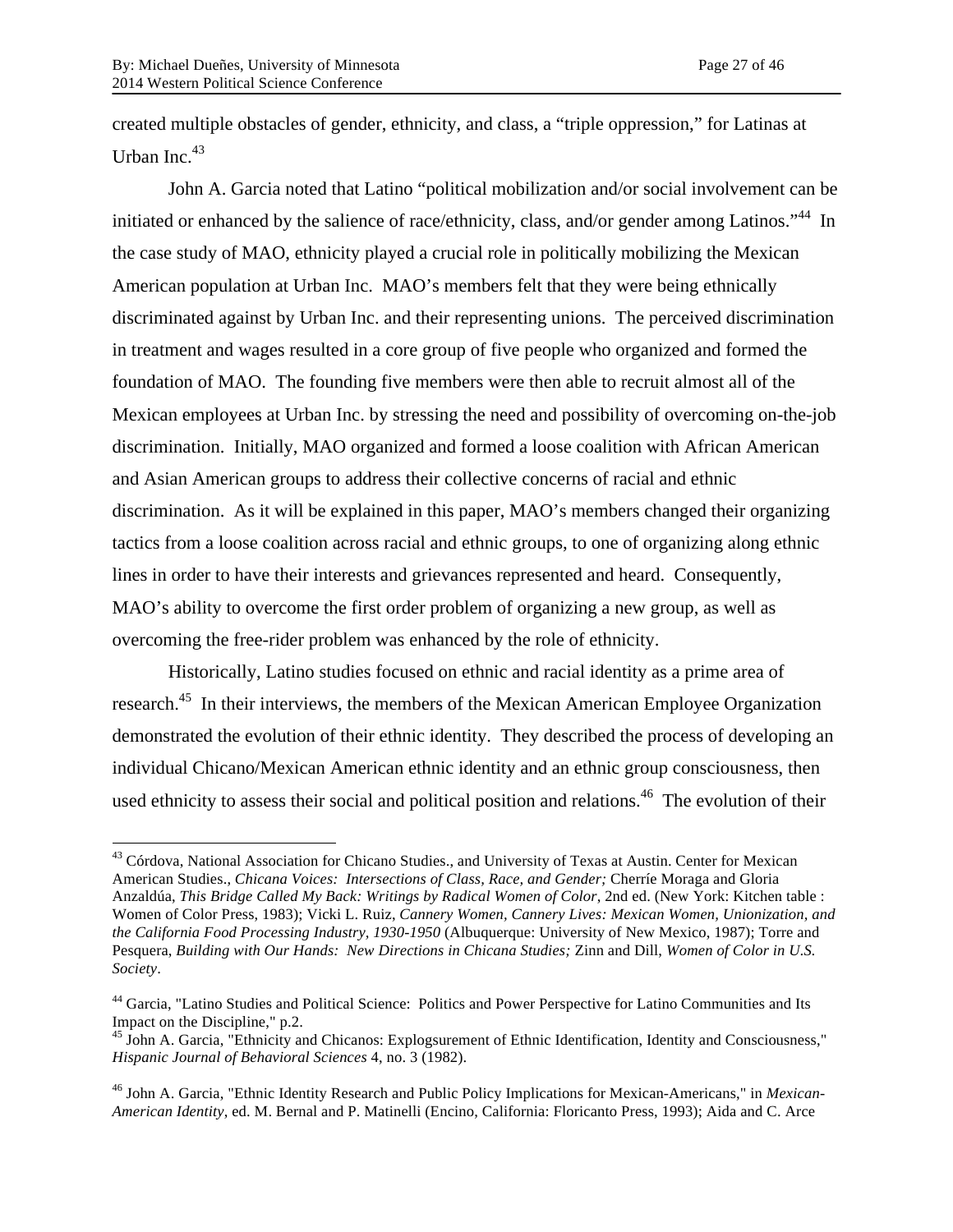ethnic identity then progressed to a Latino pan-ethnic identity and group consciousness.47 MAO's members described the benefits of being Latino as belonging to a larger population group that shared similar concerns for personal and/or strategic economic, political, and social reasons. A result consistent with Felix Padilla's research that membership in Latino organizations aided individuals from different Latin American national origins to consider themselves Latino.<sup>48</sup>

Ethnicity, however, does not form the only basis for one's identity and this was evident among MAO's members. The intersection of race, ethnicity, class, and gender played a key role in determining a person's identity and identities.<sup>49</sup> One's identity or identities may reinforce or weaken the likelihood of political participation for any person. In the case study of MAO, ethnicity and class provided additional factors for people to form and continue MAO.

The role class played in the following events was more difficult to discern, because several members of MAO were in supervisory or managerial roles.<sup>50</sup> Traditional views of class were further complicated, because one of the unofficial leaders of MAO voluntarily stepped down from a higher managerial position for reasons related and unrelated to class.

#### **Social Structures**

 $\overline{a}$ 

Social structures (i.e. political, economic, and social institutions) shaped and influenced MAO and Urban Inc. This paper seeks to connect the interactions of the Communication Cadre

 $^{47}$  John A. Garcia et al., "Ethnicity and National Origin Status: Patterns of Identities among Latinos in the U.S." (paper presented at the Annual Meeting of the American Political Science Association, Washington, D.C., September 1991); Felix M. Padilla, *Latino Ethnic Consciousness: The Case of Mexican Americans and Puerto Ricans in Chicago* (Notre Dame, Indiana: University of Notre Dame Press, 1985).

<sup>48</sup> Padilla, *Latino Ethnic Consciousness: The Case of Mexican Americans and Puerto Ricans in Chicago*.

<sup>49</sup> Zinn and Dill, *Women of Color in U.S. Society*.

<sup>50</sup> Collier and Collier, *Shaping the Political Arena: Critical Junctures, the Labor Movement, and Regime Dynamics in Latin America;* Córdova, National Association for Chicano Studies., and University of Texas at Austin. Center for Mexican American Studies., *Chicana Voices: Intersections of Class, Race, and Gender;* Thomas R. Dye and L. Harmon Zeigler, *The Irony of Democracy: An Uncommon Introduction to American Politics*, 3d ed. (North Scituate, Mass.: Duxbury Press, 1975); Gaventa, *Power and Powerlessness: Quiescence and Rebellion in an Appalachian Valley;* Juan Gómez-Quiñones, *Mexican American Labor, 1790-1990*, 1st ed. (Albuquerque: University of New Mexico Press, 1994); Hero, *Latinos and the U.S. Political System: Two-Tiered Pluralism;* Chantal Mouffe, *The Democratic Paradox*, *Phronesis* (New York: Verso, 2000); Smith, *We Have No Leaders: African-Americans in the Post-Civil Rights Era;* Zinn and Dill, *Women of Color in U.S. Society*.

Hurtado, "Mexicans, Chicanos, or Pochos… Que Somos? The Impact of Language and Nativity on Ethnic Labeling," *Atzlan* 17, no. 1 (1987).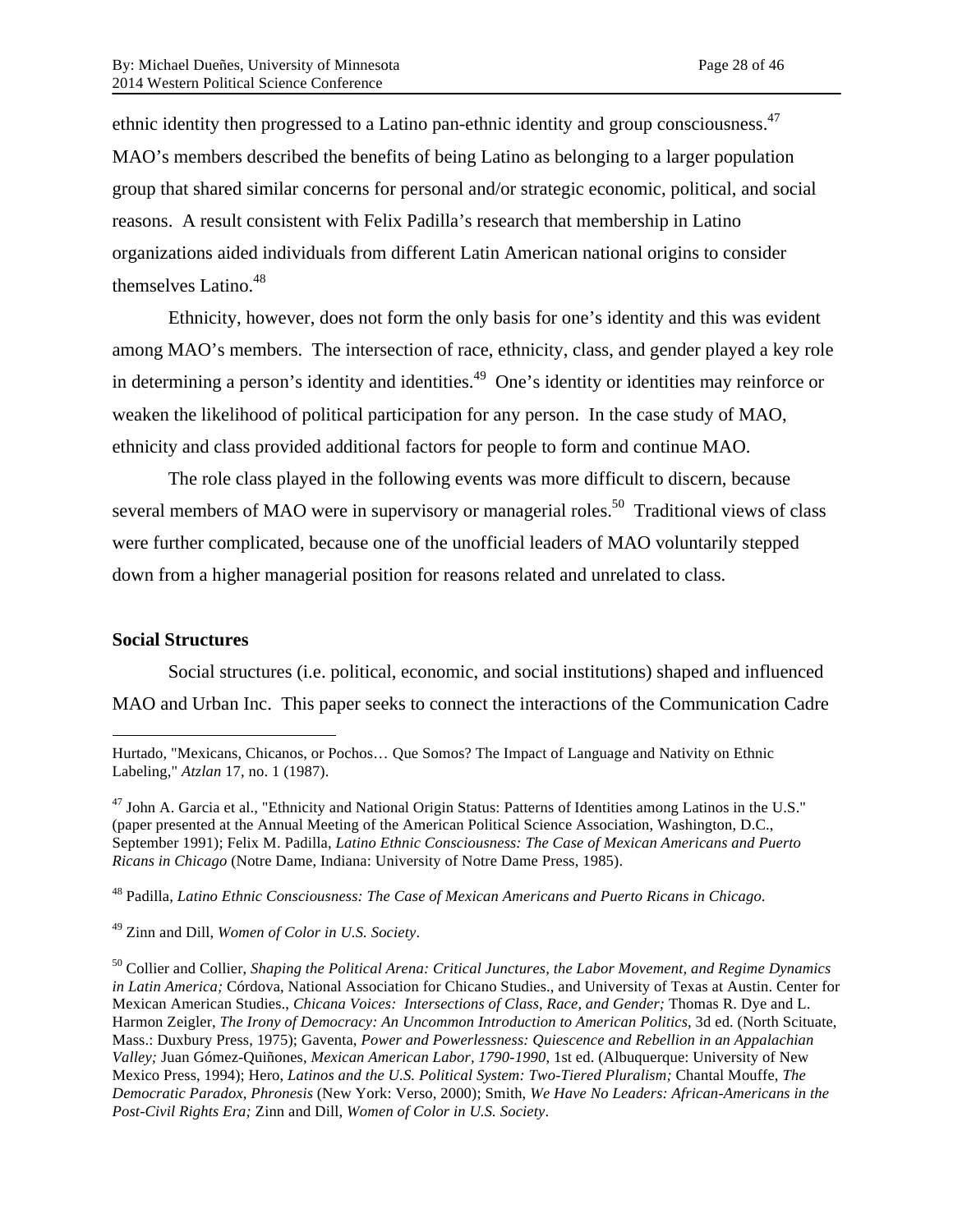Theory with decision-making, motivation, and initiative, in order to better understand how democracy operated within social organizations, society, and the federal system of government.<sup>51</sup>

Political Science's analysis of electoral participation provided rich data for studying the United States' electoral systems. An electoral system based on a plurality, winner-take-all system with at-large elections, off-year, and non-partisan elections and multi-member districts, and the difficulty for third political parties to be competitive were structural factors that affected the number of Latino candidates (successful or not) in elections, racially polarized voting and campaigning, representation, and governmental responsiveness.<sup>52</sup> De la Garza, DeSipio, Gunier, Rosenstone, and Wolfinger all argued for methods to address the problems posed by a plurality, winner-take-all electoral system. The methods they argued for included single member districts, cumulative or proportional voting schemes, and community of interest consideration in redistribution of district plans. Additionally, historical obstacles prevented Americans of Mexican, African, Asian, or indigenous backgrounds from voting or running in the electoral process.<sup>53</sup>

MAO's members were aware of these structural factors and historical obstacles in the United States' electoral system. In the following case study, MAO engaged in a democratic decision-making process that mirrors the country's electoral system.

 $\overline{a}$ 

<sup>51</sup> Hero, *Latinos and the U.S. Political System: Two-Tiered Pluralism*.

<sup>&</sup>lt;sup>52</sup> Rodolfo and Louis DeSipio de la Garza, "Saving the Baby, Change the Bath Water, and Scrub the Tub: Latino Electoral Participation after Twenty Years of Voting Rights Coverage," *Texas Law Review* 71 (1993); Rodolfo O. de la Garza, Martha Menchaca, and Louis DeSipio, *Barrio Ballots: Latino Politics in the 1990 Elections* (Boulder, Colo.: Westview Press, 1994); Dye and Zeigler, *The Irony of Democracy: An Uncommon Introduction to American Politics;* F. Chris Garcia, *Latinos and the Political System* (Notre Dame, Ind.: University of Notre Dame Press, 1988); Montejano, *Anglos and Mexicans in the Making of Texas, 1836-1986;* Michael Parenti, *Democracy for the Few*, 6th ed. (New York: St. Martin's Press, 1995); Steven J. Rosenstone, Roy L. Behr, and Edward H. Lazarus, *Third Parties in America: Citizen Response to Major Party Failure* (Princeton, N.J.: Princeton University Press, 1984); Steven J. Rosenstone and John Mark Hansen, *Mobilization, Participation, and Democracy in America*, *New Topics in Politics* (New York: Macmillan Pub. Co : Maxwell Macmillan Canada : Maxwell Macmillan International, 1993).

<sup>53</sup> Acuña, *Occupied America: A History of Chicanos;* Bridges, *A City in the Republic: Antebellum New York and the Origins of Machine Politics;* Dye and Zeigler, *The Irony of Democracy: An Uncommon Introduction to American Politics;* Juan Gómez-Quiñones, *Chicano Politics: Reality and Promise, 1940-1990*, 1st ed., *The Calvin P. Horn Lectures in Western History and Culture* (Albuquerque: University of New Mexico Press, 1990); Richard Griswold del Castillo, *The Treaty of Guadalupe Hidalgo: A Legacy of Conflict*, 1st ed. (Norman: University of Oklahoma Press, 1990); Key, *Southern Politics in State and Nation;* Montejano, *Anglos and Mexicans in the Making of Texas, 1836-1986;* Rosenstone and Hansen, *Mobilization, Participation, and Democracy in America;* Alexis de Tocqueville, *Democracy in America*, *Everyman's Library* (New York: A. Knopf : Distributed by Random House, 1994); Hanes Walton, *Invisible Politics: Black Political Behavior*, *Suny Series in Afro-American Society* (Albany: State University of New York Press, 1985).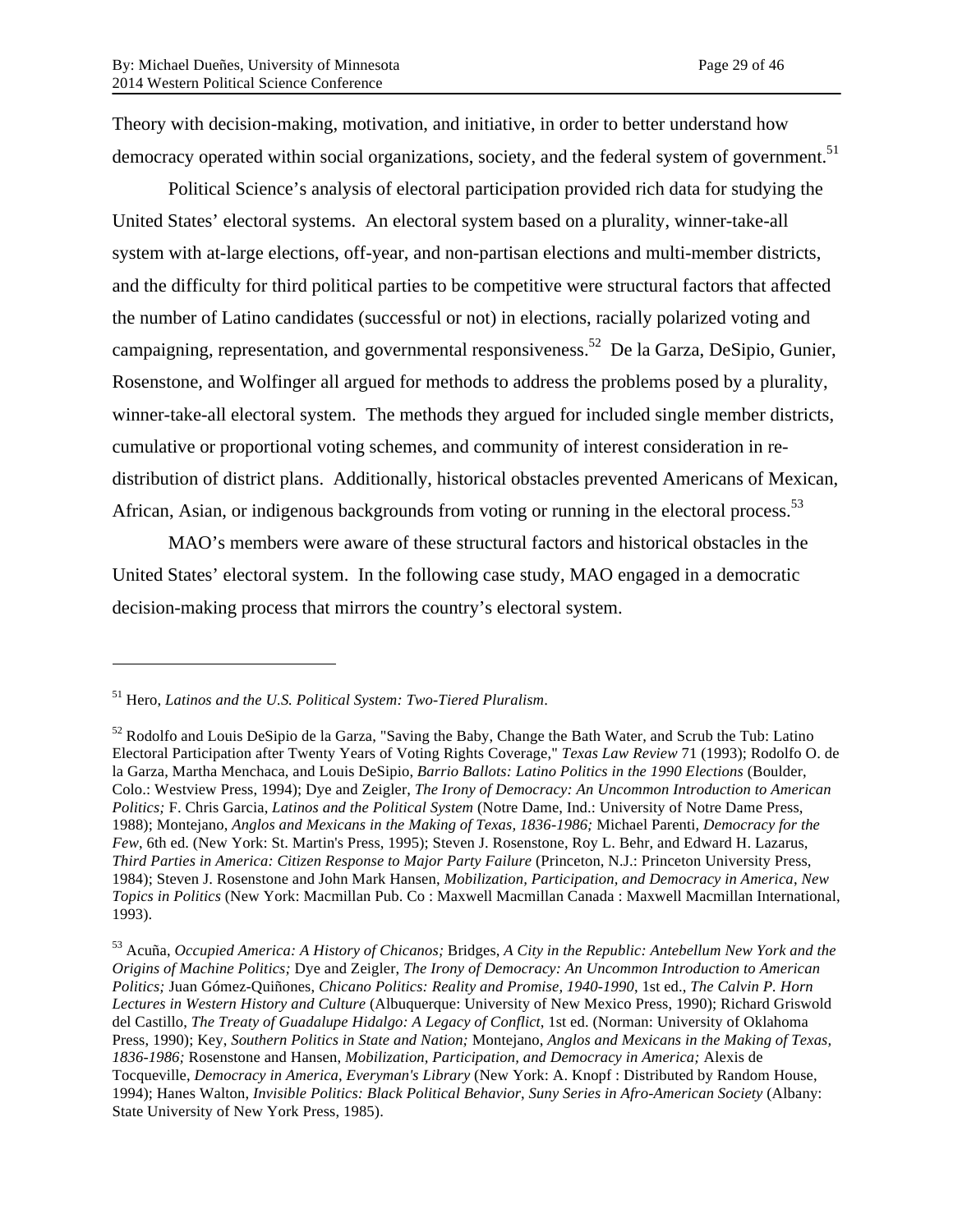Individual factors that contributed to Latino political participation and power focus primarily on the individual resources Latinos possessed, as evidenced by their SES or their linkage between individuals, organizations, and leaders. The SES, or socioeconomic status, variables focused on level of education, income level, and occupation and served as the main approach to understanding why individuals participated in politics.<sup>54</sup> The strong correlation between SES and the types and level of political participation by individuals are well documented. The relationship between SES and Latino political participation is not as strong. The work of John A. Garcia highlighted how the inclusion of group consciousness, ethnic identification (e.g. Chicano in place of Mexican American), provided further variables towards explaining Latino political participation.<sup>55</sup> In MAO's case, the additional factors Garcia highlights point towards a greater understanding of why MAO's members became politically active at Urban Inc., also, MAO's members overwhelmingly possessed experience in political organizing.

MAO's political empowerment includes structural factors, which influenced the how, why, and to what extent MAO's members participated. Political Science traditionally focused on voting systems and representation.<sup>56</sup> The case of MAO was no different; MAO's members believed that the system they practiced, while flawed, enabled them to have an important voice in what MAO did as an organization. Additional structural variables that encouraged MAO's members to participate were the ability to meet on company time and property, as well as access to high-ranking officials at Urban Inc.

#### **Coalition Building**

 $\overline{a}$ 

Recent work on how and to what level Latinos at the mass and elite levels interacted across Latino and non-Latino groups are now available.<sup>57</sup> The research pointed out that Latinos

<sup>54</sup> Sidney Verba and Norman H. Nie, *Participation in America: Political Democracy and Social Equality* (New York,: Harper & Row, 1972); Sidney Verba, Kay Lehman Schlozman, and Henry E. Brady, *Voice and Equality: Civic Voluntarism in American Politics* (Cambridge, Mass.: Harvard University Press, 1995).

<sup>55</sup> John A. Garcia, "Political Participation: Resources and Involvement among Latinos in the American Political System," in *Pursuing Power: Latinos and the Political System*, ed. F. Chris Garcia (Notre Dame, Indiana: University of Notre Dame Press, 1997).

<sup>56</sup> Hero, *Latinos and the U.S. Political System: Two-Tiered Pluralism*.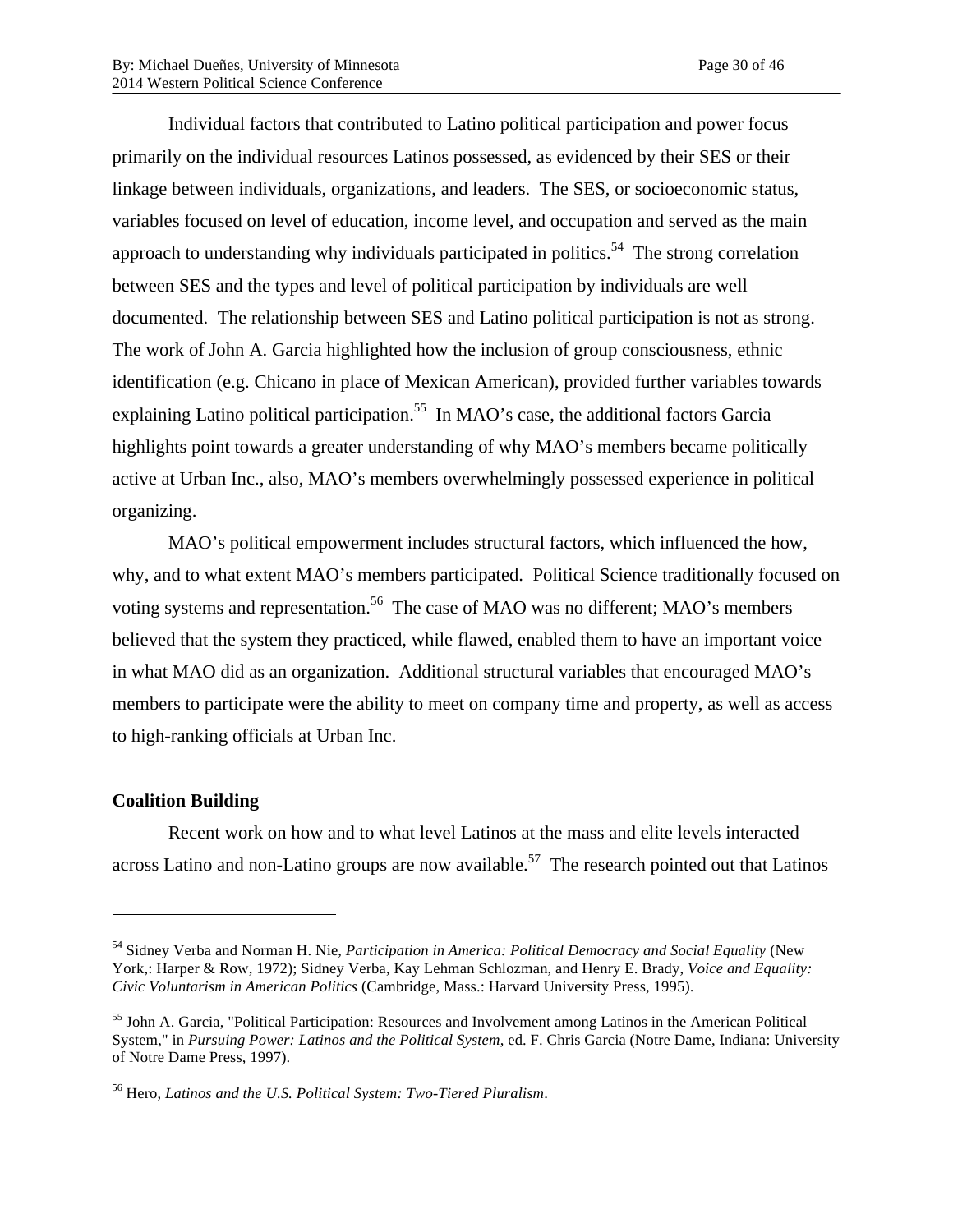cooperating across Latino sub-groups and with non-Latino groups was more apparent at the elite level, than at the mass level. The coalition building appeared to be more practical, than the creation of a new pan-Latino or pan-community of color identity. As the Latino population grows and becomes more concentrated in urban areas, opportunities for coalition building with non-Latino groups increases.<sup>58</sup> Other communities of color such as, African Americans, Asian Americans, and Native Americans, are struggling for increased economic, political, and social power and share similar policy concerns.<sup>59</sup> Electoral coalition building and competition at the local and municipal level formed the main area of coalition building research, as coalitions formed across groups and work for greater political power, or competition between groups drove them apart. $60$ 

As it will be shown, MAO engaged in coalition building with African Americans and Asian Americans in MAO's initial organizing efforts. In this case, the high level of previous political experience among MAO's members might serve as a proxy for considering them elite. While coalition efforts among the different communities of color at Urban, Inc. existed at the initial stage, two overwhelming opinions existed among MAO's members. First, MAO's members believed that there was not enough support from other groups for Mexican Americans to merit continued coalition efforts. Last, Mao's members believed that Urban Inc. actively engaged in pitting the different groups of color in competition for jobs and company resources.

#### **The Case Study**

The following sections were structured to reflect the successive negotiation rounds between Urban Inc. and MAO. Organizing the paper in this manner, best demonstrated how the

<sup>59</sup> Garcia, "Hispanic Political Participation and Sociodemographic Correlates."; Garcia, "Latino Studies and Political Science: Politics and Power Perspective for Latino Communities and Its Impact on the Discipline."; Garcia, "Political Participation: Resources and Involvement among Latinos in the American Political System."

 <sup>57</sup> Jackson, ed., *Race and Ethnic Politics in California;* Sonenshein, *Politics in Black and White: Race and Power in Los Angeles*.

<sup>58</sup> John A. Garcia, "Hispanic Political Participation and Sociodemographic Correlates," in *Pursuing Political Power: Latinos and the Political System*, ed. F. Chris Garcia (Notre Dame, Indiana: University of Notre Dame Press, 1997); Garcia, "Latino Studies and Political Science: Politics and Power Perspective for Latino Communities and Its Impact on the Discipline."; Garcia, "Political Participation: Resources and Involvement among Latinos in the American Political System."

<sup>60</sup> Jackson, ed., *Race and Ethnic Politics in California;* Sonenshein, *Politics in Black and White: Race and Power in Los Angeles*.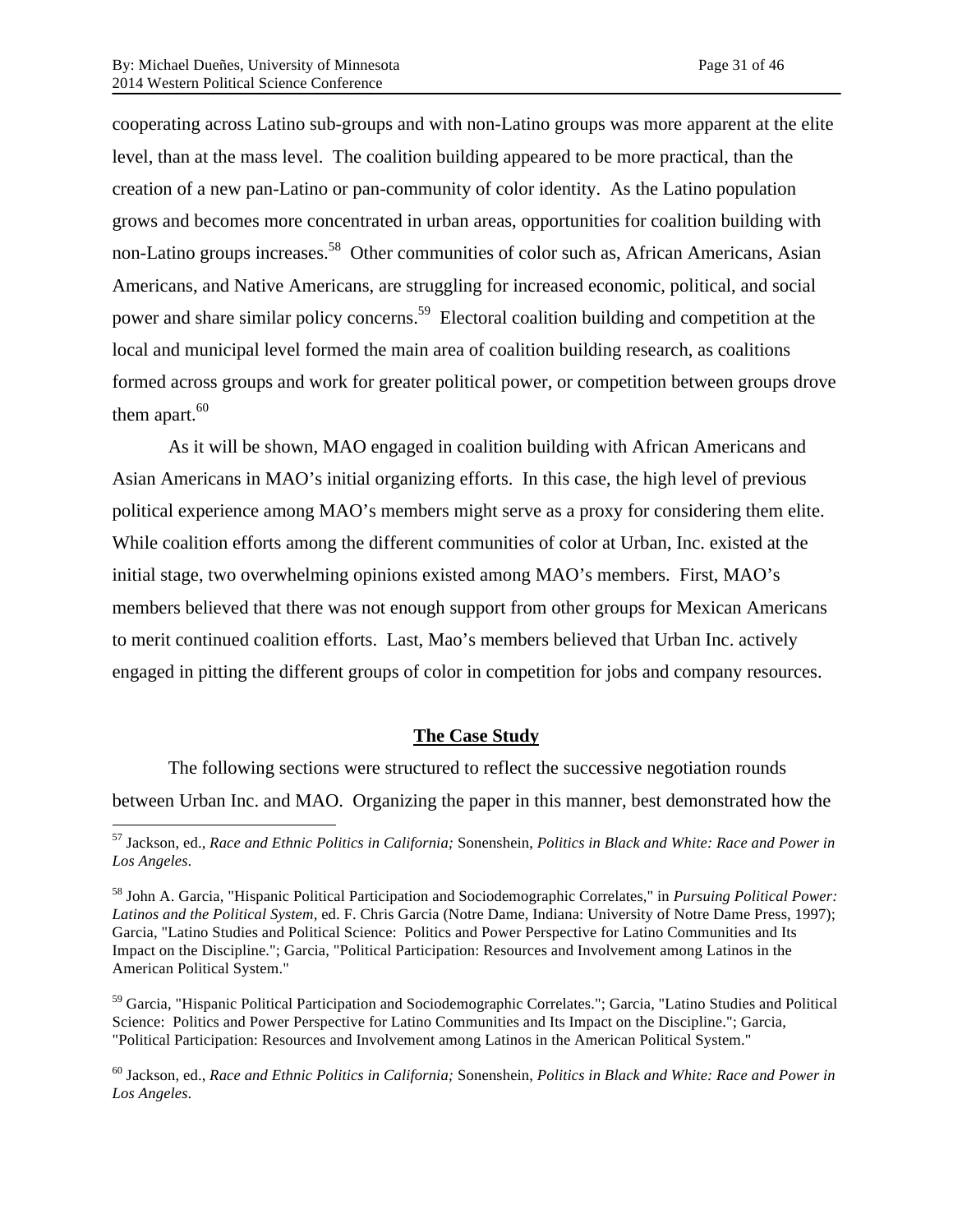organization and communication cadres developed and the relationship between the communication cadre to oligarchy and co-optation.

#### **Protest and Organize The Mexican American Organization**

The Mexican American Organization (MAO) advocated for Mexican Americans at Urban Inc.<sup>61</sup> The organization's goals were for Mexican Americans to have the same rights and opportunities as their Caucasian co-workers and to end racial discrimination against Mexican Americans at Urban Inc. MAO's members strongly displayed unity in their purpose, goals, and egalitarian beliefs. All of MAO's members, except one, claimed that no leader or group of leaders controlled the group.<sup>62</sup> Indeed, MAO members purposefully sought to avoid having a single leader or leadership cadre by not holding elections leadership positions and meeting at least twice per month. The stated purpose of the frequent meetings was to decrease the opportunity for leaders to develop or become entrenched and to increase the access and flow of communication and information. MAO meetings did not have a formal chairperson to regulate meetings. Group members engaged in open discussion and collectively solicited comments from silent members. A majority vote determined MAO's course of action after an issue was discussed. Thus, MAO's structure and membership critically tested the Communication Cadre Theory.

Fewer than twenty Mexican Americans worked at Urban Inc., of those, sixteen belonged to MAO.<sup>63</sup> They originally organized from 1981 through 1982 and joined other workers of color to combat racial discrimination in wages, job opportunities, and work environment. The state government controlled Urban Inc. and the initial administrative response created an advisory board charged with investigating and handling the situation. A slow state investigation,

 $61$  The terms Mexican, Mexican American, and Chicano are used interchangeably and reflect the self-nomenclature MAO members used. MAO members spanned a wide occupational spectrum from secretaries and laborers to foremen and supervisors. In addition, MAO members belonged to different unions and several members worked in management and were not eligible to belong to a union.

 $62$  The lone exception came from Jim, who claimed that he was the leader. Information from all the other interviews, however, did not support his claim.

 $63$  The actual number of Mexican workers at Urban Inc. was not known. Company records and MAO members placed the amount as less than twenty.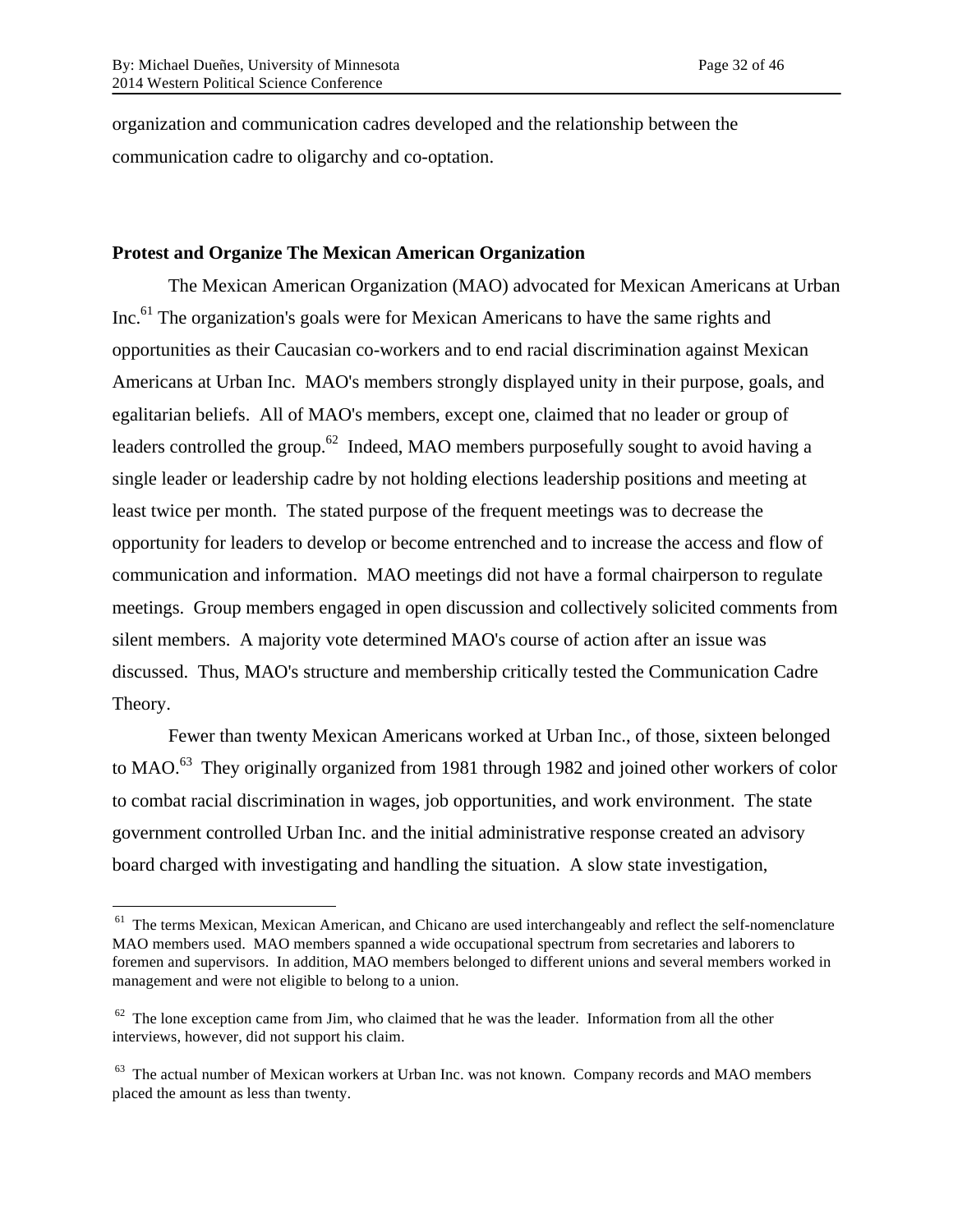accompanied by little administrative activity to address the complaints, gave the loosely organized Mexican Americans time to become more organized. Member participation was high and almost all of them volunteered and served in leadership activities (e.g. committee or individual tasks). In order to accommodate this organizational structure, the administration sat down and mediated with almost all of the Mexican American workers, (while only negotiating with representatives from other racial groups). MAO's organizing led to the promotion of a Mexican American employee, Joe, to be the company's first civil rights officer. Group members identified Joe as belonging to a core group of five MAO members who initiated the protest. The state then promised to implement and enforce new work practices that addressed MAO's concerns.

MAO members quickly stopped organizing after their initial success. Almost ten years later, in 1990, they believed that Urban Inc. failed to honor their previous agreement and reorganized. Once again the company sat down to mediate with MAO. This time, however, the administration told MAO to pick members to represent their group. MAO conceded and members estimated that at least twelve of sixteen members actively participated in the second round of negotiations.<sup>64</sup> MAO threatened Urban Inc. with a class action, civil rights lawsuit and the first settlement was reworked with new figures for promotions, hiring, and plans to improve the work environment by decreasing racial discrimination.

Several different unions represented different segments of MAO's membership. During the early 1990s, several MAO members received pay raises. The pay raises, however, resulted from different union contracts and only applied to those MAO members who belonged to those specific unions. The majority of MAO members, however, were represented by different unions, whose members were not due pay raises. Consequently, the majority of the Mexican American employees did not receive wage promotions. Furthermore, Urban Inc. failed to hire additional employees of Mexican or Latino descent and none of the members of MAO received job promotions, as Urban Inc. had promised in the previous negotiations.

Once again, the Mexican American employees stopped organizing. In 1996 and 1997 racial tensions increased between Caucasian and Mexican workers, in part, because Mexicans

<sup>&</sup>lt;sup>64</sup> MAO members do not know the actual number and they do not possess records indicating who or how many people participated in the negotiations. When questioned, MAO members individually responded with a number from twelve to sixteen.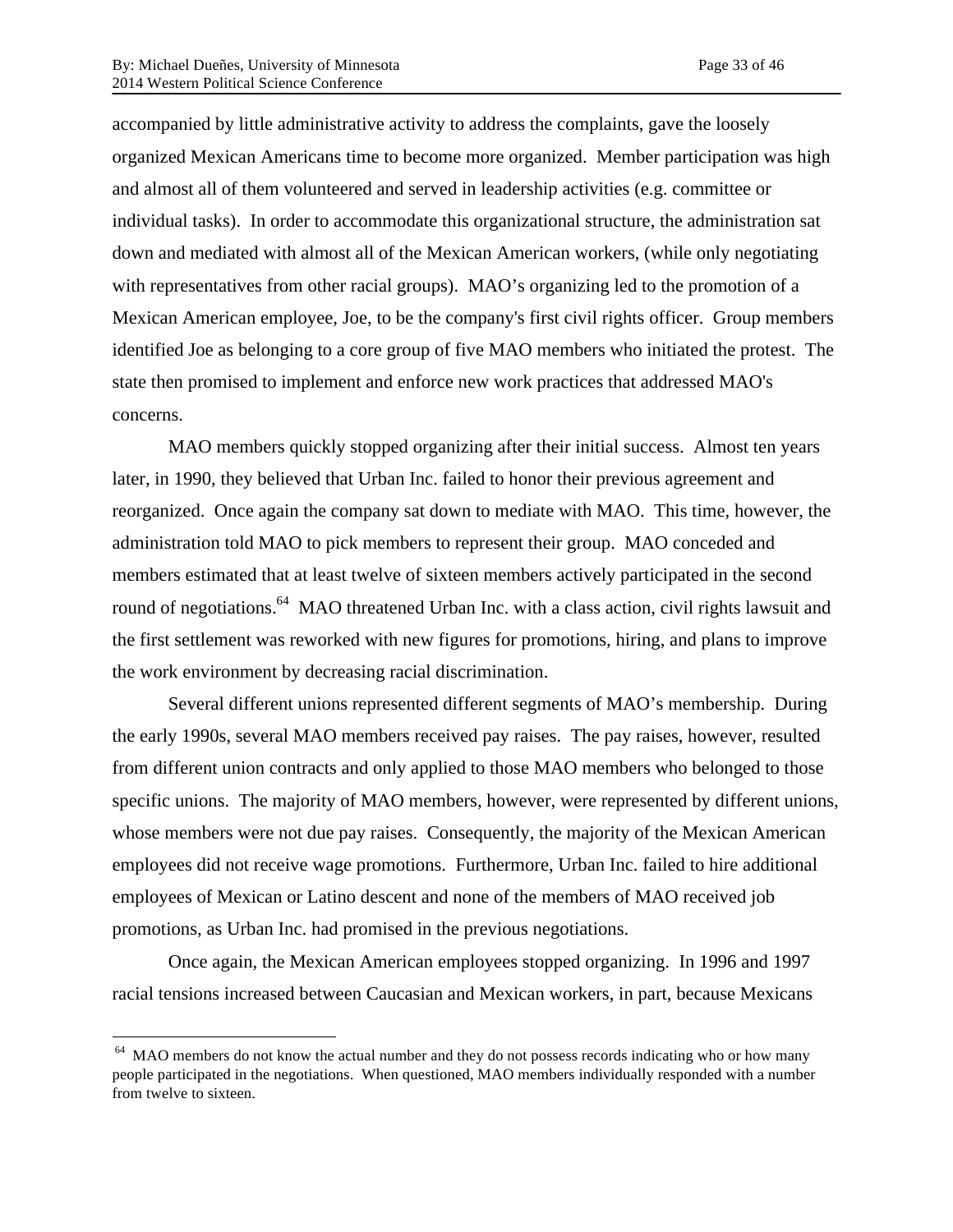were not promoted nor hired in accordance with the previous settlement. The Mexican American civil rights officer, Joe, resigned and accepted a lower level position. When asked why he did this, he responded that the pressure was too great and that Urban Inc. had not honored its agreement with MAO. MAO wanted substantial and faster change, while Urban Inc. wanted to keep the workers of Mexican descent from advocating for change. As the civil rights officer, Joe constantly balanced the interests of MAO and Urban Inc. He was forced to fend off accusations from both organizations that he favored the other group. Sam, a Puerto Rican American, was hired in his place and MAO changed its membership policy to include all Latinos.

During this time, Peter, a MAO member, began filing a civil rights violation against Urban Inc. The Latino employees once again re-organized. As predicted by the Communication Cadre Theory, Urban Inc. insisted that MAO decrease the number of their representatives involved with negotiations. MAO responded by decreasing the original twelve to sixteen representatives to the first ten members to volunteer. The management of Urban Inc. disliked dealing with such a large group, but MAO insisted that they had honored Urban Inc.'s request and negotiations continued. Once again the mediation procedure resulted in the original settlement being re-worded with different statistical goals for new hires and promotions. Peter dropped his civil rights lawsuit. Unfortunately for MAO, the new settlement would only be partially honored by Urban Inc.

The third round of negotiations differed qualitatively from the preceding two rounds. Urban Inc. encouraged Latino employees to continue participating in MAO, by allowing them to meet on company time. At this time, MAO began exhibiting strong evidence of a communication cadre. Meetings between Urban Inc.'s administration and the at-large Latinos stopped. All communication between MAO and Urban Inc. took place via official and unofficial groups. A permanent, "official" Latino Advisory Board composed of MAO members Joe, Job, Al, and Sam (the Puerto Rican civil rights officer) met with Urban Inc.'s advisory council.<sup>65</sup> The Advisory Board met with Urban Inc. every two weeks. In addition to the official Advisory Board, MAO members Aldo, Carlos, and Ben formed a second "unofficial Latino" Advisory Board that communicated with Urban Inc.'s administration.

 <sup>65</sup> Urban Inc. placed Sam on the official Latino Advisory Board and forced MAO to accept Sam as a member. The implications of Urban Inc.'s actions will be discussed later in this section.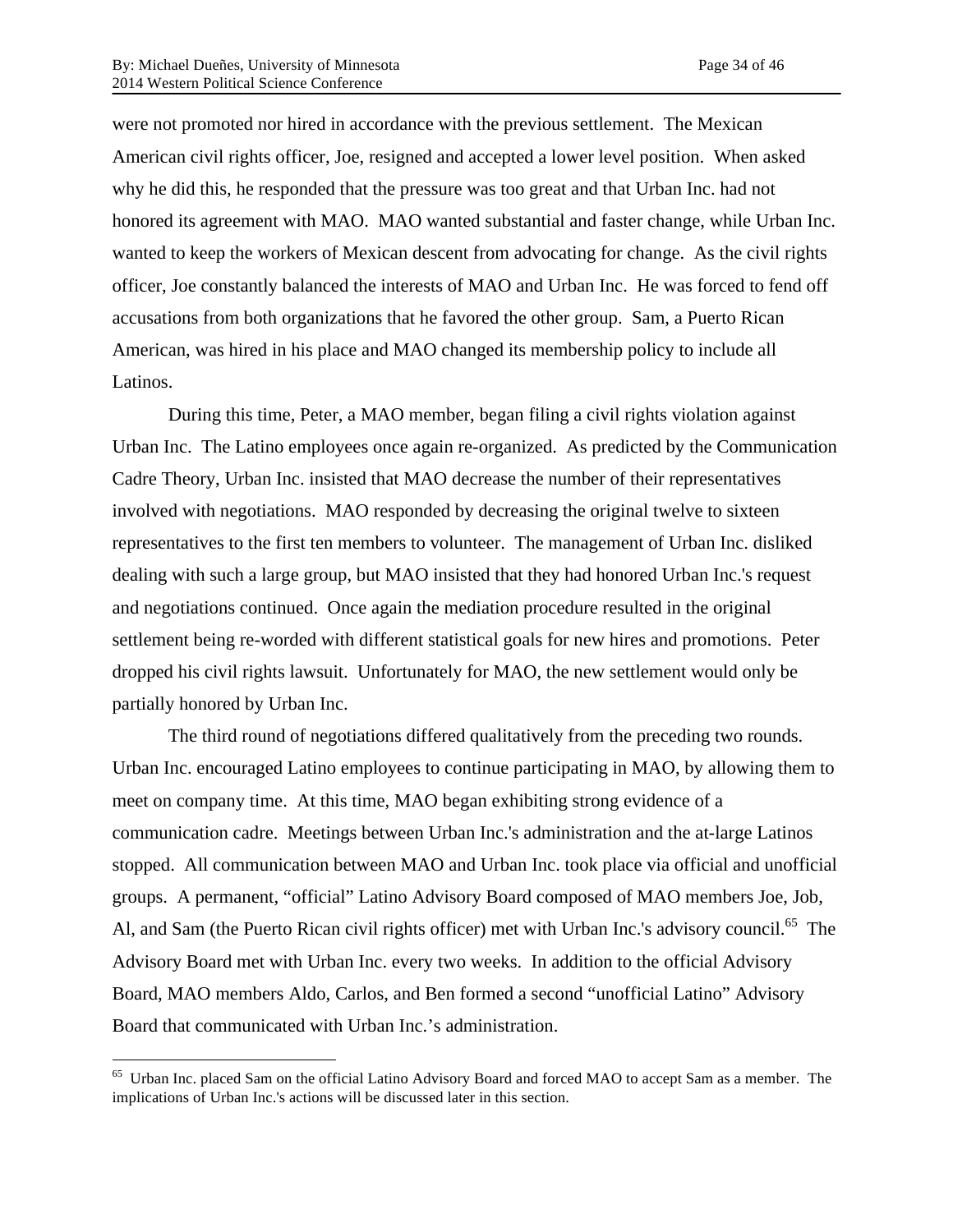Almost all members of the official and unofficial Advisory Boards formed the official and unofficial communication cadres. The two communication cadres were composed of Joe, Aldo, Carlos, and Ben. Joe, Aldo, Carlos, and Ben initiated MAO in the very early 1980s.<sup>66</sup> The four MAO founders were continually involved in communication and information flows and strongly influenced MAO's policies. Ten of the eleven MAO members interviewed identified these four founders as the people who communicated the most with Urban Inc. and the persons who provided them (the interviewee) with most of their information. Furthermore, the members considered these four people the ones who most influenced and lead MAO. The two communication cadres controlled communication and information between MAO and Urban, Inc. As Urban Inc. limited direct interaction with MAO's members, MAO's members increasingly relied on the official and unofficial communication cadres for their information and to communicate for the organization with Urban Inc. Consequently, MAO's membership relied increasingly on the official and unofficial cadres to represent their needs, interests, and opinions.

MAO leadership became based on who was part of the two communication cadres. MAO accepted the first three volunteers as their members on the official Latino Advisory Board.<sup>67</sup> Urban Inc. filled the fourth board position with Sam, the civil rights officer. When MAO protested this move, Urban Inc. forced them to accept Sam as one of their representatives by threatening to withdraw from all negotiations. All of MAO's members felt wary of Sam, due to his perceived unwavering support of Urban Inc.'s position and expectation by MAO members that he should be supportive of their position.

Once Urban Inc. appointed Sam to the Latino Advisory Board, MAO's entire membership considered him a company man and declared him *persona non grata.<sup>68</sup>* They accepted his membership, however, for three stated reasons:

- 1) To continue negotiations,
- 2) He could be outvoted by MAO's members in MAO and on the Latino Advisory Board,

<sup>&</sup>lt;sup>66</sup> Ten of the 11 people interviewed identified four people as the founders of MAO: Joe, Aldo, Carlos, and Ben.

 $67$  Some of MAO's members voiced displeasure with the volunteer method for choosing the Board positions and pushed to elect the advisory board. The organization implemented the majority decision to use volunteers to fill MAO's positions on the Latino Advisory Board.

<sup>&</sup>lt;sup>68</sup> Sam's continued MAO membership and position on the Advisory board was extensively debated. Of critical importance, is the fact that the two opposing factions in MAO, to be discussed shortly, accepted Sam for the reasons listed.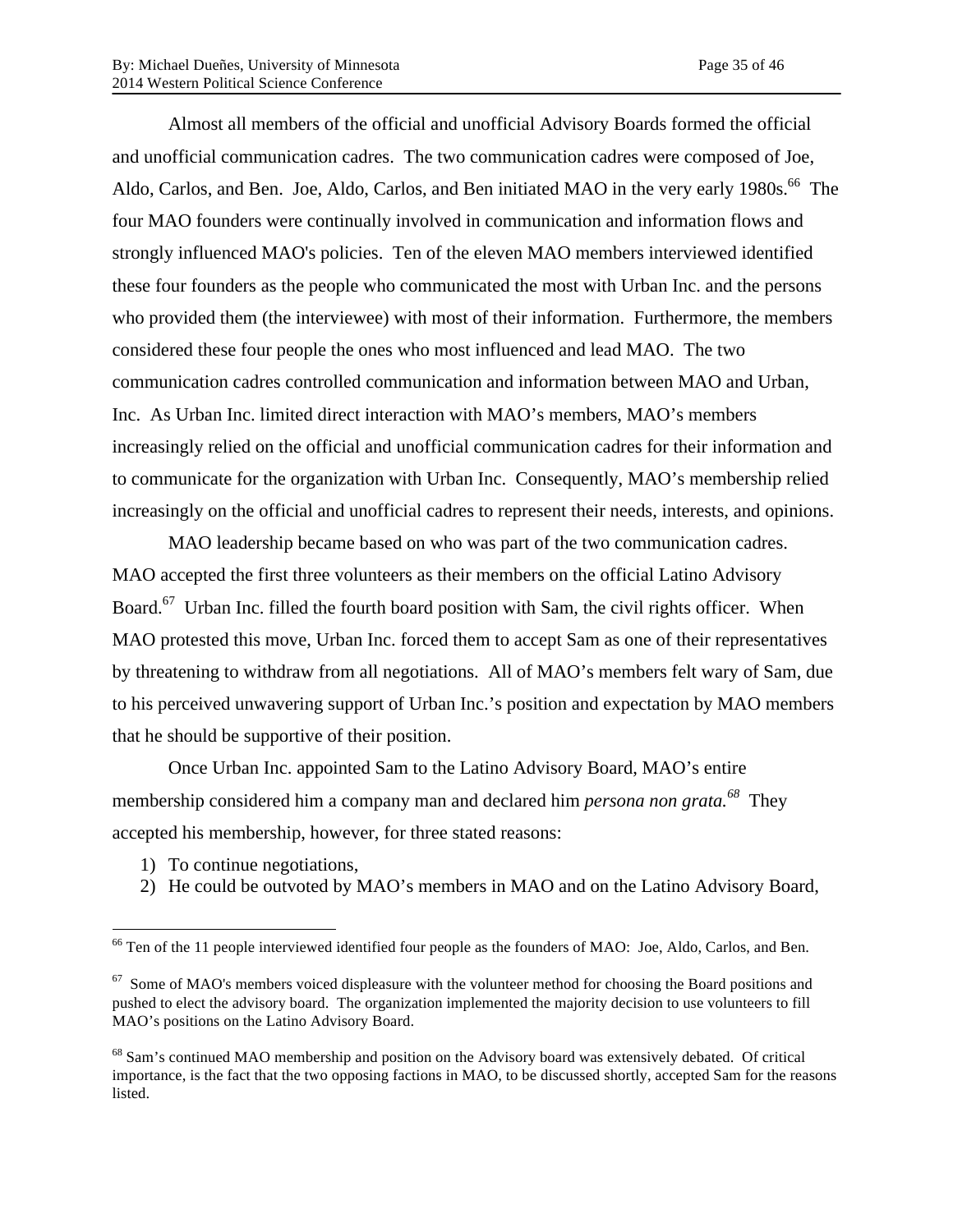- 3) They could feed him false information, and
- 4) They would hold secret meetings without his presence to discuss sensitive material.

Neither faction of MAO considered Sam a supporter of their position. The stated reason from members of both factions indicated that he was not to be trusted. Almost all of the members interviewed, though, considered him more closely aligned with the official cadre's position. As Joe stated, the position of civil rights officer and MAO member was difficult to balance. Urban Inc. definitely made the tough balancing act more difficult when they forced MAO to accept him as one of their representatives on the Advisory Board.

Among MAO's three positions on the Latino Advisory Board volunteers, Joe, embodied the official cadre. He, also, was the only member of the official cadre. He was an established MAO leader and founder with connections to the administration from his previous role as Urban Inc.'s civil rights officer. He was politically ambitious and experienced, as evidenced by his influential role and aspirations in the local Republican Party and at Urban Inc. The other Latino Advisory Board members, Al and Job, testified they received the majority of their information from Joe who often served as their go-between with Urban Inc. In their interviews, they were very upfront about furthering their careers as they advanced MAO's goals.<sup>69</sup>

The unofficial cadre consisted of Aldo, Carlos, and Ben, all of whom founded MAO with Joe. The trio possessed an unobtrusive political style and preferred to act from behind the scenes. They often met individually with Urban Inc.'s administrators to insure that the Mexican American Organization's goals and interests were represented and met. The unofficial cadre took a strong stand against receiving personal perks, patronage, or any offer that could be construed as such. The unofficial cadre strongly advocated for an end to lower, discriminatory wages and lack of promotions compared to their Caucasian counterparts and an end to discriminatory hiring practices.<sup>70</sup> Ben and Aldo were eligible for retirement and Carlos was within "two to three years" of retirement. They felt their retirement status enabled them to place the interests and goals of MAO and their local Latino community above their personal interests. The effect was a strong commitment to create change before they retired. Their strong

<sup>&</sup>lt;sup>69</sup> Al and Job often commented on how they were "looking out for [themselves]" and believed that all currently employed MAO members should receive benefits and promotions before addressing hiring discrimination and work conditions.

 $70$  The issue of discriminatory hiring practices will be discussed later in the paper.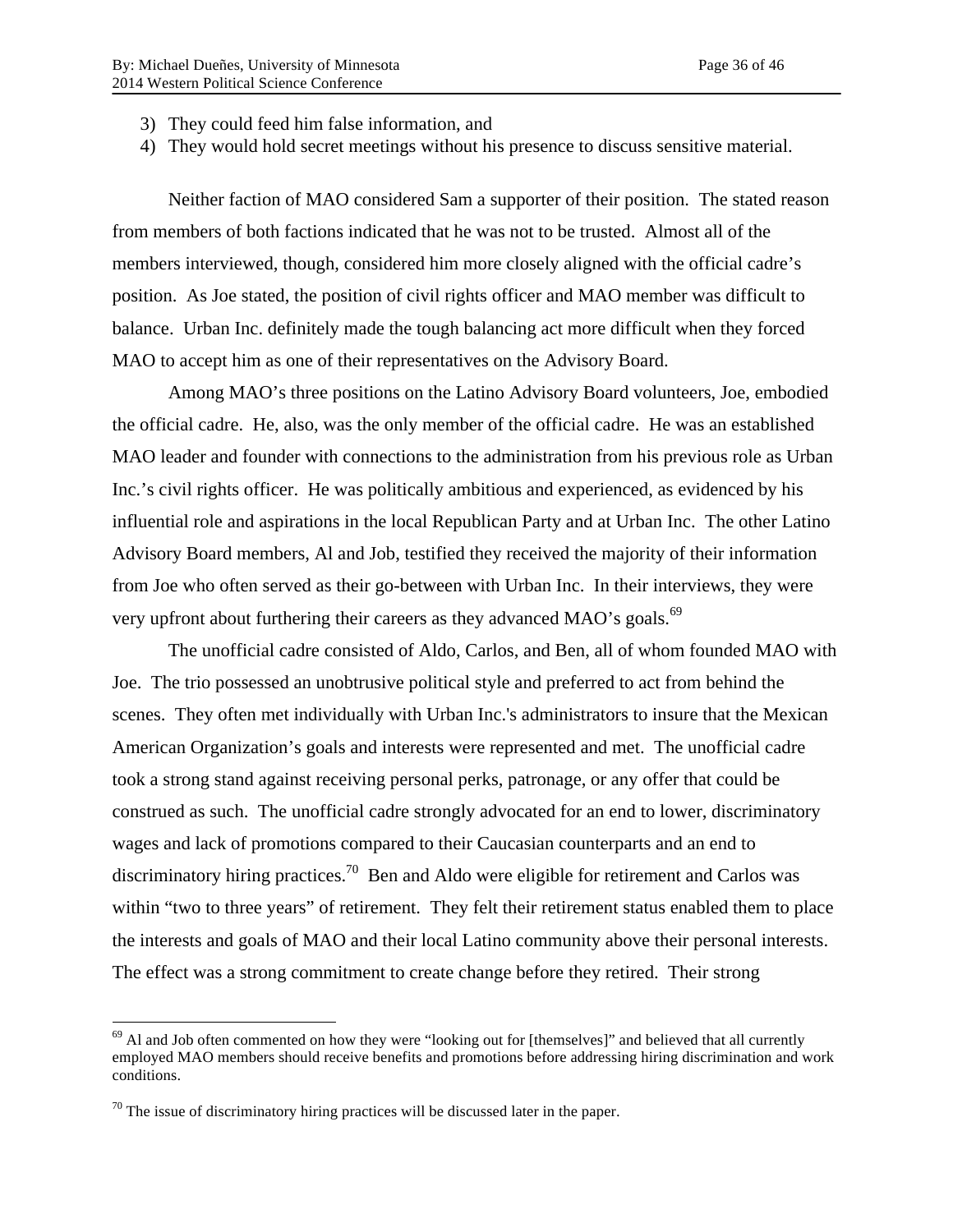commitment appeared to be based on a feeling of financial security due to their retirement status. They believed that Urban Inc. could not threaten them with unemployment.

Why did two distinct communication groups exist? MAO members provided few answers, because they assumed that no individual or group of individuals controlled communication, information, or MAO. Answers from non-cadre members identified the membership of the communication cadres and, most importantly, which leaders they aligned themselves with. MAO members on the official Latino Advisory Board advocated that Latino equality in on-the-job treatment and job opportunities (i.e., promotions) begin with current Urban Inc. employees. I termed this group the official cadre to recognize their "official" status as Latino Advisory Board members with Urban Inc. Furthermore, the official cadre did not push for rapid changes like their unofficial counterpart.

The unofficial cadre, however, drew majority support in MAO and was historically MAO's power brokers. The unofficial communication cadre benefited from long term, established relationships with some of Urban Inc.'s management and support staff. The relationships went back almost 20 years to MAO's founding and lasted through several rounds of negotiations between the two sides. In this scenario, the unofficial cadre was too influential for Urban Inc. to ignore.

The official and unofficial cadres represented the two factions within MAO. Each cadre advocated different policies to address the discriminatory environment against Latinos at Urban Inc. The official cadre totaled 6 supporters (1 cadre member, 4 supporters, and Sam). The unofficial cadre totaled 9 supporters (3 cadre members and 6 supporters). One person, who selfidentified as belonging to neither group, ridiculed the official cadre. He then said in an angry voice that he planned on supporting the official cadre, which would increase the official cadre's supporters to 7.

The Communication Cadre Theory predicted that the cadre's size would decrease as relations increased between MAO and Urban Inc. and as MAO aged. As predicted, a communication cadre developed despite the egalitarian views and efforts of MAO members. During the first round of negotiations in 1981 and 1982 almost twenty Mexicans were directly involved in negotiations and communication flows with the state. By 1997, official and unofficial communication cadres consisted of four people who controlled communication and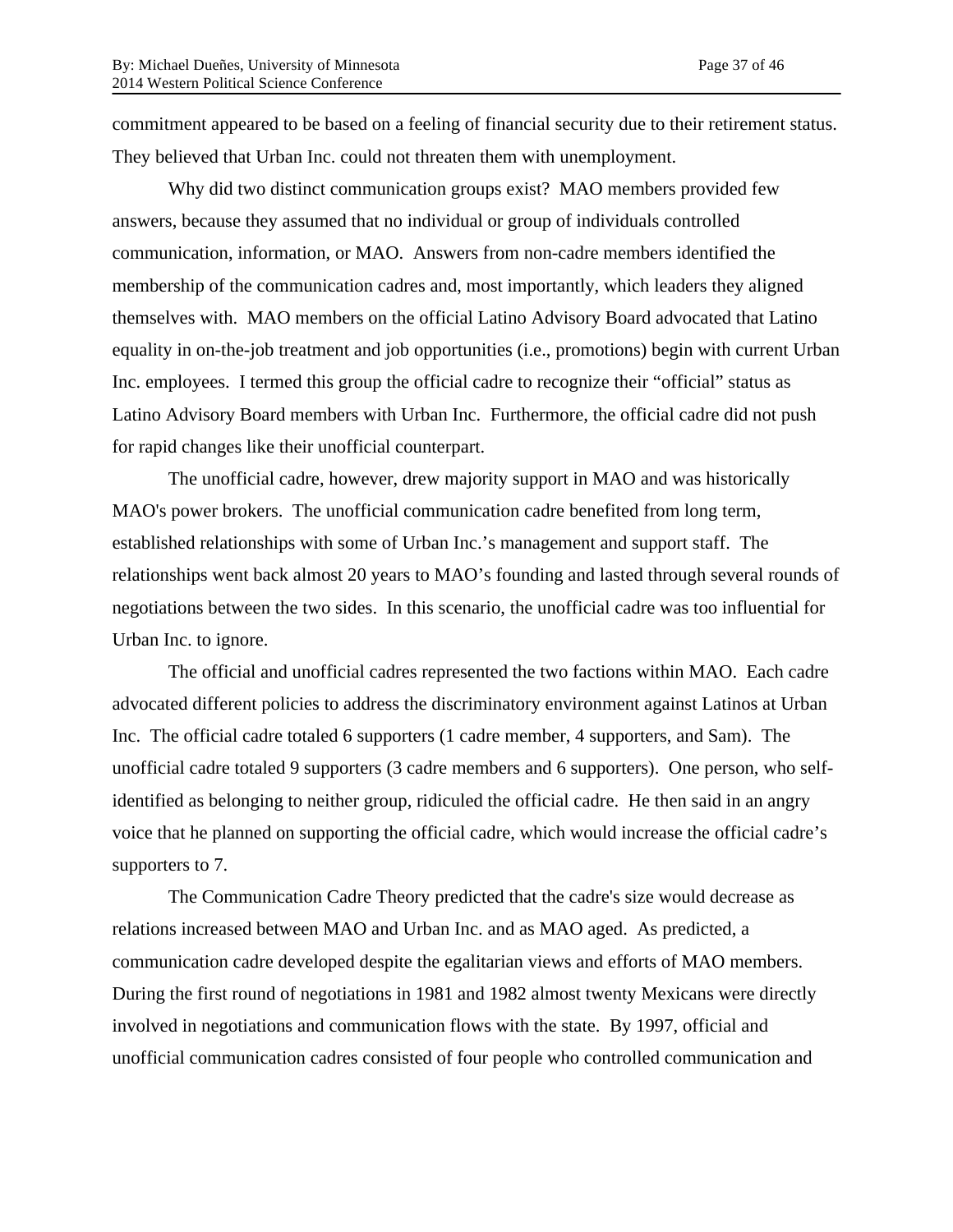information between MAO and Urban Inc. The two cadres comprised MAO's unofficial political leadership, because they did not represent elected or appointed leadership positions of MAO.

Prior to the third round of negotiations, patronage was isolated to Joe's promotion as the newly created civil rights officer in the early 1980s. A couple of MAO members received overdue wage and salary promotions to the next higher government pay grade, also. During the third round of negotiations, a member of Urban Inc.'s administration informed MAO that Sam, the Puerto Rican civil rights officer, received a  $$60,000$  a year salary.<sup>71</sup> A salary that was \$20,000 greater than the maximum his government employment level was entitled to. The large discrepancy in pay confirmed the members' feelings that Sam was acting on behalf of Urban Inc. and being subsidized for it.

Once again, the Communication Cadre Theory's prediction came true, in regard to cooptation. Urban Inc., the stronger organization, forced MAO to accept Sam as one of their representatives on the Latino Advisory Board. Arguably, Sam was not co-opted by the state, since he was always identified as an advocate of the state's position, but he received patronage for his support. The state, however, had definitely begun to co-opt MAO by forcing them to accept a representative whom they did not want. Sam's continuous support for Urban Inc.'s position among his fellow MAO members may also be looked at as his and the state's effort to co-opt MAO.

The third round of negotiations was particularly bitter, as the Latinos demanded immediate and substantial efforts to honor the two previous pacts. The third round's settlement resulted in several pay raises and job promotions, which decreased the demands and legal threats of several MAO activists. The less vociferous MAO activists then represented MAO on the Latino Advisory Board during the fourth round of protests in 1998 and 1999. The unofficial cadre, however, continued to advocate for rapid changes that included both current and potential Latino employees.

The fourth round of protests revolved around increased discrimination against Latinos on the job and no new Latino employees hired since 1987. The lack of new Latino hires became important, because Urban Inc. had hired substantial numbers of African Americans and Asian

 $71$  This person has access to Urban Inc.'s payroll records and confirmed the civil rights officer employment level and salary. To protect this person's identity, no reference is made to race, gender, or position, this person is sympathetic to MAO's cause and regularly offers assistance to the group.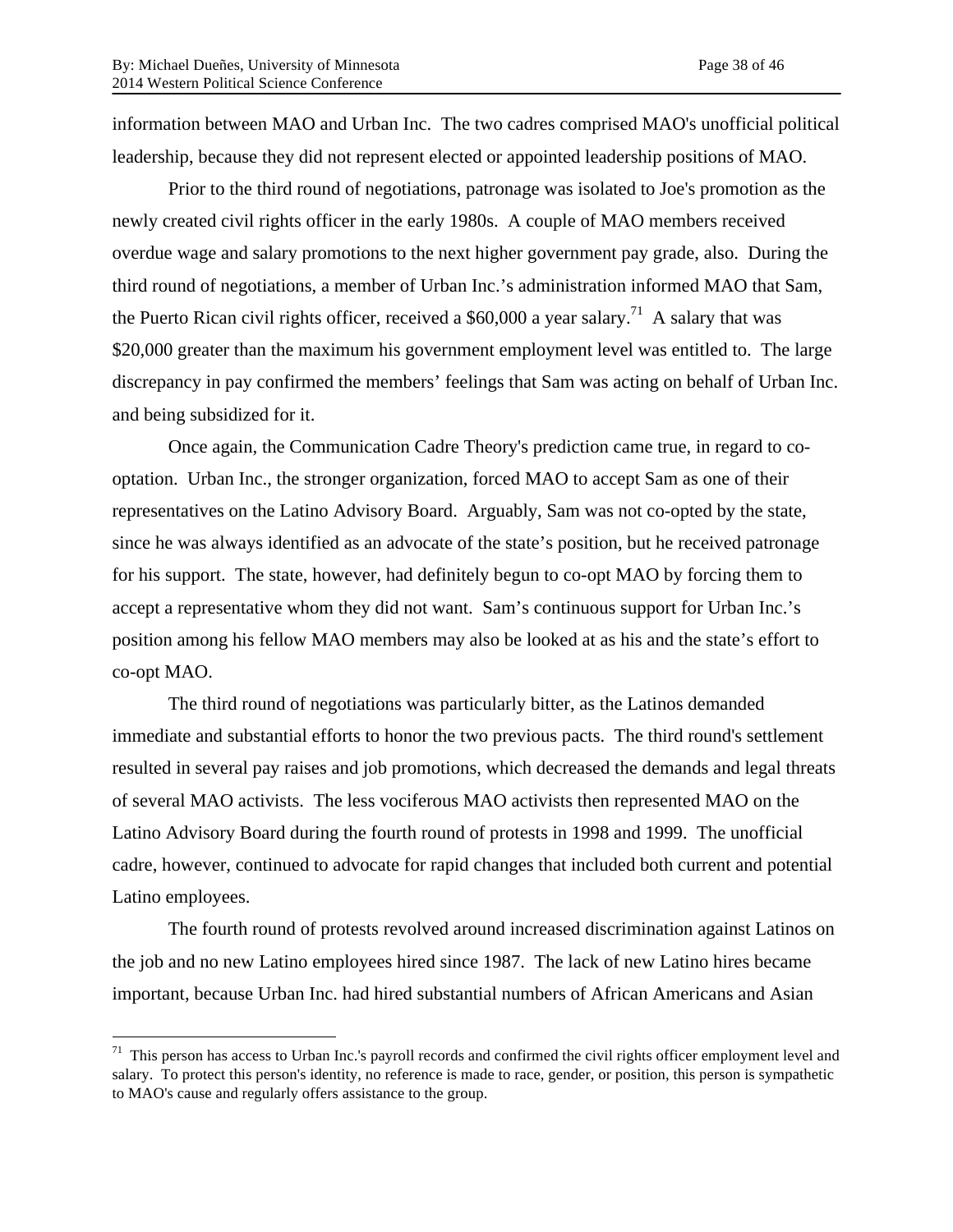Americans, since 1997. Latino employees were specifically upset that they had recommended qualified Latino applicants who were not hired despite Urban Inc.'s promises to hire a qualified Latino if one applied.<sup>72</sup> Latino workers linked this policy to a discriminatory environment against Latinos, which included "mysteriously" changing job qualifications when Latinos became eligible for promotions or as job applicants, and greater disciplinary action against Latino employees than Caucasians. MAO continued to negotiate for their inclusion (or an employee of Latino descent) to be on the applicant screening and interviewing committees. MAO also wanted Urban Inc. to enforce a non-discriminatory work environment and to account for how and why job classifications changed every time Latinos came up for promotions or employment. The last issue particularly angered the members of the Mexican American Organization, because when Latinos applied for promotion or employment they would fail to meet the new requirements. The only exception to this occurred when union contracts stipulated specific pay raises and the promotions of the members on the Latino Advisory Board.

### **The Communication Cadre, Leadership, and Co-Optation**

The fourth round of protests and negotiations continued after research on MAO ended in 1999, but several facts were evident. First, MAO's leadership was in the hands of an official and an unofficial communication cadre of four people. The two cadres formed MAO's unofficial leadership. Second, the number of people in the communication cadres decreased with each successive negotiation round and MAO's members interacted less and less with Urban Inc. Consequently, the communication cadre's size decreased from MAO's sixteen organizational members in 1981 to four out of 16 MAO members in 1999.

The next fact was the presence of patronage. As defined earlier, patronage was a reward for service or punishment for disobedience and indicated a favorable environment for co-optation to occur. Urban Inc. dispensed promotions and pay raises to members of the communication cadre and their supporters, as they decreased their level of activism or support of the unofficial cadre. In response, the official cadre member and his supporters negotiated their influence in MAO for personal gain.<sup>73</sup> The most obvious example of patronage was Peter's \$60,000 annual

 $72$  MAO members knew they sent qualified applicants, because they knew the job qualifications from experience and from reading job postings.

 $73$  The administrative informant confirmed the following promotions and pay raises through his/her access to job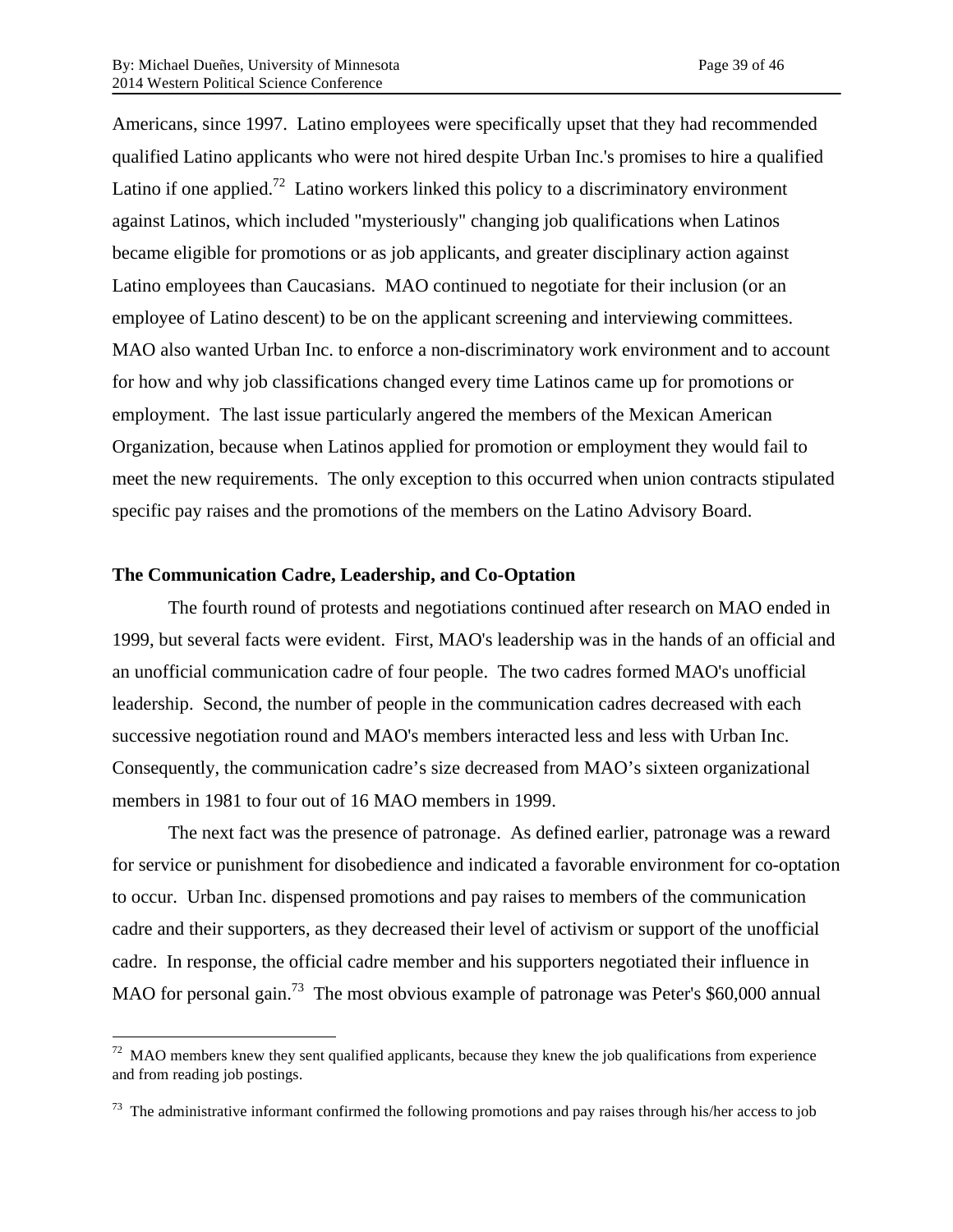salary that was \$20,000 greater than his government position was allowed to receive. Joe provided another example of patronage. He was hired as a civil rights officer and then negotiated a favorable demotion with excellent job security. Job, meanwhile, used his position on the Advisory Board to garner a pay raise and then a job promotion with a corresponding pay raise. Finally, the newest supporter of the official cadre, Al, a union pipe fitter was promoted to foreman.

Unofficial communication cadre members also encountered patronage, as well as one of their supporters. Carlos reported that Urban Inc. offered him a pay raise and later a promotion for his cooperation, which he refused. He stated that his position in the union precluded favorable salary treatment and that he lacked seniority to be eligible for promotion. He believed that if he accepted either offer, he would eventually encounter problems with his union. He also stated that he ideologically refused to be "bought-off" or to accept favorable treatment. Ben stated that he was offered a promotion he refused. After his refusal, Urban Inc. supervisors implied his job might be eliminated by government cutbacks. Ruben, a MAO member not previously discussed, represented the only supporter of the unofficial cadre who faced patronage. He and a Caucasian co-worker fought at work and Urban Inc. fired both employees, although Urban Inc.'s regulations required that they be suspended. Within one week the Caucasian worker was reclassified as suspended, but Ruben remained unemployed when research on MAO ended.74

The final point was that a power struggle occurred in MAO between the official cadre and the unofficial cadre. The official cadre advocated institutionalized ethnic group advancement over time with immediate promotions from within, while the unofficial cadre advocated for immediate institutionalized guarantees of ethnic group advancement and hiring of Latino employees. When this research ended, it was too early to know the outcome, but Urban Inc. was using patronage to encourage support for the official cadre's position. The unofficial cadre, meanwhile, was using legal counsel to file a civil rights lawsuits against Urban Inc.<sup>75</sup> The

 $\overline{a}$ 

classification and payroll records.

 $74$  Ruben based his claim on information from his union business agent and a lawyer whom he hired to represent him.

 $75$  Aldo was the first MAO member to advocate a civil rights lawsuit in the fourth round of negotiations. Several other MAO members joined him. They were incorporating former, qualified Mexican applicants who were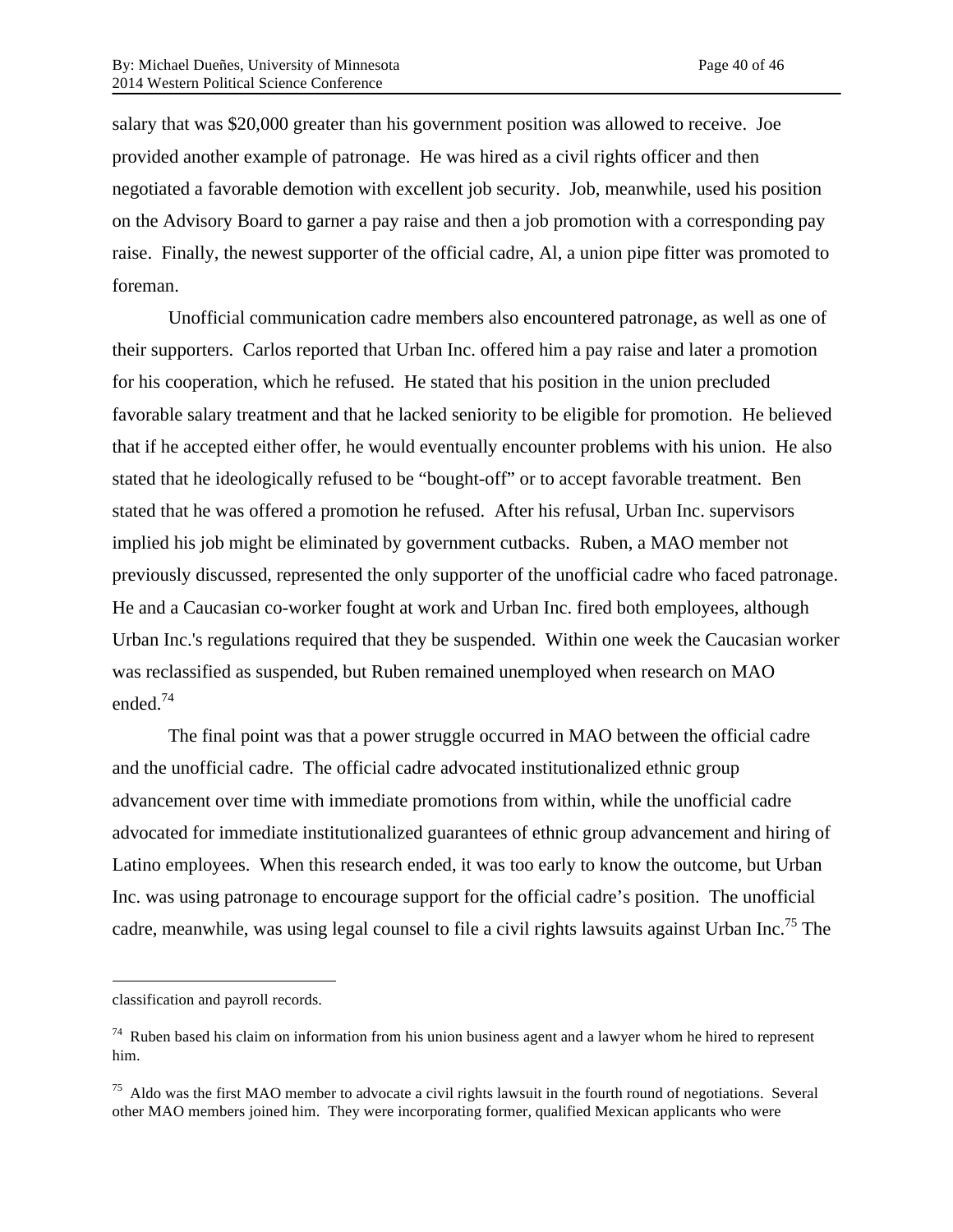stakes of the struggle within MAO were high, control of MAO and the ability to determine what policies the organization as a whole would support and advocate for. Despite the outcome, the size of the communication cadre would more than likely decrease to one or three members depending on which cadre won the internal struggle.

## **The Cadre, Leadership, and Co-Optation of Mao**

The Latino experience at Urban Inc. was consistent with the Communication Cadre Theory, even though MAO was a small organization composed of dedicated and politically experienced members who actively attempted to avoid entrenched leaders. The size of MAO's communication cadres decreased and the cadres' importance increased with the expansion of negotiations with Urban Inc. Concurrently, a favorable environment for Urban Inc. to co-opt MAO was created through patronage and communication cadres. The communication cadres and their supporters became appealing targets for Urban Inc. to co-opt, because the communication cadres controlled the Mexican American Employee Organization. The official communication cadre and its supporters benefited from patronage. Urban Inc., meanwhile, targeted the unofficial cadre for patronage in exchange for a decrease in their activity level or change in their policy position. Finally, supporters of the unofficial cadre were offered patronage to change their support and position.

Sam was identified by almost all MAO members as the proponent of the state's position. As indicated earlier, Peter is considered part of MAO. MAO allowed all Latino's to join and the state mandated that all "Hispanics" could be part of the group. Urban Inc. forced MAO to allow Sam to represent them on the advisory board. Consequently, Urban Inc. placed their advocate in the communication cadre and positioned him to be one of MAO's leaders. If Urban Inc. could place someone in another group's communication cadre, one group can influence the composition of another group's cadre. Once again, the Communication Cadre Theory's prediction came true. Urban Inc., the stronger group, used force to place one of their members, Sam, in MAO's cadre and rewarded him with an illicit pay raise for his loyalty. An act of patronage, and hence co-optation, was performed.

 $\overline{a}$ 

disqualified when job requirements changed after they applied for employment.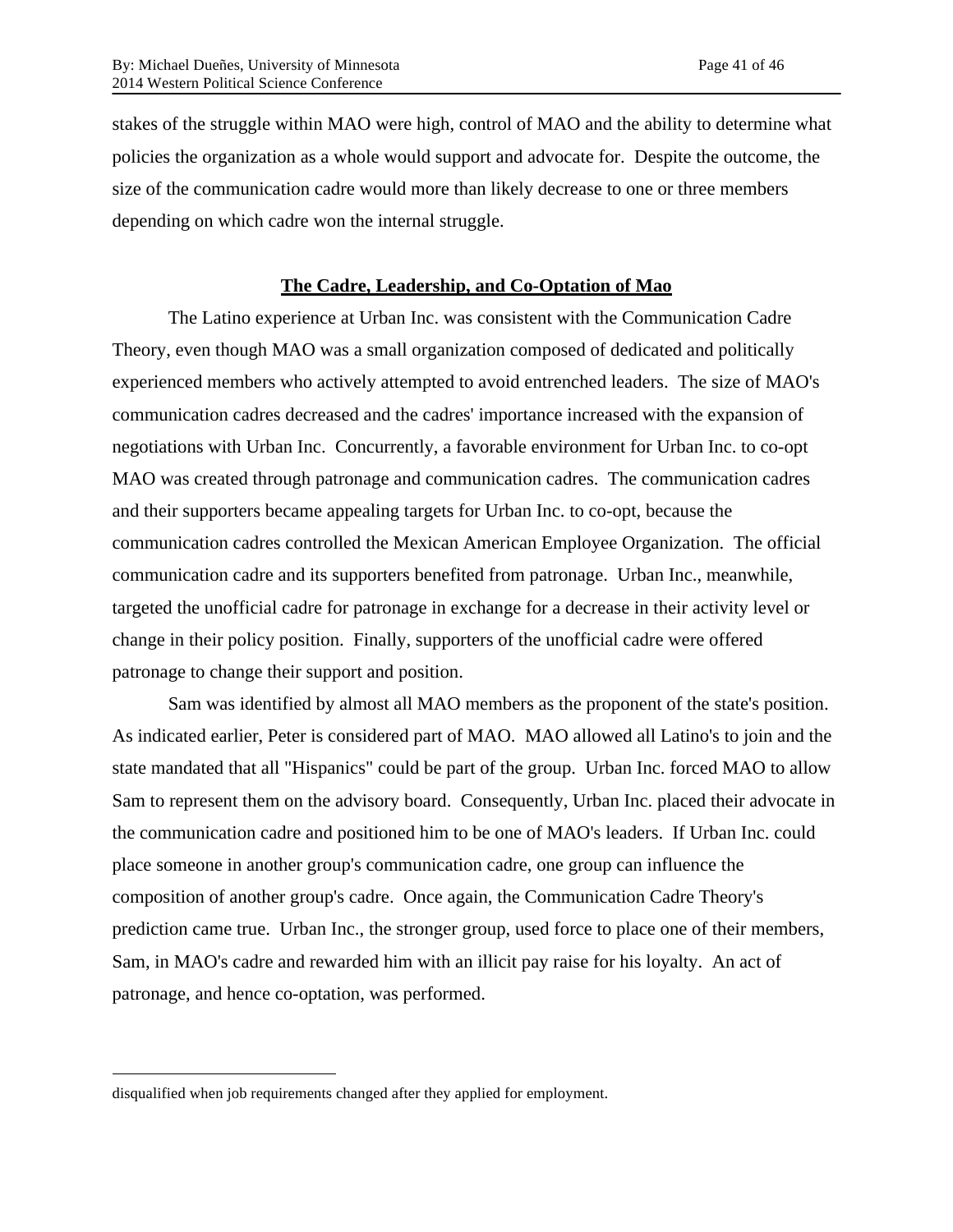#### **Summary**

This paper outlines and reviews a case study that supports the Communication Cadre Theory. The theory proposes that communication networks are mechanisms for the development of oligarchy in organizations and the creation of an environment conducive to co-optation. Throughout the process of testing the Communication Cadre Theory, a question continually lingers in the background. To what extent can democracy and representation exist in the presence of communication cadres? The Communication Cadre Theory provides a substantial explanation for the lack of greater political power by disadvantaged groups. The theory explains how leaders come to power in disadvantaged groups and why oligarchy and a favorable environment for co-optation develop. The Communication Cadre Theory accounts for why groups of the elite seek to co-opt disadvantaged groups, why leaders are in a position to be coopted, and for the various methods elite groups use to accomplish co-optation. The relationship between the control of communication, leaders, oligarchy and co-optation must be understood for an organization to avoid oligarchy and co-optation. If disadvantaged groups want to prevent leaders from "selling them and their goals down the river," placing time constraints on the terms of communicators is essential.

The huge normative concern with this research is the need for groups of the disadvantaged to implement organizational rules that insure a communication cadre does not develop. The alternative is to follow a strong, charismatic leader and risk the danger that a successful organization will terminate or become unsuccessful with the leader's co-optation or demise. The implementation of rules that prevents a communication cadre from developing will aid an organization or movement in maintaining their goals. For example, rotating leaders and communicators cultivates new leaders who will stay true to the organization's or movement's ideals and goals.

#### **BIBLIOGRAPHY**

- Bridges, Amy. *A City in the Republic: Antebellum New York and the Origins of Machine Politics*. New York: Cambridge University Press, 1984.
- Carpenter, Daniel C. *Forging Bureaucratic Autonomy: Reputation, Networks, and Policy Innovation in Executive Agencies, 1862-1928*. Princeton: Princeton University Press, 2001.

Acuña, Rodolfo. *Occupied America: A History of Chicanos*. 3rd ed. New York: Harper & Row, 1988.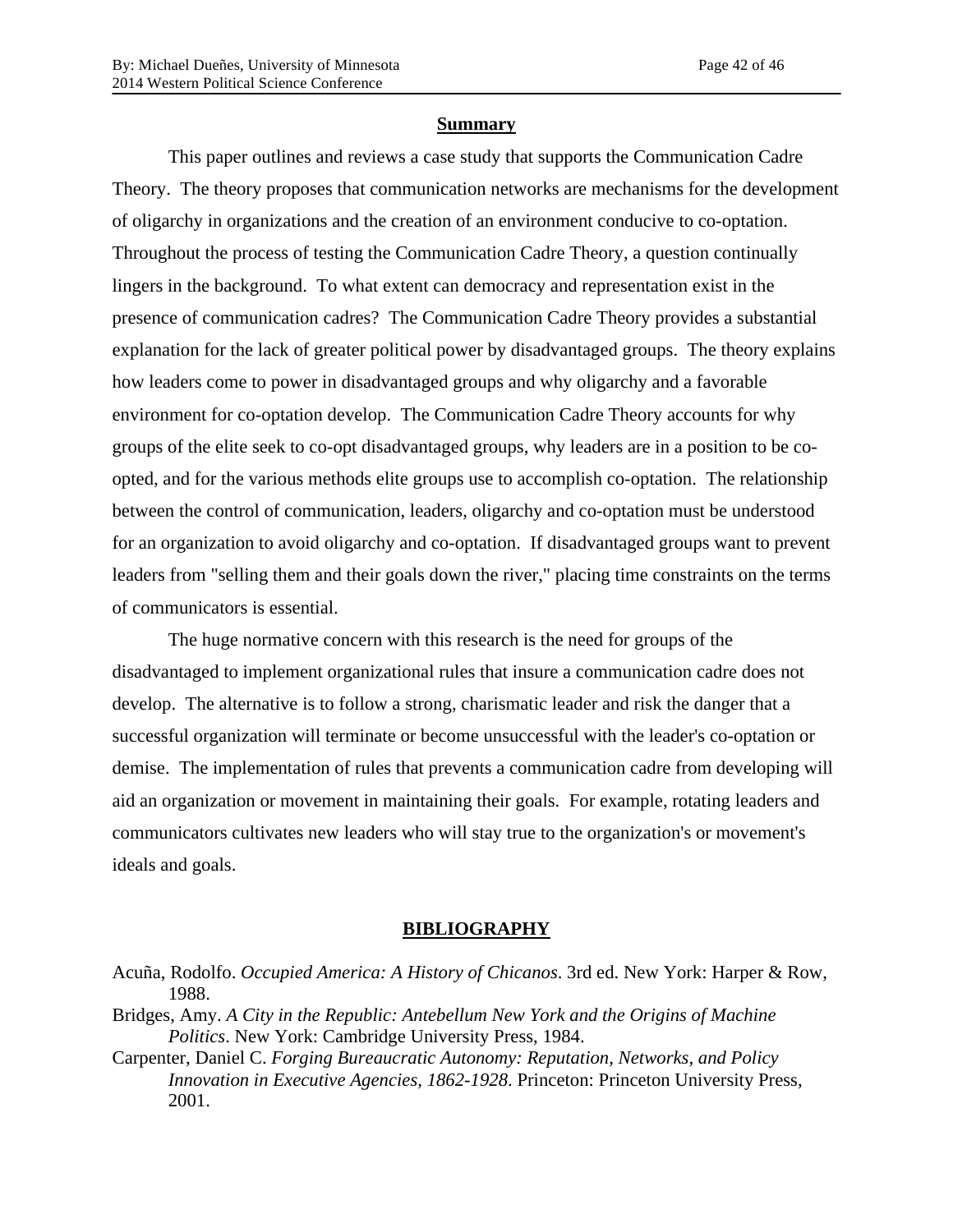- Carson, Clayborne. *In Struggle: SNCC and the Black Awakening of the 1960s*. Cambridge, Mass.: Harvard University Press, 1981.
- Collier, Ruth Berins, and David Collier. *Shaping the Political Arena: Critical Junctures, the Labor Movement, and Regime Dynamics in Latin America*. Princeton, N.J.: Princeton University Press, 1991.
	- ———. *Shaping the Political Arena: Critical Junctures, the Labor Movement, and Regime Dynamics in Latin America*. Notre Dame, Ind.: University of Notre Dame Press, 2002.
- Córdova, Teresa, National Association for Chicano Studies., and University of Texas at Austin. Center for Mexican American Studies. *Chicana Voices: Intersections of Class, Race, and Gender*. 1st ed. Austin, Tex.: CMAS Publications Center for Mexican American Studies University of Texas at Austin, 1986.

Dahl, Robert Alan. *Democracy and Its Critics*. New Haven: Yale University Press, 1989. ———. *Polyarchy: Participation and Opposition*. New Haven,: Yale University Press, 1971.

- ———. *Who Governs? Democracy and Power in an American City*, *Yale Studies in Political Science, 4*. New Haven,: Yale University Press, 1961.
- de la Garza, Rodolfo and Louis DeSipio. "Saving the Baby, Change the Bath Water, and Scrub the Tub: Latino Electoral Participation after Twenty Years of Voting Rights Coverage." *Texas Law Review* 71 (1993): 1479.
- de la Garza, Rodolfo O., Martha Menchaca, and Louis DeSipio. *Barrio Ballots: Latino Politics in the 1990 Elections*. Boulder, Colo.: Westview Press, 1994.
- Dye, Thomas R. *Who's Running America?: The Clinton Years*. 6th ed. Englewood Cliffs, N.J.: Prentice Hall, 1995.
- Dye, Thomas R., and L. Harmon Zeigler. *The Irony of Democracy: An Uncommon Introduction to American Politics*. 3d ed. North Scituate, Mass.: Duxbury Press, 1975.
- Falcon, Angelo. "Black and Latino Politics in New York City: Race and Ethnicity in a Changing Context." In *Latinos and the Political System*, edited by F. Chris Garcia. Notre Dame, Ind.: University of Notre Dame Press, 1988.
- Garcia, F. Chris. *Latinos and the Political System*. Notre Dame, Ind.: University of Notre Dame Press, 1988.
- Garcia, John A. "Does Social Capital Work for Latinos and Their Political Participation?" Paper presented at the American Political Science Association, San Francisco, California 2001. -. "Ethnic Identity Research and Public Policy Implications for Mexican-Americans." In *Mexican-American Identity*, edited by M. Bernal and P. Matinelli. Encino, California: Floricanto Press, 1993.
	- -. "Ethnicity and Chicanos: Explogsurement of Ethnic Identification, Identity and Consciousness." *Hispanic Journal of Behavioral Sciences* 4, no. 3 (1982).
	- ———. "Hispanic Political Participation and Sociodemographic Correlates." In *Pursuing Political Power: Latinos and the Political System*, edited by F. Chris Garcia. Notre Dame, Indiana: University of Notre Dame Press, 1997.
	- ———. "Latino Studies and Political Science: Politics and Power Perspective for Latino Communities and Its Impact on the Discipline." East Lansing, Michigan: The Julian Samora Research Institute, Michigan State University, 1997.
	- -. "Political Participation: Resources and Involvement among Latinos in the American Political System." In *Pursuing Power: Latinos and the Political System*, edited by F. Chris Garcia, 44-71. Notre Dame, Indiana: University of Notre Dame Press, 1997.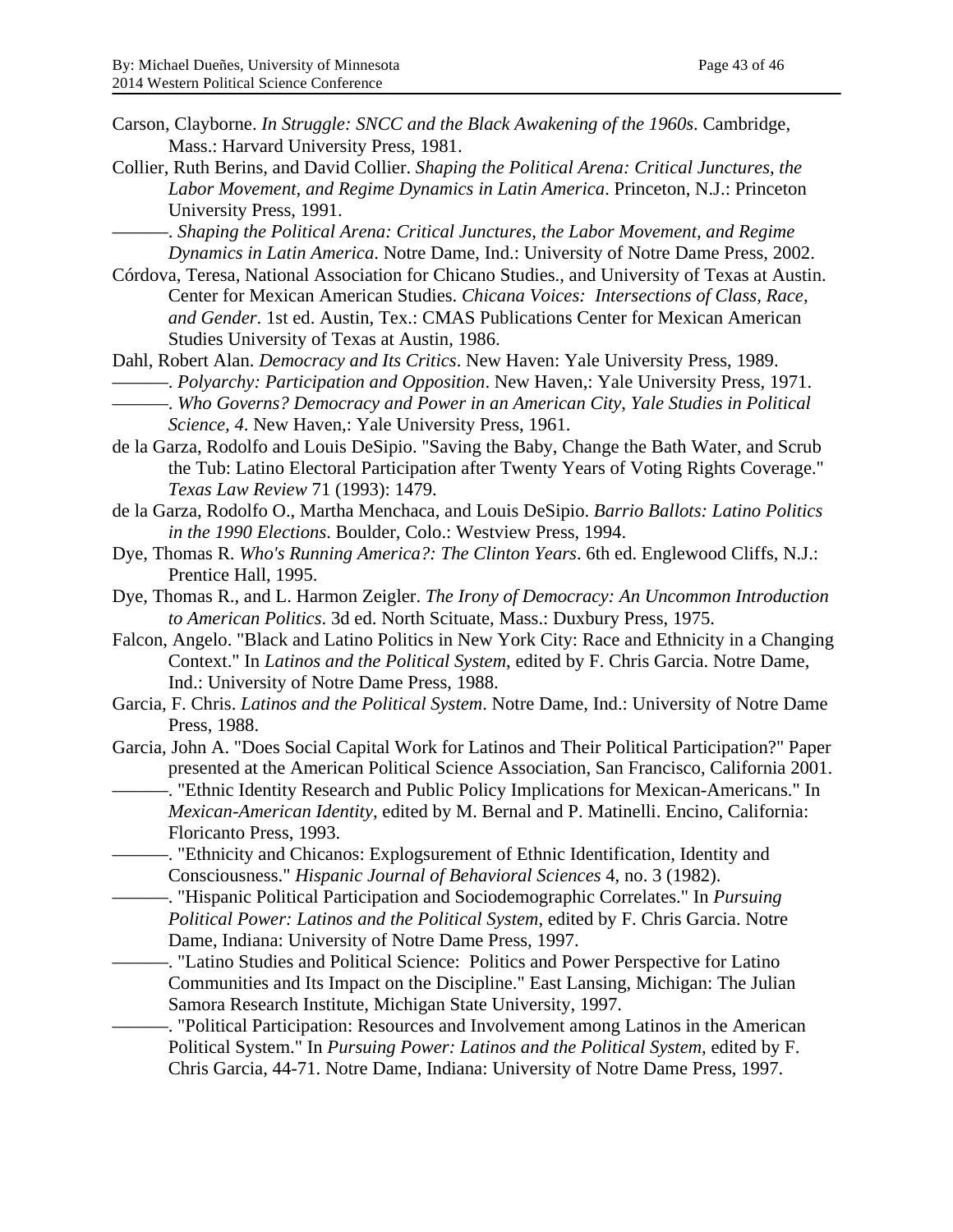- Garcia, John A., F. Chris Garcia, Rodolfo O. De la Garza, and Angelo Falcon. "Ethnicity and National Origin Status: Patterns of Identities among Latinos in the U.S." Paper presented at the Annual Meeting of the American Political Science Association, Washington, D.C., September 1991.
- Gaventa, John. *Power and Powerlessness: Quiescence and Rebellion in an Appalachian Valley*. Urbana: University of Illinois Press, 1980.
- Gómez-Quiñones, Juan. *Chicano Politics: Reality and Promise, 1940-1990*. 1st ed, *The Calvin P. Horn Lectures in Western History and Culture*. Albuquerque: University of New Mexico Press, 1990.
	- ———. *Mexican American Labor, 1790-1990*. 1st ed. Albuquerque: University of New Mexico Press, 1994.
- Griswold del Castillo, Richard. *The Treaty of Guadalupe Hidalgo: A Legacy of Conflict*. 1st ed. Norman: University of Oklahoma Press, 1990.
- Hero, Rodney E. *Latinos and the U.S. Political System: Two-Tiered Pluralism*. Philadelphia: Temple University Press, 1992.
- Hurtado, Aida and C. Arce. "Mexicans, Chicanos, or Pochos… Que Somos? The Impact of Language and Nativity on Ethnic Labeling." *Atzlan* 17, no. 1 (1987): 103-30.
- Jackson, Bryan and M. Preston, ed. *Race and Ethnic Politics in California*. Berkeley: Calififornia Institute for Government Research, 1991.
- Jaynes, Gerald David. *Immigration and Race: New Challenges for American Democracy*. New Haven: Yale University Press, 2000.
- Key, V. O. *Southern Politics in State and Nation*. [1st ] ed. New York,: A. A. Knopf, 1949.
- Knoke, David. *Comparing Policy Networks: Labor Politics in the U.S., Germany, and Japan*, *Cambridge Studies in Comparative Politics*. New York: Cambridge University Press, 1996.
	- ———. *Political Networks: The Structural Perspective*, *Structural Analysis in the Social Sciences, 4*. New York: Cambridge University Press, 1990.
- Lindblom, Charles Edward. *Politics and Markets: The World's Political Economic Systems*. New York: Basic Books, 1977.
- McClain, Paula and John A. Garcia. "Expanding Disciplinary Boundaries: Black, Latino and Racial Minority Groups in Political Science." In *Political Science: The State of the Discipline II*, edited by Ada W. Finifter. Washington, D.C.: American Political Science Association, 1993.

Michels, Robert. *Political Parties: A Sociological Study of the Oligarchical Tendencies of Modern Democracy*. New York,: Free Press, 1962.

- Montejano, David. *Anglos and Mexicans in the Making of Texas, 1836-1986*. 1st ed. Austin: University of Texas Press, 1987.
- Montoya, Lisa. "Latino Gender Differences in Public Opinion: Results from the Latino National Political Survey." *Hispanic Journal of Behavioral Sciences* 18, no. 2 (1996): 255-76.
- Moraga, Cherríe, and Gloria Anzaldúa. *This Bridge Called My Back: Writings by Radical Women of Color*. 2nd ed. New York: Kitchen table : Women of Color Press, 1983.
- Mouffe, Chantal. *The Democratic Paradox*, *Phronesis*. New York: Verso, 2000.
- North, Douglass C. *Institutions, Institutional Change, and Economic Performance*, *The Political Economy of Institutions and Decisions*. Cambridge: Cambridge University Press, 1990.
- Olson, Mancur. *The Logic of Collective Action: Public Goods and the Theory of Groups*, *Harvard Economic Studies, V. 124*. Cambridge, Mass.,: Harvard University Press, 1971.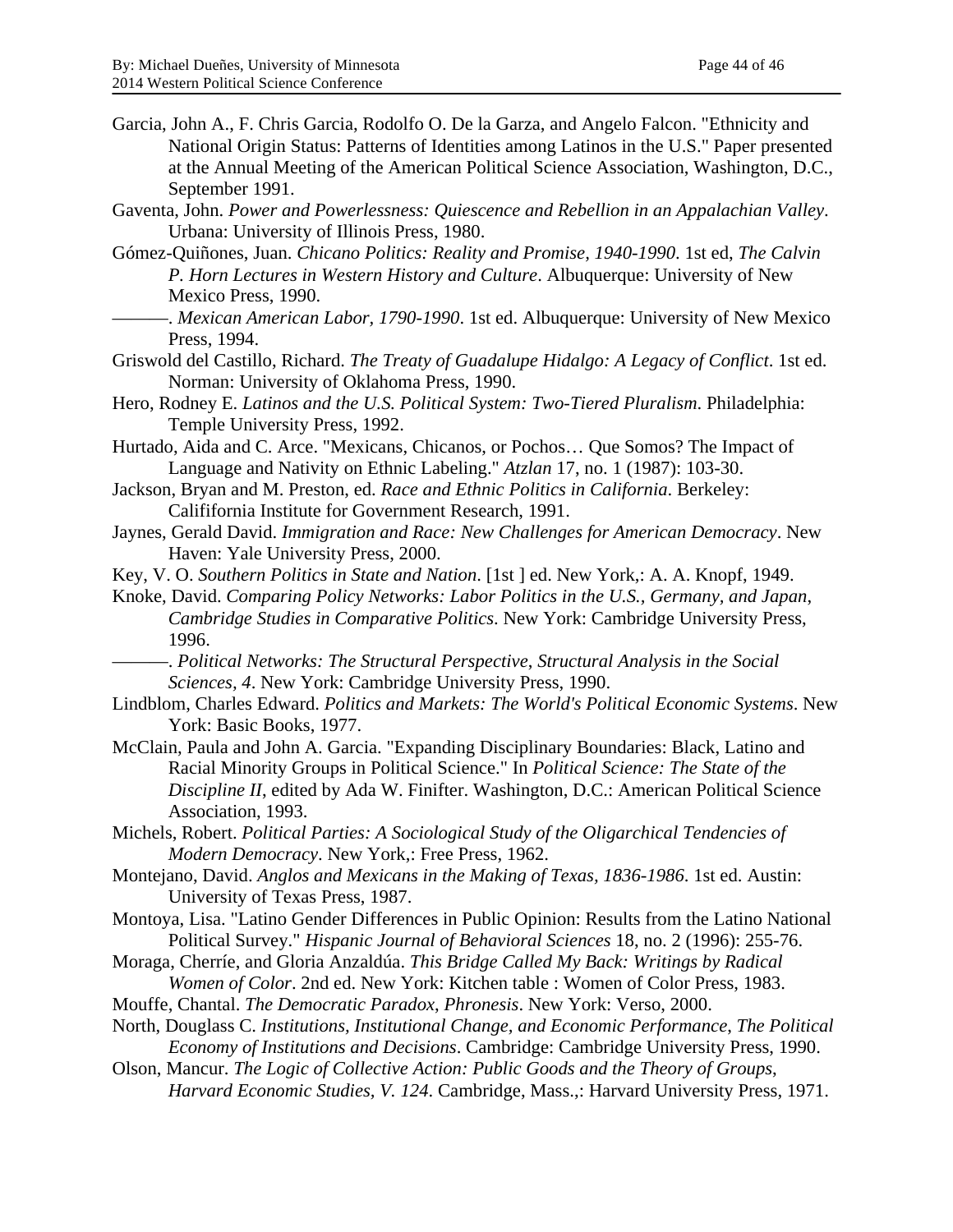- Pachon, Harry, and Louis DeSipio. *New Americans by Choice: Political Perspectives of Latino Immigrants*. Boulder: Westview Press, 1994.
- Padgett, John F., and Christopher K. Ansell. "Robust Action and the Rise of the Medici, 1400- 1434." *American Journal of Sociology* 98, no. 6 (1993): 1259-319.
- Padilla, Felix M. *Latino Ethnic Consciousness: The Case of Mexican Americans and Puerto Ricans in Chicago*. Notre Dame, Indiana: University of Notre Dame Press, 1985.
- Parenti, Michael. *Democracy for the Few*. 6th ed. New York: St. Martin's Press, 1995. ———. "Ethnic Politics and Persistence of Ethnic Identification." *American Political Science Review* 61, no. 3 (1967): 717-26.
- Piven, Frances Fox, and Richard A. Cloward. *Poor People's Movements: Why They Succeed, How They Fail*. 1st ed. New York: Pantheon Books, 1977.
- Putnam, Robert D. *Bowling Alone: The Collapse and Revival of American Community*. New York: Simon & Schuster, 2000.
- Rosenstone, Steven J., Roy L. Behr, and Edward H. Lazarus. *Third Parties in America: Citizen Response to Major Party Failure*. Princeton, N.J.: Princeton University Press, 1984.
- Rosenstone, Steven J., and John Mark Hansen. *Mobilization, Participation, and Democracy in America*, *New Topics in Politics*. New York: Macmillan Pub. Co : Maxwell Macmillan Canada : Maxwell Macmillan International, 1993.
- Ruiz, Vicki L. *Cannery Women, Cannery Lives: Mexican Women, Unionization, and the California Food Processing Industry, 1930-1950*. Albuquerque: University of New Mexico, 1987.
- Selznick, Philip. *TVA and the Grass Roots: A Study in the Sociology of Formal Organization*. New Preface to the Torchbook edition by the Author ed. New York: Harper Torchbooks, 1966.
- Skocpol, Theda. *Protecting Soldiers and Mothers: The Political Origins of Social Policy in the United States*. Cambridge, Mass.: Belknap Press of Harvard University Press, 1992.
- Skocpol, Theda, Ziad Munson, Andrew Karch, and Bayliss Camp. "Patriotic Partnerships: Why Great Wars Nourished American Civic Voluntarism." In *Shaped by War and Trade: International Influences on American Political Development*, edited by Ira Katznelson and Martin Shefter. Princeton: Princeton University Press, 2002.
- Skowronek, Stephen L. *Building a New American State: The Expansion of National Administrative Capacity, 1877-1920*. New York: Cambridge University Press, 1982.
- Smith, Robert Charles. *We Have No Leaders: African-Americans in the Post-Civil Rights Era*, *Suny Series in Afro-American Studies*. Albany: State University of New York Press, 1996.
- Sonenshein, Raphael. *Politics in Black and White: Race and Power in Los Angeles*. Princeton, N.J.: Princeton University Press, 1993.
- Tocqueville, Alexis de. *Democracy in America*, *Everyman's Library*. New York: A. Knopf : Distributed by Random House, 1994.
- Tocqueville, Alexis de, and Phillips Bradley. *Democracy in America*, *The American Past : An Informal Series*. New York: A.A. Knopf, 1980.
- Torre, Adela de la, and Beatriz M. Pesquera. *Building with Our Hands: New Directions in Chicana Studies*. Berkeley: University of California Press, 1993.
- Van de Walle, Nicolas. *African Economies and the Politics of Permanent Crisis, 1979-1999*. New York: Cambridge University Press, 2001.